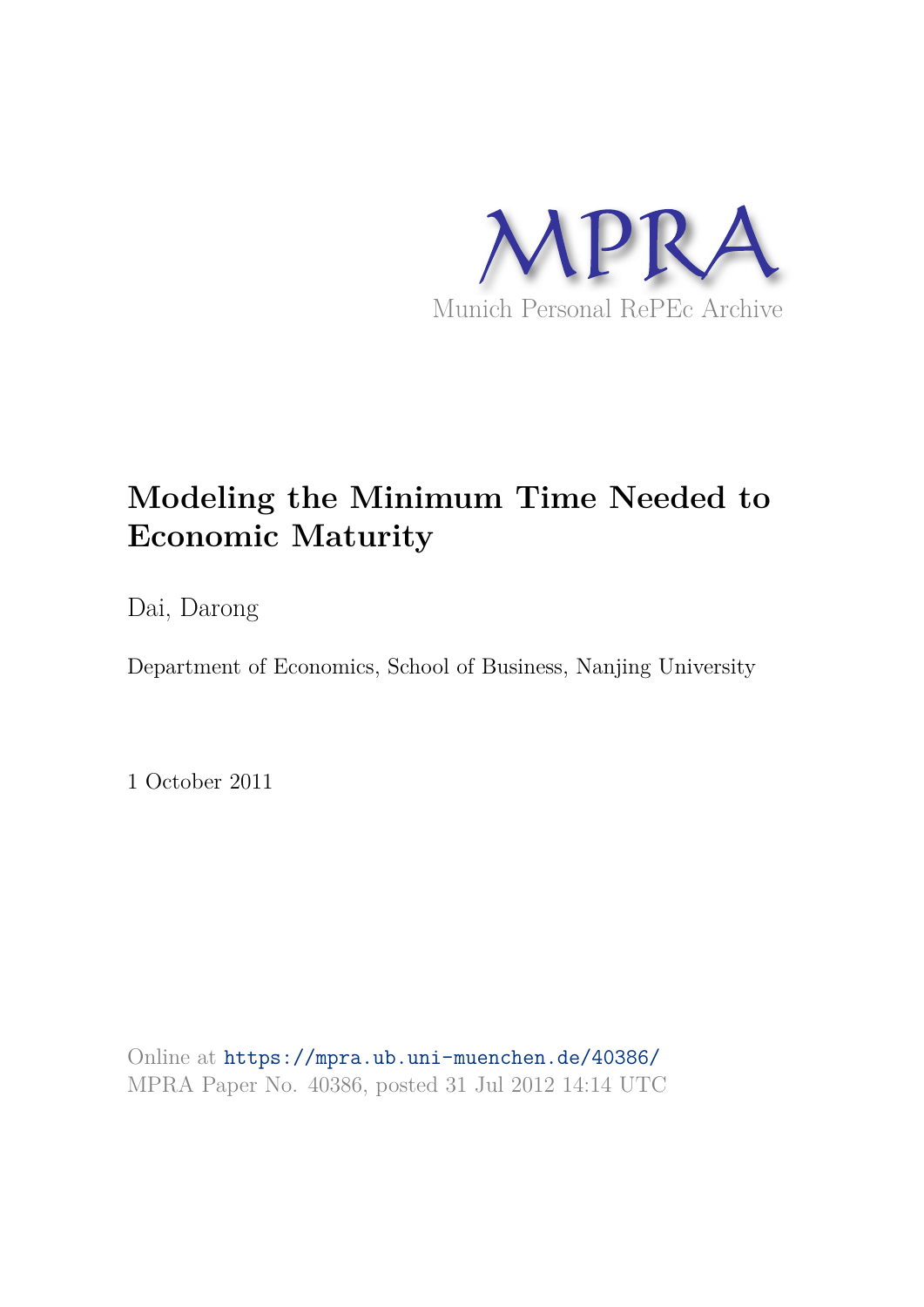# Modeling the Minimum Time Needed to Economic Maturity

Darong Dai<sup>1</sup>

*Department of Economics, School of Business, Nanjing University, Nanjing 210093, P. R. China*

#### **Abstract**

A general equilibrium model has been constructed in a stochastic endogenous growth economy driven by an Itô-Lévy diffusion process. The minimum time to "economic maturity" for an underdeveloped economy has been computed both in the preference manifold of *the modified Ramsey fashion* and in that of *the modified Radner fashion* with its support, i.e., fiscal policies and savings strategy, endogenously determined. Furthermore, the effects of different information structures to the endogenous time have been thoroughly investigated, and local sensitivity analyses of optimal consumption per capita with respect to the initial level of capital stock per capita have been smoothly incorporated into the current macroeconomic model.

*Keywords*: Stochastic endogenous growth; Minimum time to "economic maturity"; Optimal taxation policies; Endogenous savings rate; Preference manifold; Information structure; Local sensitivity analyses; Optimal stopping time; Lévy diffusion.

*JEL classification*: C61; C63; D82; D91; E62; H21; O11.

 $\frac{1}{1}$  Corresponding author. E-mail:  $\frac{1}{2}$  daidarong 998@163.com.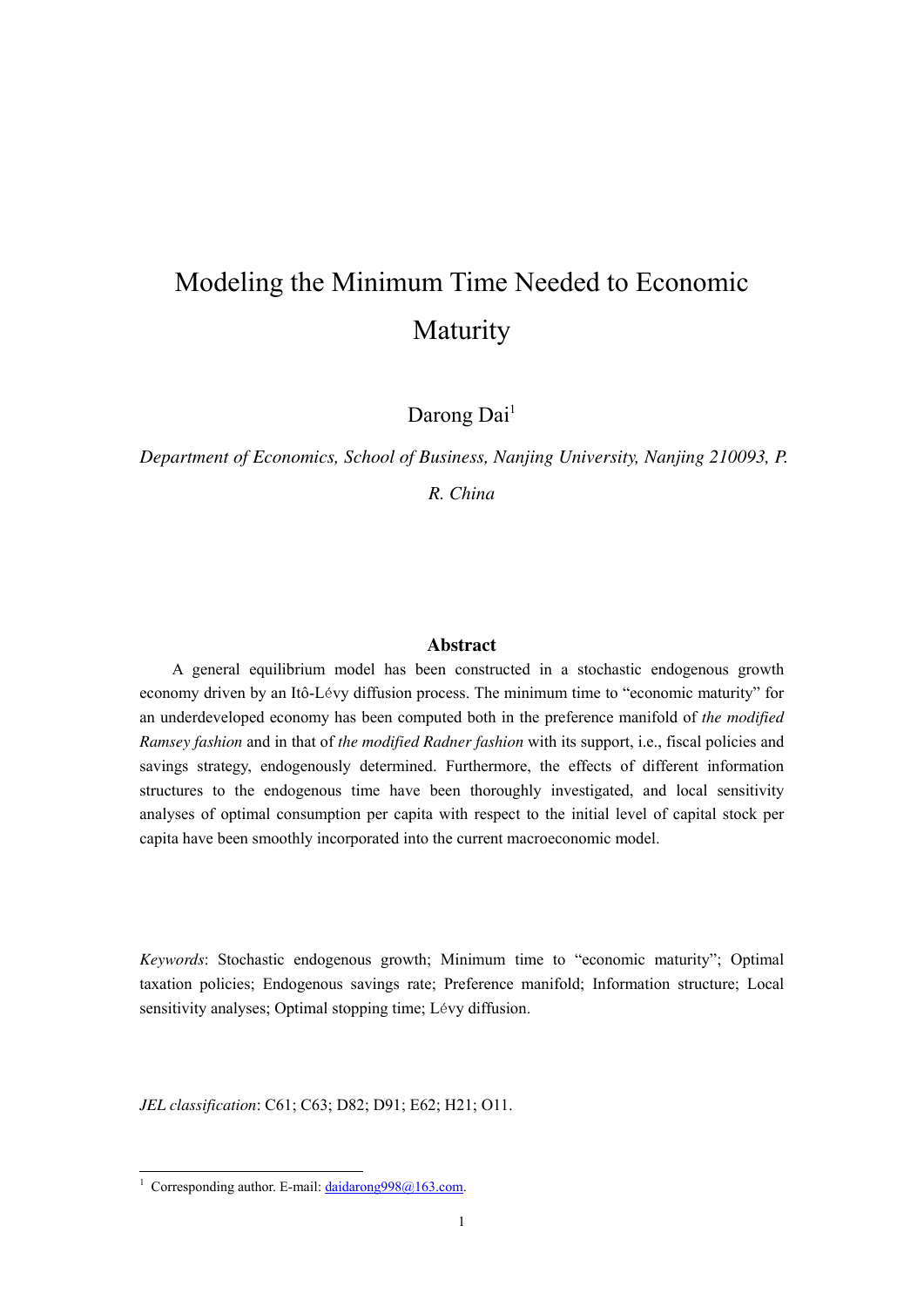# **1. INTRODUCTION**

For any underdeveloped economy, like China, both the government and the people are motivated to choose appropriate fiscal policies and optimal investment strategies, respectively, to make the economy reach its maturity level<sup>2</sup> as quickly as possible. The state of "economic maturity" can be, in the category of macroeconomics, translated into the well-known von Neumann equilibrium (see, Neumann, 1945-1946; Kemeny et al, 1956; Howe, 1960; Yano, 1998), "turnpike"<sup>3</sup> (e.g., Hicks, 1961; Radner, 1961; Morishima, 1961; McKenzie, 1963a, 1963b; Atsumi, 1965; Cass, 1966; and Gale, 1967), the Golden Age or modified Golden Age (e.g., Champernowne, 1962; Pearce, 1962; Phelps, 1961, 1962, 1965; Samuelson, 1965). And in turn, provided the existence of the von Neumann path or the "turnpike" of the economy, the problem facing us, including the government and the representative agent, is to choose appropriate fiscal policies and savings strategy, respectively, to effectively support the convergence of the economical system, thereby implying the economy will spend almost all time staying at least in the neighborhood of the von Neumann equilibrium or the "turnpike" (see, Cass, 1966; Yano, 1984b; McKenzie (1998) and references therein), which indeed represents the maximal and sustainable terminal path level (e.g., Kurz, 1965; McKenzie, 1976) of the corresponding economy in the present model.

And the current paper is devoted to confirm the existence of the unique von Neumann path or the well-known "turnpike" of an aggregate endogenous growth economy equipped with AK production technology (e.g., Barro, 1990; Rebelo, 1991; Turnovsky, 2000; Aghion, 2004), in the background of a general equilibrium framework. Nonetheless, the major goal of this paper is to *explicitly compute* the minimum time needed to reach the "economic maturity" for an underdeveloped economy and in an uncertainty environment. Moreover, it's easy to notice that our

 2 Undoubtedly, it should reflect not only high speed of economic growth but also high quality of economic development. More about this topic of growth and development, one can refer to Solow (2003).<br><sup>3</sup> Belated proferences see Junda 1964: Merishima 1965: Nikoidâ 1964: Teulau 1966, 1967: N

Related preferences see, Inada, 1964; Morishima, 1965; Nikaidô, 1964; Tsukui, 1966, 1967; McKenzie, 1982; Winter, 1967; Coles, 1985; Yano, 1984a, 1985; Bewley, 1982; Gantz, 1980; Drandakis, 1966; Araujo and Scheinkman, 1977; and Joshi, 1997; Dai, 2012.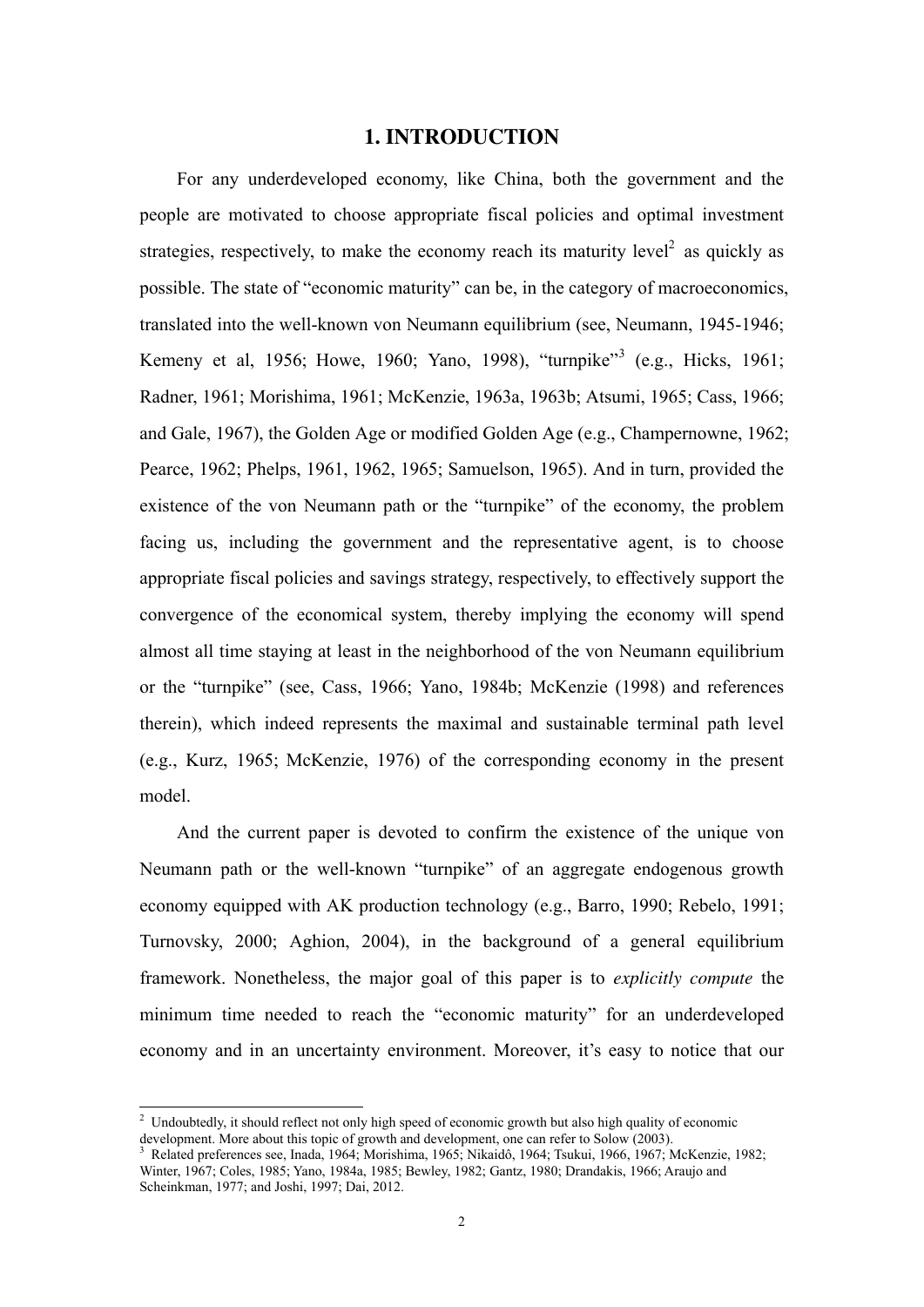paper is a natural extension of the seminal and interesting paper of Kurz  $(1965)^4$ , where optimal paths of capital accumulation under the minimum time objective are thoroughly investigated. It is, nevertheless, worth emphasizing that our results are based upon the general equilibrium framework and the minimum time is endogenously determined provided the welfare of the representative agent is maximized<sup>5</sup>.

The advantage of the method used here is that the endogenous time $<sup>6</sup>$  or the</sup> minimum time to "economic maturity" can be *explicitly computed*  $\bar{a}$  in some conditions, e.g., when the preference or the criterion of *the modified Radner fashion*  (1961) is employed. Noting that the minimum time is endogenously determined, even applying economic intuitions, by the optimal savings strategy of the representative agent and the optimal taxation policies of the government, which are thoroughly explored under different information distributions or information structures, thereby implying that the endogenous time can be completely characterized and comparatively studied in different information structures, which obviously throws new insights into our understanding of the minimum time needed to reach "economic maturity" for an underdeveloped economy.

The current paper proceeds as follows. Section 2 introduces the general model and the basic idea behind the macroeconomic model. Section 3 computes the endogenous time in preference manifold one. Section 4 computes the endogenous time in preference manifold two. Section 5 analyzes the effects of different information structures to the corresponding endogenous time. Section 6 gives the local sensitivity analyses of the optimal consumption strategy, which supports the existence of the endogenous time in section 3, with respect to the initial level of capital stock per capita. There is a brief concluding section. All proofs, unless otherwise noted in the text, appear in the Appendix.

 4 It is regarded as a continuation of Srinivasan's work (1962) in a certain sense.

<sup>&</sup>lt;sup>5</sup> In other words, pursue of speed of economic growth is based upon the quality of economic development.

<sup>&</sup>lt;sup>6</sup> In the current paper, we will take no difference between "the endogenous time" and "the minimum time to 'economic maturity'".

 $<sup>7</sup>$  That is, a simple formula is supplied for the first time. And also, it is easy to see that the maximal terminal path</sup> level of capital stock per capita is utility-optimal and simultaneously determined with the endogenous time in the present model.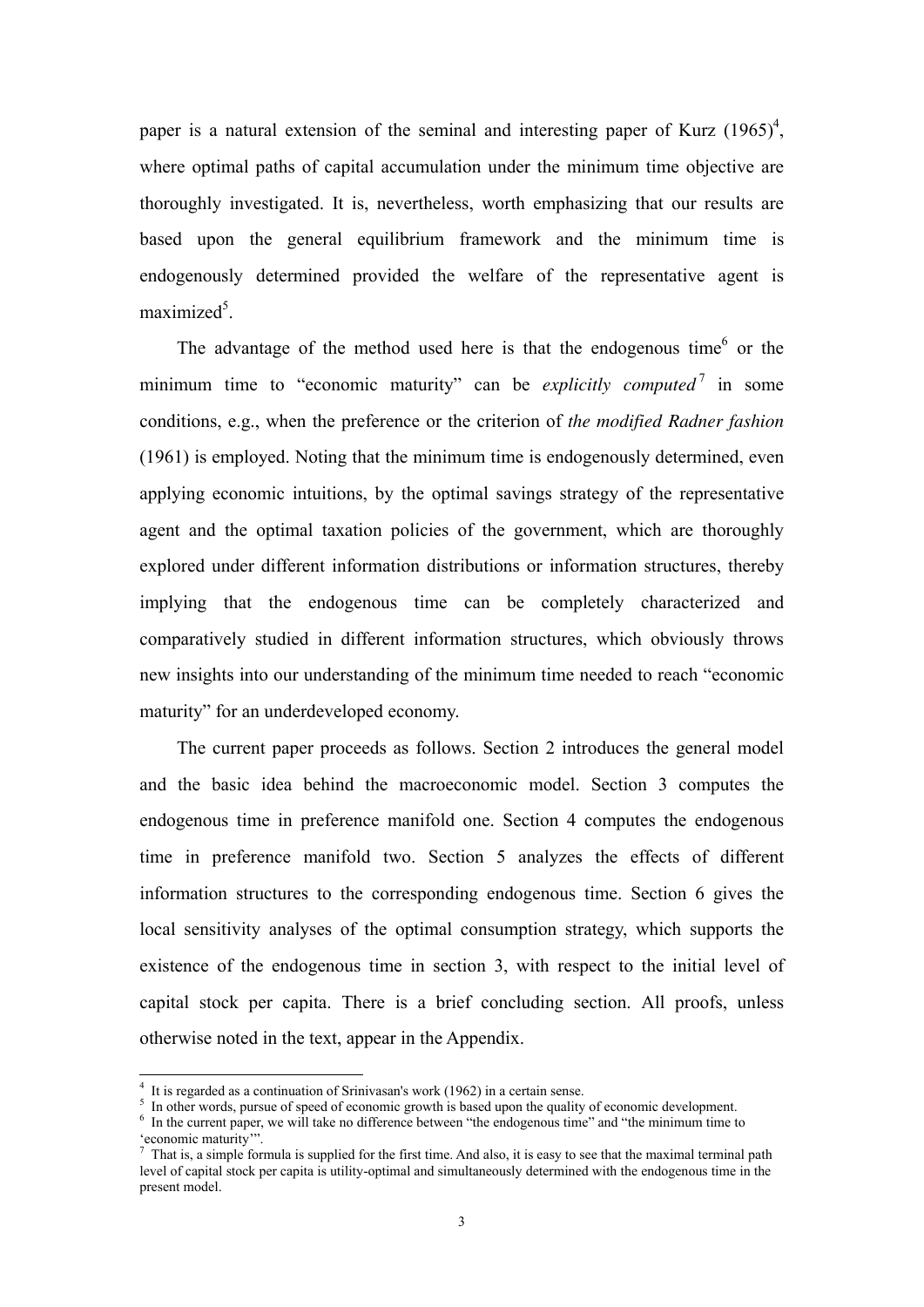#### 2. THE GENERAL MODEL

#### 2.1. Two Types of Preference Manifolds

In order to determine the minimum time needed to reach the so-called von Neumann path or "economic maturity" for an underdeveloped economy, the following two kinds of criterions are naturally and indeed comparatively investigated.

The first one has been widely employed to prove the well-known turnpike theorems, and noting that it is pioneered by Radner (1961), we call it the Radner *fashion*. However, it is worth noting that the discount factor is naturally incorporated into the criterion while it is excluded in the seminal paper of Radner, that is, we employ the modified Radner fashion in the current paper. Formally, given a probability space  $(\Omega, \mathcal{F}, \mathbb{P})$ , similar to Dai (2012), the corresponding problem can be written as,

$$
\sup_{\tau\in\mathcal{T}}\mathbb{E}\big[e^{-\rho\tau}u\big(c(\tau)\big)\mathbf{1}_{\{\tau<\infty\}}\big],
$$

where T denotes admissible stopping times,  $0 < \rho < 1$  denotes subjective discount factor, c denotes consumption per capita,  $u : \mathbb{R}_+ \to \mathbb{R}$  is a strictly concave instantaneous utility function, and  $1_{\{\tau<\infty\}}$  represents the indicator function of set  $\{\omega \in \Omega; \tau(\omega) < \infty\}$ .

The second one has been widely used in studying aggregate economic growth and optimal fiscal policies. And the idea is certainly due to Ramsey (1928), who studied endogenous saving with this kind of criterion. As a consequence, we call it the Ramsey fashion. As usual, and to meet the regular requirements, only finite time horizon, endogenously determined, and discounted sum are discussed in the current paper, i.e., only the modified Ramsey fashion is considered. Formally, based on the same stochastic basis  $(\Omega, \mathcal{F}, \mathbb{P})$ , the corresponding problem is expressed as,

$$
\sup_{\tau\in\mathcal{T}}\mathbb{E}\bigg[\int_0^{\tau}e^{-\rho t}u\big(c(t)\big)dt+e^{-\rho\tau}u\big(\,y(\tau)\big)\mathbf{1}_{\{\tau<\infty\}}\bigg],
$$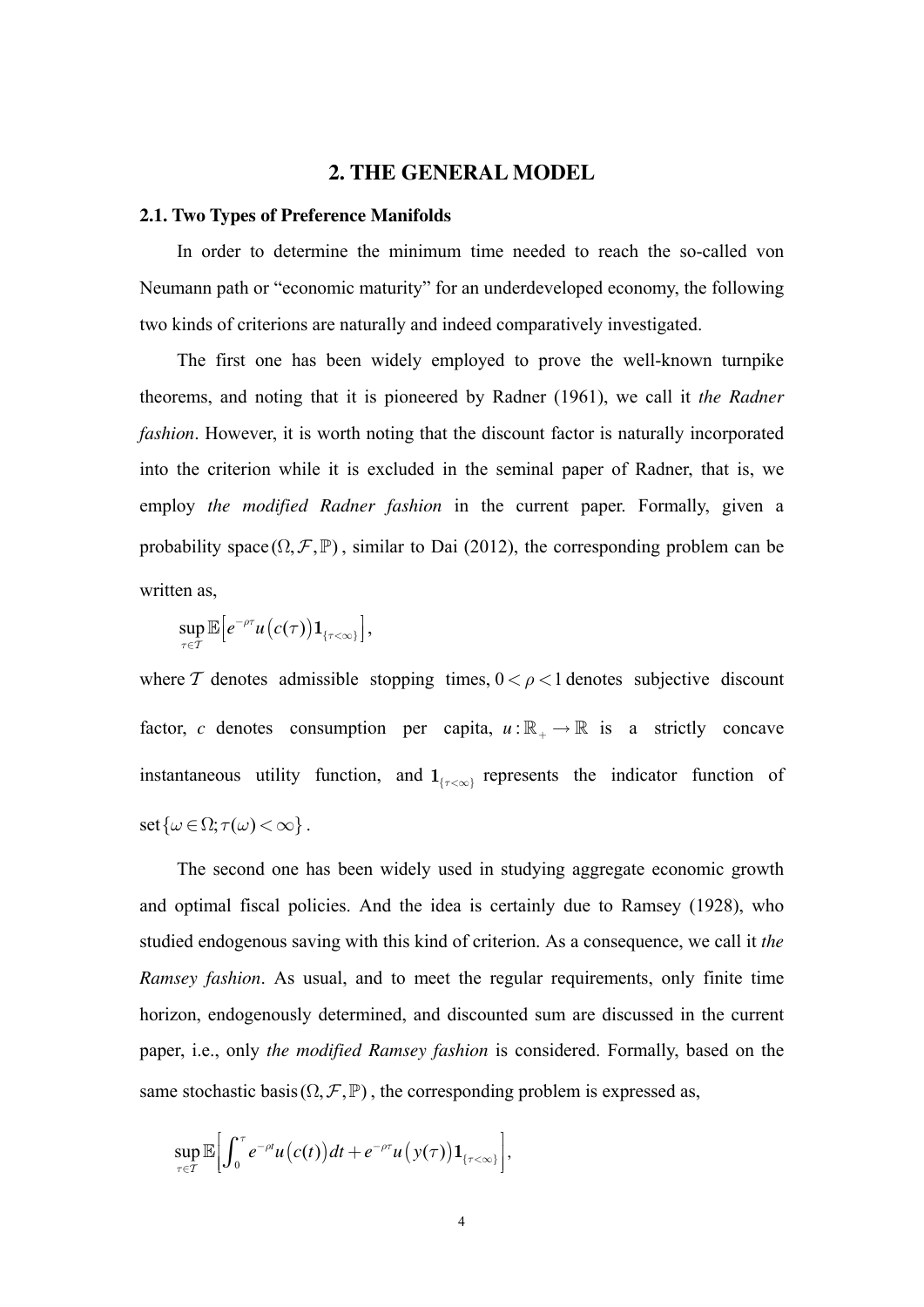where *y* denotes national income per capita and other notations are the same as in *the modified Radner fashion*. And it is worth emphasizing that *the modified Ramsey fashion* internally requires perfect foresight of the representative agent.

REMARK. It is easy to see from our specification that there is a natural one to one correspondence between the optimal stopping time and the minimum time needed to "economic maturity" for any underdeveloped economy. Accordingly, this equivalence reflects the fact that the above two kinds of preference manifolds, i.e., *the modified Radner fashion* and *the modified Ramsey fashion*, imply different standards characterizing the corresponding state of "economic maturity". Notice that *the modified Radner fashion* reflects some psychological effects that would be called as "the peak preference"<sup>8</sup> or its natural correspondence "the Ratchet effect" in traditional consumption theory. Consequently, we may claim that *the modified Radner fashion* is much stronger than the *the modified Ramsey fashion* in certain sense. In other words, *the modified Radner fashion* requires much higher level of standard about "economic maturity". Therefore, the "turnpike" of *the modified Radner fashion* should be located above that of *the modified Ramsey fashion* for any given economy.

# **2.2. Computation Algorithm of the Endogenous Time**

As usual, the environment consists of the firm, the representative agent and the government. And the firm is, without loss of any generality, assumed to be competitive. There are alternative goals for the government, that is, government is either motivated to choose taxation policies so as to maximize the welfare of the representative agent or directly to minimize the time to "economic maturity". For the representative agent, she will first determines the minimum time to "economic maturity" given the taxation policies of the government, then to choose optimal savings strategy based upon the objective of discounted sum of future instantaneous utility in finite time horizon provided the taxation policies of the government. That is

<sup>&</sup>lt;sup>8</sup> That is, the representative agent pursues the highest level of utility or welfare of any single period. And it is just the highest level of the welfare that represents the corresponding state of "economic maturity" in the current model.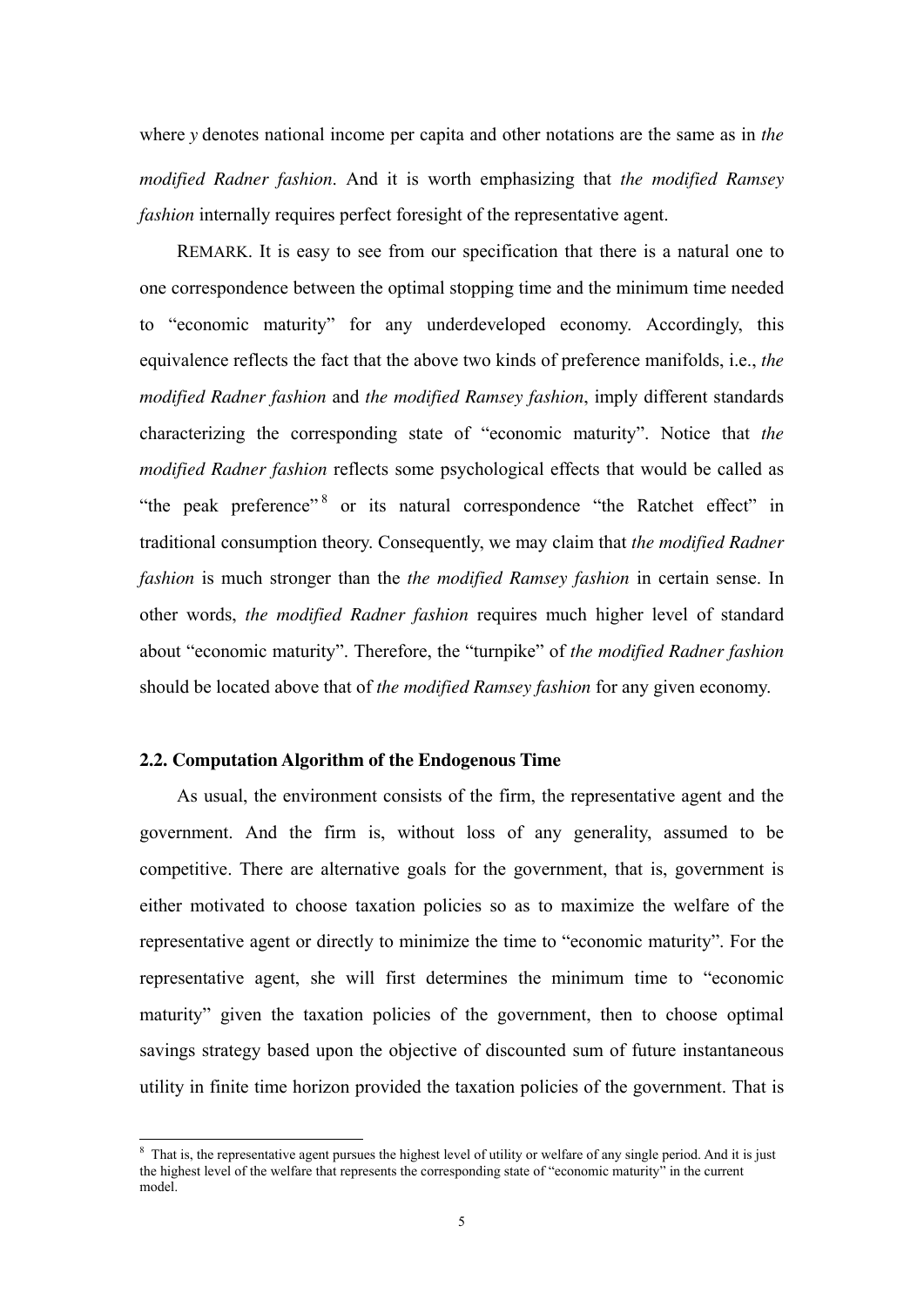to say, the order of action is like this: the government moves first to choose optimal taxation policies, then the representative agent determines the minimum time to "economic maturity" or the time horizon based upon the optimal taxation policies, and finally, the representative agent chooses optimal savings strategy conditional on the optimal taxation policies and the endogenous time horizon representing the process leading to "economic maturity".

Therefore, based on the backward induction rationality principle in computing sub-game perfect Nash equilibrium in dynamic game theories, we introduce the following computation algorithm of the current model,

STEP 1: *The representative agent chooses optimal savings strategy given the taxation policies and the finite time horizon of the program*.

STEP 2: *Based on the results of Step* 1*, the representative agent will determine the minimum time to reach "economic maturity" with the criterions introduced in section* 2.1.

STEP 3a: *If the goal of the government is to choose taxation policies so as to maximize the welfare of the representative agent, thus based upon the results of Step 1 and Step* 2*, the optimal tax rates are derived*.

STEP 3b: *If the goal of the government is to choose taxation policies in order to directly minimize the time to "economic maturity" derived in Step* 2*, then the corresponding optimal taxation policies are endogenously determined and hence the endogenous time is completely characterized with these optimal tax rates*.

STEP 4: *The step is necessary only when Step* 3a *is chosen. Substituting the optimal tax rates into the endogenous time derived in Step* 2*, and so the minimum time to "economic maturity" is finally and completely determined*.

# **3. PREFERENCE MANIFOLD ONE**

### **3.1. Firm**

In the current paper, we introduce the following Cobb-Douglas type production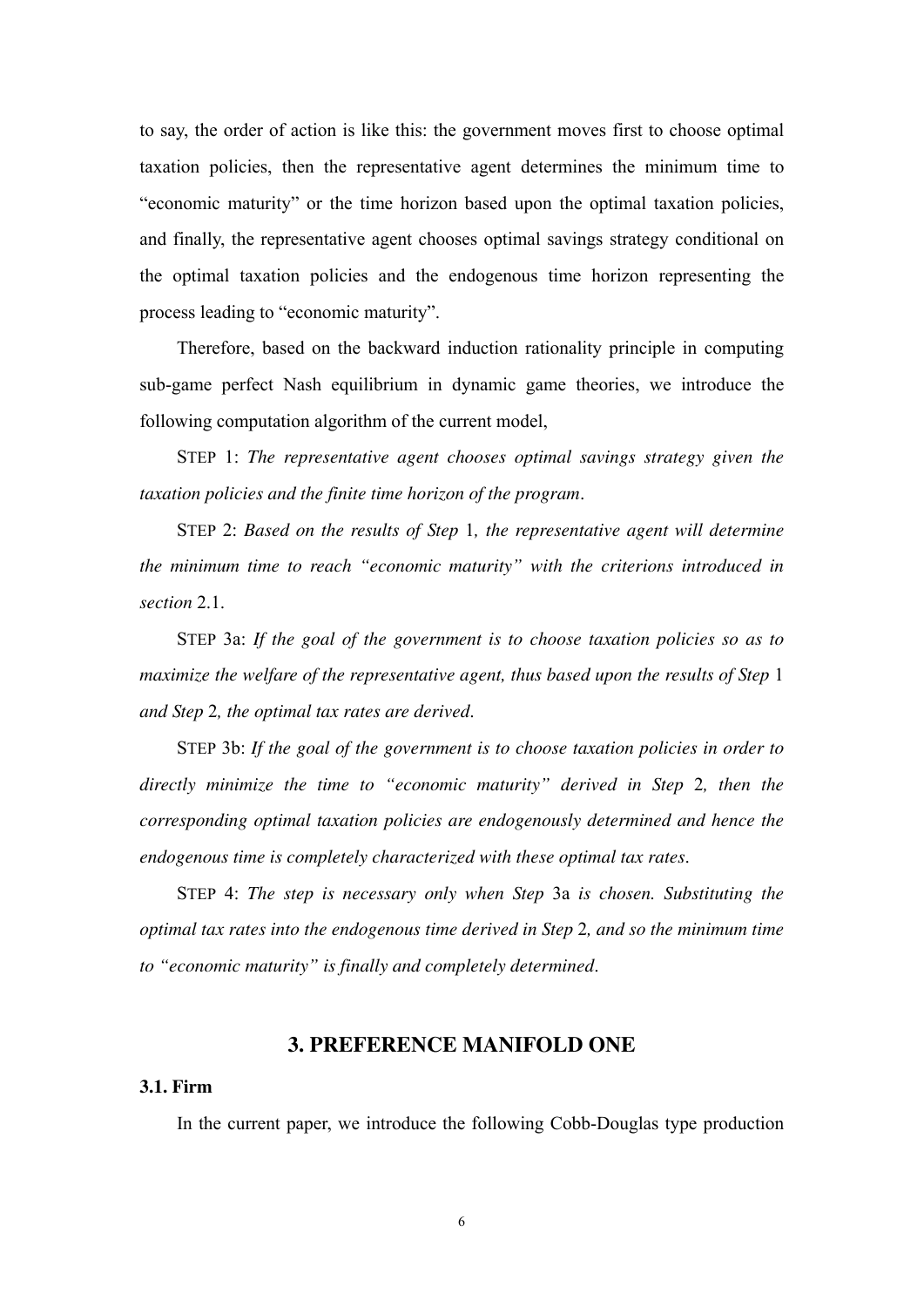function $9$ ,

$$
Y(t) = G_p(t)^{\alpha} K(t)^{1-\alpha}, \ \ 0 < \alpha < 1
$$
 (1)

where *K* denotes the capital stock and  $G_p$  represents the flow of services from government spending<sup>10</sup> on the economy's infrastructure. Particularly, suppose that these services are not subject to congestion so that  $G_p$  is a pure public good. Further to put  $G_p = g_p Y^{11}$ , that is government will claim a fraction,  $g_p$ , of aggregate output Y, for expenditure on infrastructure. And, in particular, to make things easier and without loss of any generality,  $g_p$  will be assumed to be exogenously given  $^{12}$ with  $0 < g_n < 1$  throughout the paper, then the production function in (1) can be rewritten as,

$$
Y(t) = g_p^{\alpha/l - \alpha} K(t), \text{ or } y(t) = g_p^{\alpha/l - \alpha} k(t)
$$
 (1')

which reveals that the Cobb-Douglas type function given in (1) rather exhibits AK production technology, which indeed enssures ongoing economic growth. Therefore, equilibrium wage rate is equal to zero and equilibrium return to capital reads as follows,

$$
r_k = g_p^{\alpha/l - \alpha},\tag{2}
$$

where the depreciation rate is assumed to be zero for the sake of simplicity.

### **3.2. Representative Agent**

-

This specification follows from Turnovsky (2000).

<sup>&</sup>lt;sup>9</sup> For simplicity's sake, endogenous labor supply has been excluded in the present paper. However, it is easy to show that endogenous labor supply can be naturally incorporated into the current model, thereby inducing a much more complicated model.

<sup>&</sup>lt;sup>10</sup> Gong and Zou (2002) set up a theoretical model linking the growth rate of the economy to the growth rate and volatility of different government expenditures. On a theoretical basis, they found that volatility in government spending can be positively or negatively associated with economic growth depending on the intertemporal elasticity in consumption. And it follows from our specification of the government spending that the volatility is endogenously determined by the unbalanced macro-economy as a whole. That is to say, the volatility of government spending is not exogenously given but internally and closely linked to the whole economic body. And we argue from the specification that government in reality is indeed deeply involved with the whole economy and therefore it itself will unavoidably be affected by the macroeconomic activities. One may certainly exogenously add volatility to the government spending, which however will be strongly disagreed by the theory of real business cycle (see, Kydland and Prescott, 1982; Long and Plosser, 1983).

<sup>&</sup>lt;sup>12</sup> This in some extent follows from Kydland and Prescott (1977)'s analyses that policymakers should follow rules rather than have discretion.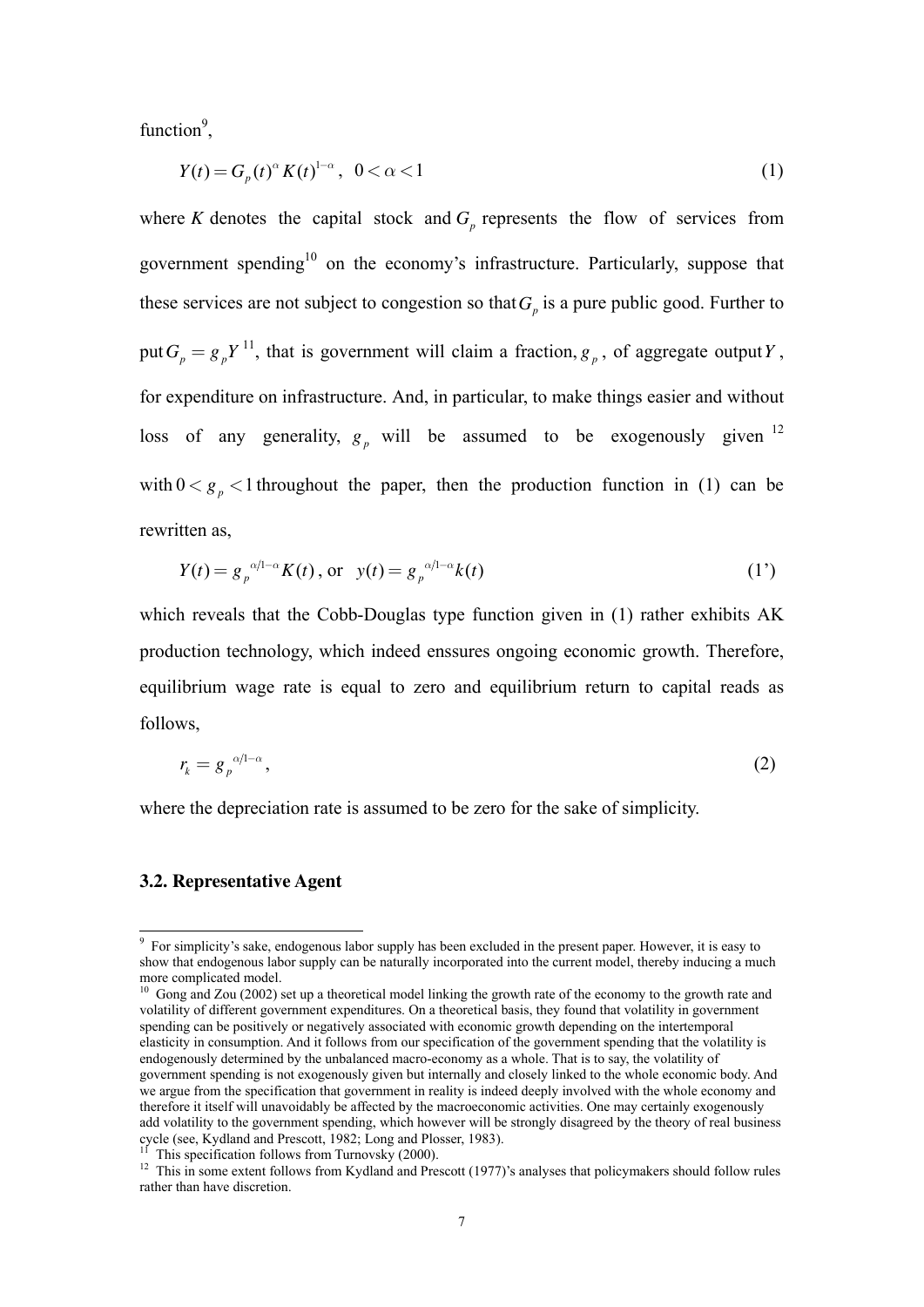It is assumed that the economy consists of  $L(t)$  identical individuals at time  $t$ , each of whom possesses perfect foresight. Suppose that  ${B(t)}_{0 \le t \le T}$  is a standard Brownian motion defined on the following filtered probability space  $(\Omega^{(B)}, \mathcal{F}^{(B)}, \{\mathcal{F}^{(B)}_t\}_{0 \leq t \leq T}, \mathbb{P}^{(B)})$  with  $\{\mathcal{F}^{(B)}_t\}_0$ *B*  $\{\mathcal{F}_{t}^{(B)}\}_{0 \leq t \leq T}$  the  $\mathbb{P}^{(B)}$  - augmented filtration generated by  ${B(t)}_{0 \le t \le T}$  with  $\mathcal{F}^{(B)} = \mathcal{F}^{(B)}_T$ . Furthermore, we assume that a Poisson random measure  $N(dt, dz)$  associated with a Lévy process is defined on the stochastic basis  $(\Omega^{(\tilde{N})}, \mathcal{F}^{(\tilde{N})}, {\{\mathcal{F}_{t}^{(\tilde{N})}\}}_{0 \leq t \leq T}, \mathbb{P}^{(\tilde{N})})$  . And we denote by  $\widetilde{N}(dt, dz) = N(dt, dz) - \nu(dz)dt$  the compensated Poisson random measure associated with a Lévy process  $\eta(t) \triangleq \int_0^t \int_{\mathbb{R}_0} z \widetilde{N}(ds, dz)$  with jump measure  $N(dt, dz)$  and Lévy measure  $\nu(O) = \mathbb{E}[N([0,1], O)]$  for  $O \in \mathfrak{B}(\mathbb{R}_{0})$ , i.e., *O* is a Borel set with its closure  $O \subset \mathbb{R}_0$ , where  $\mathbb{R}_0 \triangleq \mathbb{R} - \{0\}$ . In what follows, our reference stochastic basis will be  $(\Omega, \mathcal{F}, \{\mathcal{F}_t\}_{0 \leq t \leq T}, \mathbb{P})$  with  $\Omega = \Omega^{(B)} \times \Omega^{(\widetilde{N})}$ ,  $\mathcal{F} = \mathcal{F}^{(B)} \otimes \mathcal{F}^{(\widetilde{N})}$ ,  $\mathcal{F}_t = \mathcal{F}^{(B)}_t \otimes \mathcal{F}^{(\widetilde{N})}$ and  $\mathbb{P} = \mathbb{P}^{(B)} \otimes \mathbb{P}^{(\tilde{N})}$ , and also the underlying probability measure space is assumed to

satisfy the so-called "usual conditions"<sup>13</sup>. Based on the above constructions and assumptions, we now define  $14$ ,

$$
dL(t) = L(t^{-}) \bigg[ ndt + \sigma dB(t) + \int_{\mathbb{R}_0} \gamma z \overline{N}(dt, dz) \bigg],
$$
\n(3)

where *n* denotes the natural growth rate of population,  $\sigma \in \mathbb{R}_{0}$  is an exogenously given constant,  $\gamma z > -1$  a.s.  $-\nu$ ,  $B(0) = 0$  a.s.  $-\mathbb{P}$  and,

$$
\overline{N}(dt, dz) \triangleq \begin{cases} N(dt, dz) - \nu(dz)dt \triangleq \widetilde{N}(dt, dz), & |z| < Z \\ N(dt, dz), & |z| \ge Z \end{cases}
$$
(4)

for some  $Z \in [0, \infty]$ . As usual, we define the following law of motion of capital

-

<sup>&</sup>lt;sup>13</sup> That is, the probability space is complete and the filtration satisfies right continuity.

<sup>&</sup>lt;sup>14</sup> It is in line with Merton (1975) that the uncertainty comes from the growth of population. Itô-Lévy process has been widely applied in finance, e.g., Yan et al (2000). And here we apply Lévy diffusion to macroeconomics, which would be regarded as reasonable via noting the properties of both Lévy diffusions and macroeconomic phenomenon.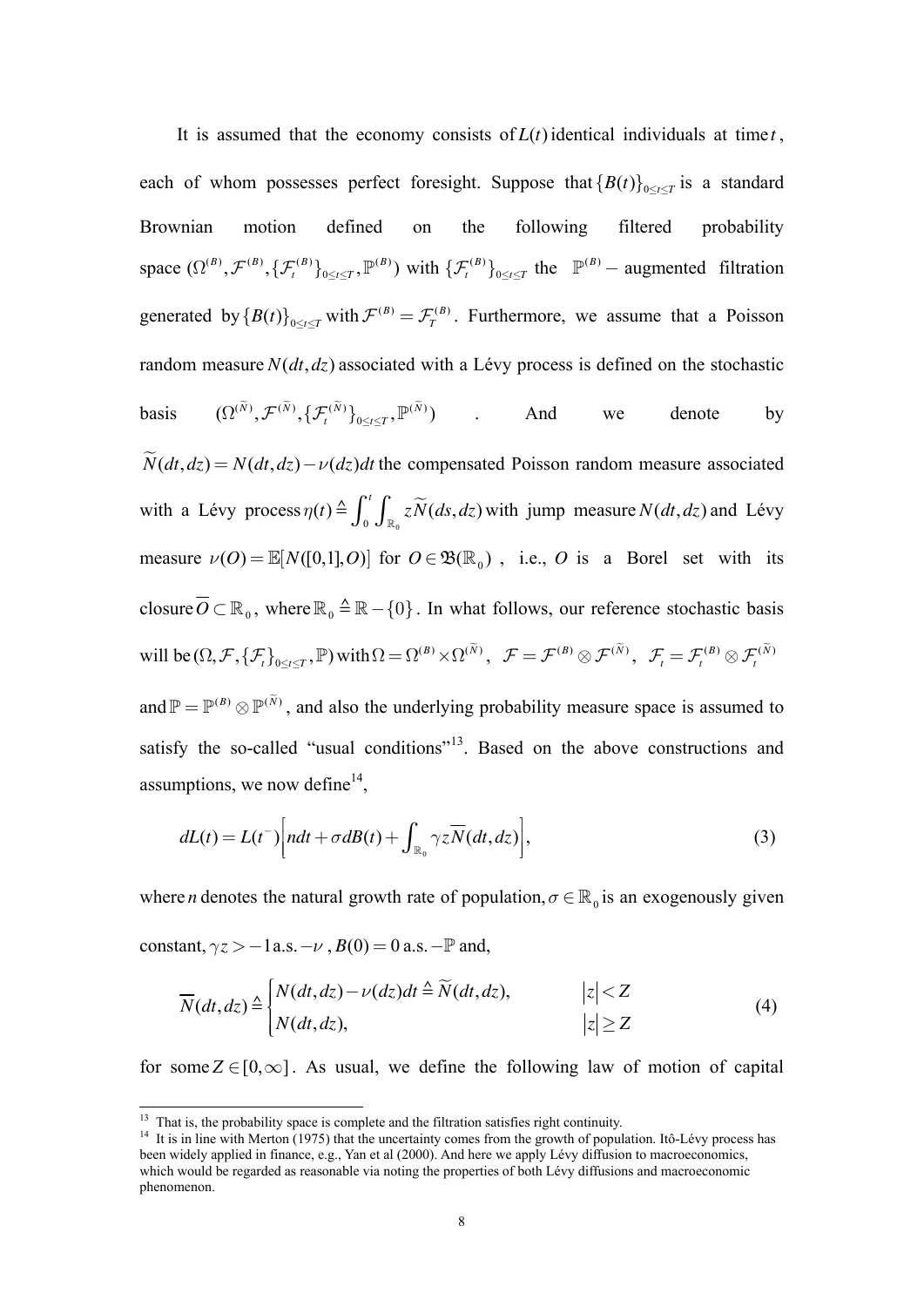accumulation,

$$
\dot{K}(t) = \mu[(1 - \tau_k)r_k K(t) - (1 + \tau_c)C(t)]
$$
  
=  $\mu g_p^{\alpha/1-\alpha}[(1 - \tau_k) - (1 + \tau_c)(1 - g_p - r_s)]K(t)$ , (5)

where  $\mu \in \mathbb{R}_0$  is some exogenously given parameter,  $r_k$  denotes the equilibrium return to capital given in (2),  $\tau_k$  denotes tax rate on capital income,  $\tau_c$  represents consumption tax rate,  $C$  denotes aggregate consumption level and  $r<sub>s</sub>$  denotes the savings rate. Hence, combining (3) with (5) and by applying Itô formula for Itô-Lévy process, we get,

$$
dk(t) = \left\{ \mu g_p^{\alpha/1-\alpha} [(1-\tau_k) - (1+\tau_c)(1-g_p - r_s)] - n + \sigma^2 \right\} k(t^-) dt
$$
  
+ 
$$
\int_{|z| < Z} \frac{(\gamma z)^2}{1+\gamma z} \nu(dz) k(t^-) dt - \sigma k(t^-) dB(t) - k(t^-) \int_{\mathbb{R}_0} \frac{\gamma z}{1+\gamma z} \overline{N}(dt, dz), \qquad (6)
$$

Without loss of any generality, we put  $Z = \infty$ , then by (4), (6) becomes,

$$
dk(t) = \left\{ \mu g_p^{\alpha/1-\alpha} \left[ (1-\tau_k) - (1+\tau_c)(1-g_p - r_s) \right] - n + \sigma^2 + b \right\} k(t^-) dt
$$

$$
-\sigma k(t^-) dB(t) - k(t^-) \int_{\mathbb{R}_0} \frac{\gamma z}{1+\gamma z} \widetilde{N}(dt, dz), \tag{7}
$$

where,

$$
b \stackrel{\Delta}{=} \int_{\mathbb{R}} \frac{(\gamma z)^2}{1 + \gamma z} \nu(dz), \tag{8}
$$

Suppose that the representative agent performs log preferences and the intertemporal objective function is specifically given as,

$$
U = \mathbb{E}\bigg[\int_0^{\hat{\tau}} e^{-\rho(s+t)} \ln c(t) dt + U^{\hat{\tau}}\bigg]
$$
  
= 
$$
\mathbb{E}\bigg[\int_0^{\hat{\tau}} e^{-\rho(s+t)} \ln\big((1-g_p-r_s)g_p^{-\alpha/1-\alpha}k(t)\big) dt + U^{\hat{\tau}}\bigg].
$$
 (9)

where E denotes expectation operator with respect to probability measure  $\mathbb{P}, \rho$  is the subjective discount factor,  $\forall 0 \le s < \hat{\tau}$  and  $\hat{\tau}$  is an  $\mathcal{F}_t$  -optimal stopping time, which with the term  $U^{\dagger}$  are simultaneously determined by the following optimal stopping problem of *the modified Radner fashion*,

$$
\hat{g}(\tau, k(\tau)) \triangleq \sup_{\tau \in \mathcal{T}} \mathbb{E}^{(s,k)} \Big[ e^{-\rho(s+\tau)} \ln \Big( g_p^{\alpha/1-\alpha} k(\tau) \Big) \mathbf{1}_{\{\tau < \infty\}} \Big]
$$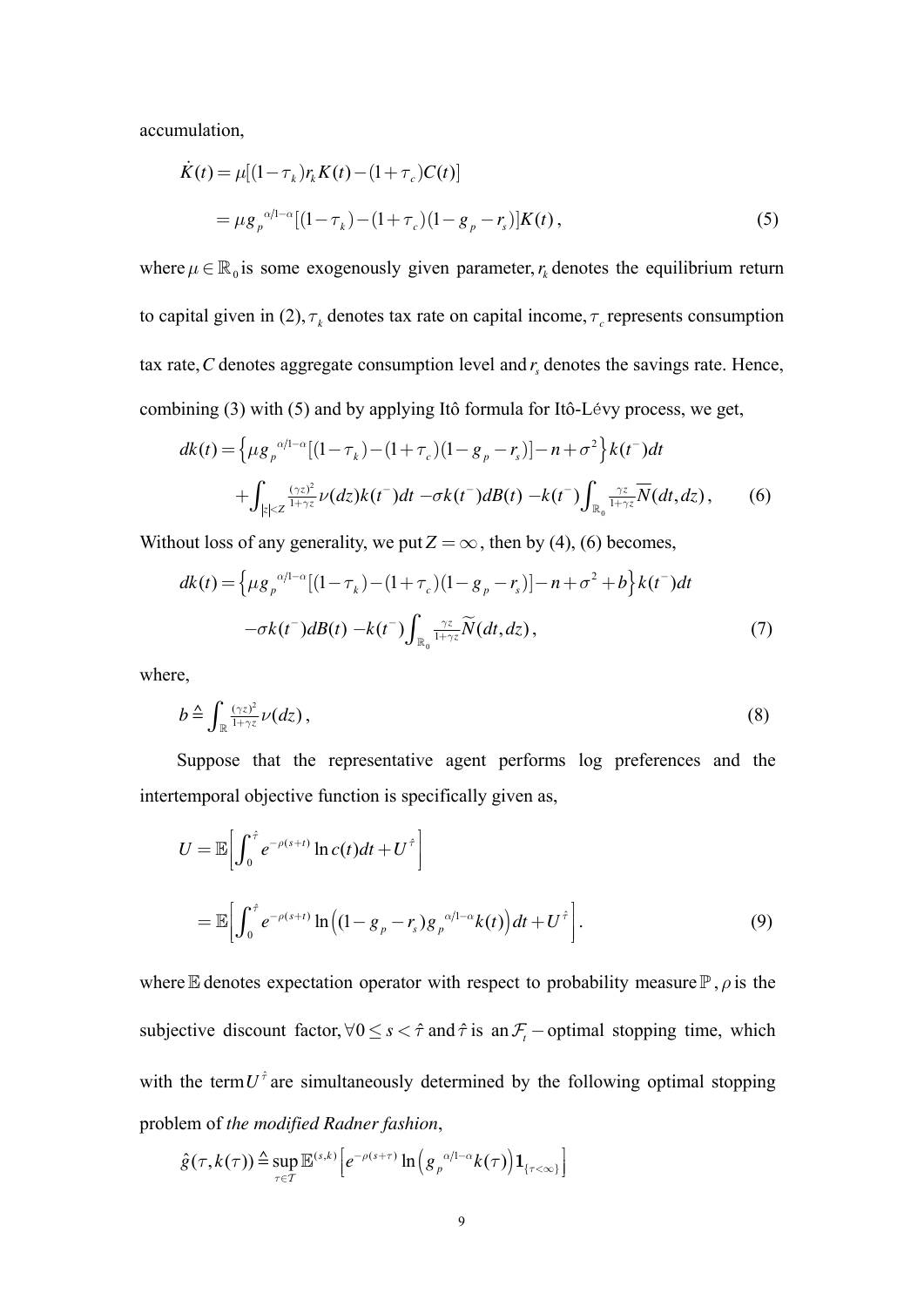$$
= \sup_{\tau \in \mathcal{T}} \mathbb{E}^{(s,k)} \left[ e^{-\rho(s+\tau)} \ln(y(\tau)) \mathbf{1}_{\{\tau < \infty\}} \right]
$$
  

$$
= \mathbb{E}^{(s,k)} \left[ e^{-\rho(s+\hat{\tau})} \ln \left( g_p^{-\alpha/1-\alpha} k(\hat{\tau}) \right) \mathbf{1}_{\{\hat{\tau} < \infty\}} \right].
$$
 (10)

subject to the stochastic differential equation (SDE) in (7),  $\mathbb{E}^{(s,k)}$  denotes expectation operator based on initial condition  $(s, k) \triangleq (s, k(0))$ ,  $\mathbf{1}_{\{\tau < \infty\}}$  is an indicator function of set  $\{\omega \in \Omega; \tau(\omega) < \infty\}$ , and  $\mathcal{T} \triangleq \{\mathcal{F} - \text{stopping times}\}\.$ 

Now it follows from Step 1 introduced in section 2.2 that we are to consider the following stochastic optimal control problem facing the representative agent,

$$
\max_{0 < r_s < 1} \mathbb{E} \bigg[ \int_0^{\hat{\tau}} e^{-\rho(s+t)} \ln \big( (1 - g_p - r_s) g_p^{-\alpha/1 - \alpha} k(t) \big) dt + U^{\hat{\tau}} \bigg]. \tag{9'}
$$

s.t.

$$
dk(t) = \left\{ \mu g_p^{\alpha/1-\alpha} [(1-\tau_k) - (1+\tau_c)(1-g_p - r_s)] - n + \sigma^2 + b \right\} k(t^-) dt
$$
  

$$
-\sigma k(t^-) dB(t) - k(t^-) \int_{\mathbb{R}_0} \frac{\gamma z}{1+\gamma z} \widetilde{N}(dt, dz), \tag{7'}
$$

where  $\hat{\tau}$  and  $U^{\hat{\tau}}$  are taken as exogenously given up to present. We prove that there exists a continuously differential function  $V(t, k(t))$ , satisfying the following stochastic Bellman partial differential equation (PDE),

$$
-V_{t}(t,k(t)) - \frac{1}{2}\sigma^{2}k^{2}(t)V_{kk}(t,k(t))
$$
  
\n
$$
-\int_{\mathbb{R}_{0}}\left[V\left(t,k(t)-\frac{\gamma z}{1+\gamma z}k(t)\right)-V(t,k(t))+\frac{\gamma z}{1+\gamma z}k(t)V_{k}(t,k(t))\right]\nu(dz)
$$
  
\n
$$
=\max_{0  
\n
$$
=\max_{0\n(11)
$$
$$

with the boundary condition,

$$
V(\hat{\tau}, k(\hat{\tau})) = U^{\hat{\tau}}, \tag{12}
$$

Thus, we get,

LEMMA 1. Conditional on the above constructions and assumptions, and up to the present step, we obtain the optimal savings rate as follows,

$$
\hat{r}_s = 1 - g_p - \frac{\rho}{\mu g_p^{\alpha/1-\alpha} (1 + \tau_c)},
$$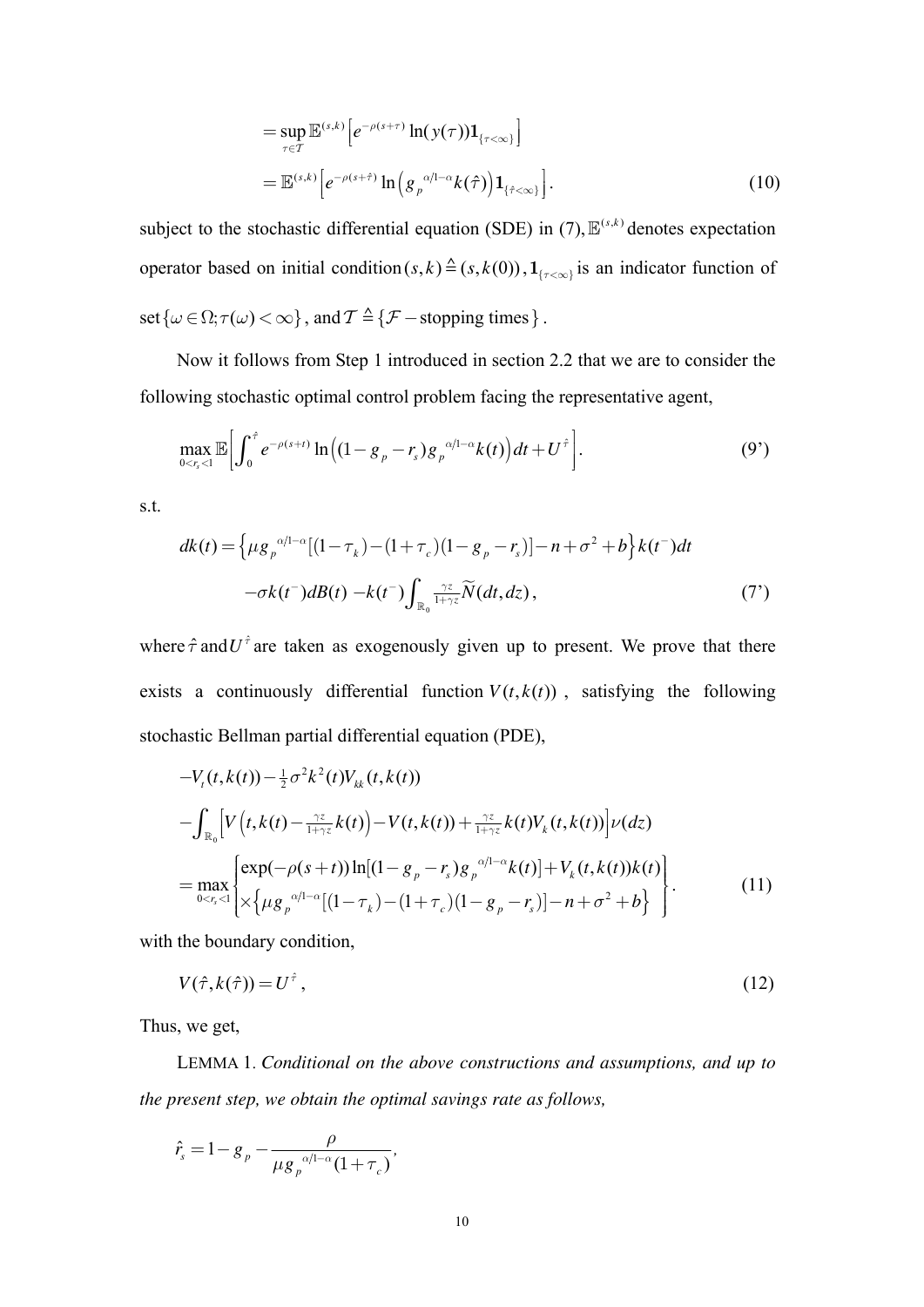*Moreover, the value function*  $V(t, k(t))$  *satisfies the following boundary condition,* 

$$
V(\hat{\tau}, k(\hat{\tau})) = \exp(-\rho(s+\hat{\tau})) [C_1 + \rho^{-1} \ln k(\hat{\tau})] = U^{\hat{\tau}}.
$$

*where,* 

$$
C_1 \triangleq \rho^{-1} \begin{bmatrix} \ln \frac{\rho}{\mu(1+\tau_c)} + \rho^{-1} [\mu g_p^{\alpha/1-\alpha} (1-\tau_k) - n + \sigma^2 + b] \\ -1 - \frac{1}{2} \sigma^2 \rho^{-1} + \rho^{-1} \int_{\mathbb{R}_0} (\ln \frac{1}{1+\gamma z} + \frac{\gamma z}{1+\gamma z}) \nu(dz) \end{bmatrix}.
$$

*Proof*. See Appendix A. ▌

REMARK. Lemma 1 represents a conclusion of Step 1 introduced in section 2.2. That is, provided the taxation policies of the government and the finite time horizon of the program, the optimal savings rate is derived. And the boundary condition shown in Lemma 1 will be useful in computing the exact form of the endogenous time as is shown in the sequel.

Now, by applying Step 2 of the computation algorithm in section 2.2, we are in the position to calculate the term  $U^{\dagger}$  and the optimal stopping time  $\hat{\tau}$ , given in (9), in a stochastic diffusion process. Firstly, via applying Lemma 1, (7) can be rewritten as,

$$
dk(t) = \left\{ \mu g_p^{\alpha/1-\alpha} [(1-\tau_k) - (1+\tau_c)(1-g_p - \hat{r}_s)] - n + \sigma^2 + b \right\} k(t^-) dt
$$
  

$$
-\sigma k(t^-) dB(t) - k(t^-) \int_{\mathbb{R}_0} \frac{\gamma z}{1+\gamma z} \widetilde{N}(dt, dz), \tag{7"}
$$

Let  $Y(t) \triangleq (s + t, k(t))^T$ ,  $Y(0) \triangleq (s, k)^T$ , then the generator of  $Y(t)$  reads as follows,

$$
\mathcal{A}\phi(s,k) = \frac{\partial\phi}{\partial s} + \left\{\mu g_p^{\alpha/1-\alpha}[(1-\tau_k) - (1+\tau_c)(1-g_p - \hat{r}_s)] - n + \sigma^2 + b\right\}k\frac{\partial\phi}{\partial k} + \frac{1}{2}\sigma^2k^2\frac{\partial^2\phi}{\partial k^2} + \int_{\mathbb{R}_0} \left[\phi(s,k - \frac{\gamma z}{1+\gamma z}k) - \phi(s,k) + \frac{\gamma z}{1+\gamma z}k\frac{\partial\phi}{\partial k}[\nu(dz), \quad (13)
$$

for  $\forall \phi \in C^2(\mathbb{R}^2)$ . If we try a function  $\phi$  of the form,

 $\phi(s, k) = e^{-\rho s} k^{\beta}$ , for some constant  $\beta \in \mathbb{R}$ 

We obtain,

$$
\mathcal{A}\phi(s,k) = e^{-\rho s}k^{\beta}\left(-\rho + \beta \left\{\mu g_{p}^{\alpha/1-\alpha}\left[(1-\tau_{k}) - (1+\tau_{c})(1-g_{p} - \hat{r}_{s})\right] - n + \sigma^{2} + b\right\}\right)
$$

$$
+ \frac{1}{2}e^{-\rho s}k^{\beta}\sigma^{2}\beta(\beta-1) + e^{-\rho s}k^{\beta}\int_{\mathbb{R}_{0}}\left[(\frac{1}{1+\gamma z})^{\beta} - 1 + \frac{\gamma z\beta}{1+\gamma z}\right]\nu(dz)
$$

$$
= e^{-\rho s}k^{\beta}h(\beta),
$$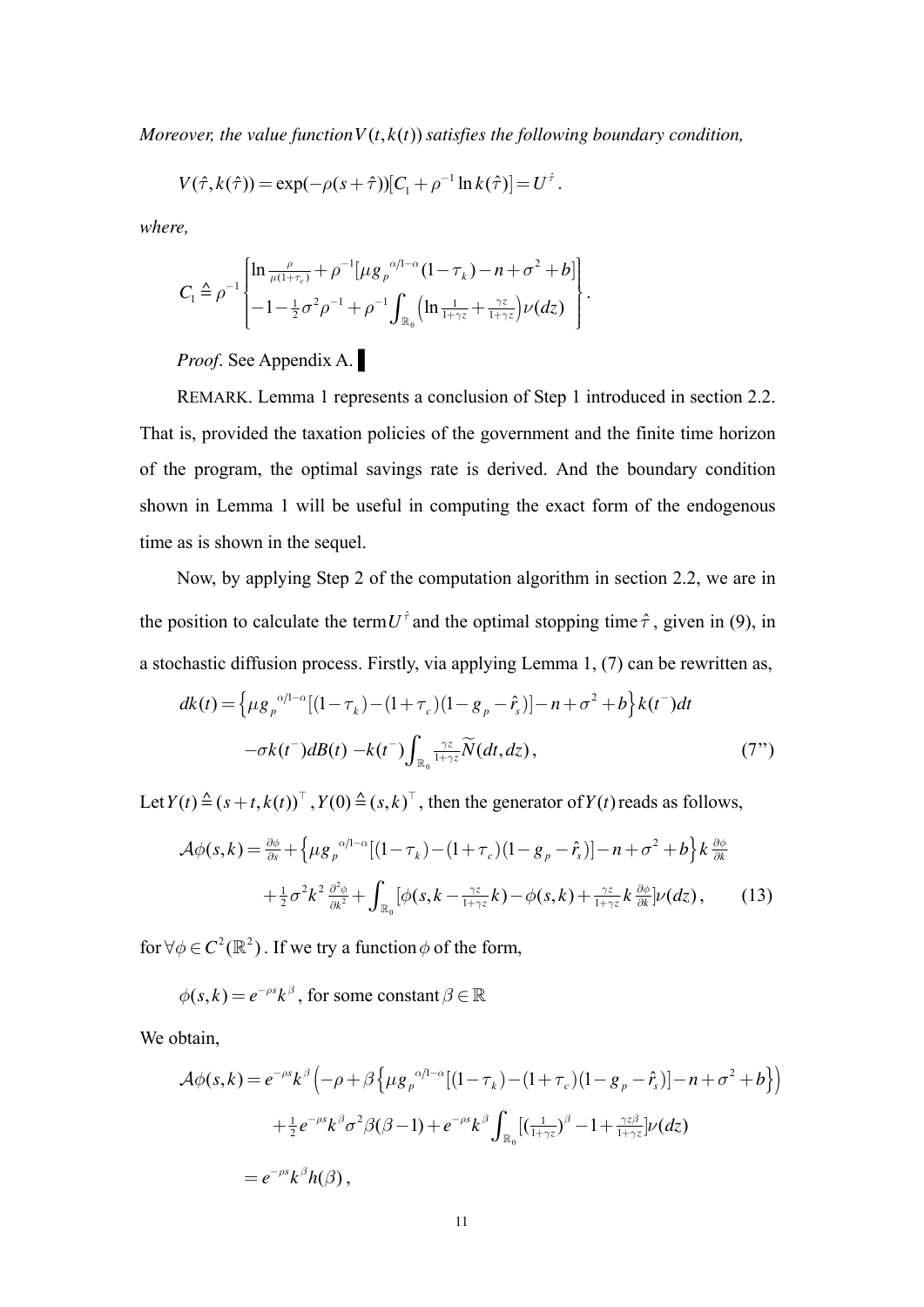in which,

$$
h(\beta) \triangleq -\rho + \beta \left\{ \mu g_p^{\alpha/1-\alpha} [(1-\tau_k) - (1+\tau_c)(1-g_p - \hat{r}_s)] - n + \sigma^2 + b \right\}
$$
  
+ 
$$
\frac{1}{2} \sigma^2 \beta (\beta - 1) + \int_{\mathbb{R}_0} [(\frac{1}{1+\gamma z})^{\beta} - 1 + \frac{\gamma z \beta}{1+\gamma z}] \nu(dz).
$$
 (14)

Notice that,

$$
h(0) = -\rho < 0 \quad \text{and} \quad \lim_{|\beta| \to \infty} h(\beta) = \infty \, .
$$

Therefore, there exists  $\beta > 0$  such that  $h(\beta) = 0$  and with this value of  $\beta$ , we put

$$
\phi(s,k) = \begin{cases} e^{-\rho s} C k^{\beta}, & (s,k) \in D \\ e^{-\rho s} \ln(g_{\rho}^{\alpha/1-\alpha} k), & (s,k) \notin D \end{cases}
$$
(15)

for some constant  $C > 0$  and the continuation region *D*, to be determined. Thus, if we define

$$
g(s,k)\triangleq e^{-\rho s}\ln(g_p^{-\alpha/1-\alpha}k).
$$

 $> 0$ 

We have, by  $(13)$ ,

$$
\mathcal{A}g(s,k) = e^{-\rho s} \left\{ -\rho \ln(g_{\rho}^{\alpha/1-\alpha}k) + \mu g_{\rho}^{\alpha/1-\alpha} [(1-\tau_k) - (1+\tau_c)(1-g_{\rho} - \hat{r}_s)] -n + \frac{1}{2}\sigma^2 + b + d \right\}
$$
(16)

$$
\Leftrightarrow k < g_p^{-\alpha/1-\alpha} \exp\left\{\frac{\mu g_p^{-\alpha/1-\alpha}[(1-\tau_k)-(1+\tau_c)(1-g_p-\hat{r}_s)]-\mu+\frac{1}{2}\sigma^2+b+d}{\rho}\right\}
$$

where

$$
d \triangleq \int_{\mathbb{R}_0} \left( \ln \frac{1}{1 + \gamma z} + \frac{\gamma z}{1 + \gamma z} \right) \nu(dz), \tag{17}
$$

Hence, we can define,

$$
U = \left\{ (s,k); k < g_p^{-\alpha/1-\alpha} \exp\left(\frac{\mu g_p^{\alpha/1-\alpha}[(1-\tau_k)-(1+\tau_c)(1-g_p-\hat{r}_s)]-\mu + \frac{1}{2}\sigma^2 + b + d}{\rho} \right) \right\},\tag{18}
$$

Thus, it is natural to guess that the continuation region *D* has the form,

$$
D = \{(s, k); 0 < k < \hat{k}\} \tag{19}
$$

for some  $\hat{k}$  such that  $U \subseteq D$  , i.e.,

$$
\hat{k} \geq g_p^{-\alpha/1-\alpha} \exp\left(\frac{\mu g_p^{\alpha/1-\alpha}[(1-\tau_k)-(1+\tau_c)(1-g_p-\hat{r}_s)]-\frac{1}{2}\sigma^2+b+d}{\rho}\right),\tag{20}
$$

Thus, (15) can be rewritten as follows,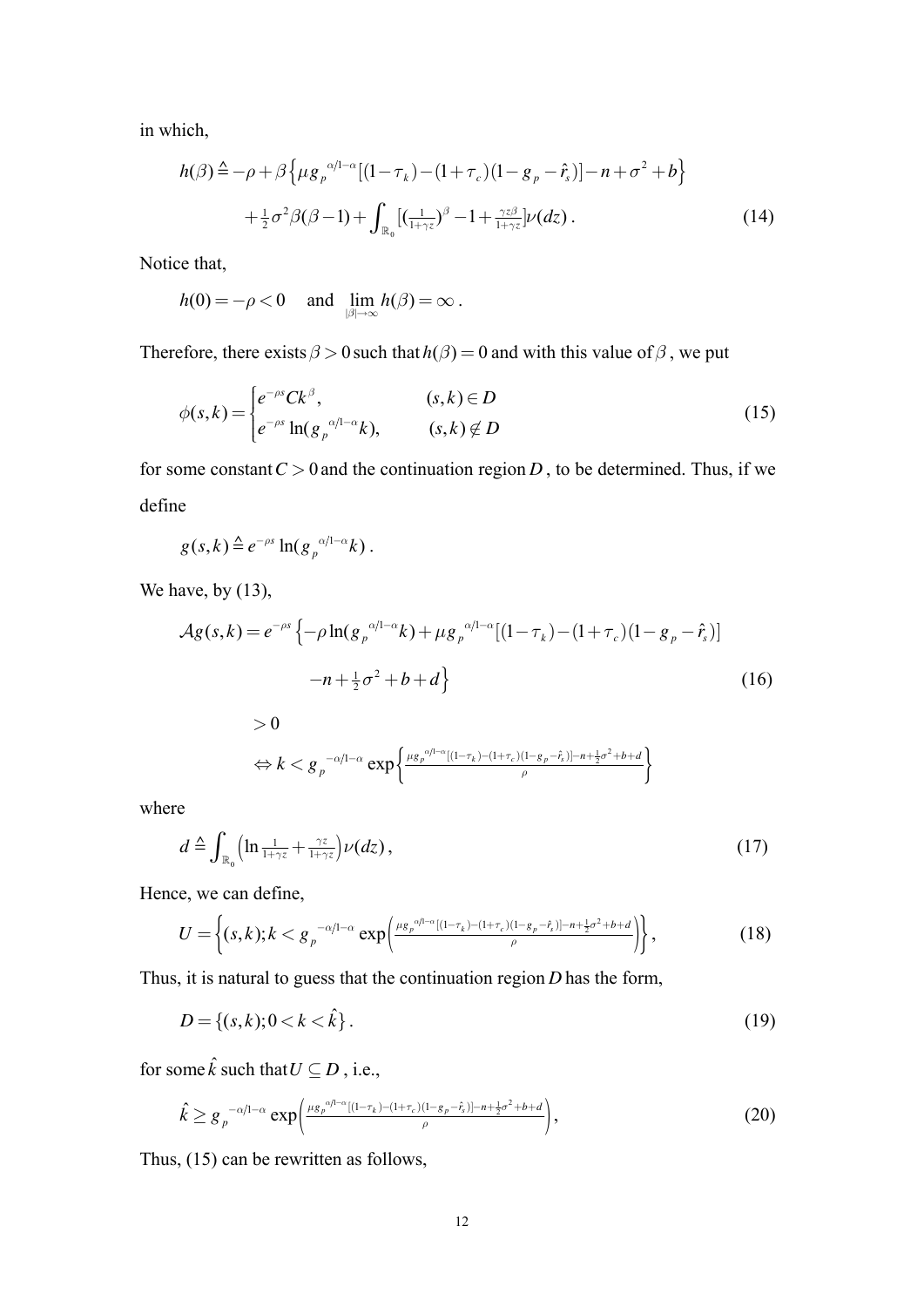$$
\phi(s,k) = \begin{cases} e^{-\rho s} C k^{\beta}, & 0 < k < \hat{k} \\ e^{-\rho s} \ln(g_{\rho}^{\alpha/1-\alpha} k), & k \geq \hat{k} \end{cases}
$$
 (21)

where  $\hat{k} > 0$  and *C* remain to be determined. Moreover, continuity and differentiability of  $\phi$  at  $k = \hat{k}$  give,

$$
C(\hat{k})^{\beta} = \ln(g_p^{\alpha/1-\alpha}\hat{k})
$$
  

$$
C\beta(\hat{k})^{\beta-1} = (\hat{k})^{-1}
$$

Combining the above equations reveals that,

$$
\frac{c(\hat{k})^{\beta}}{c\beta(\hat{k})^{\beta}} = \ln(g_p^{-\alpha/1-\alpha}\hat{k})
$$
  
\n
$$
\Leftrightarrow \hat{k} = g_p^{-\alpha/1-\alpha} \exp(\frac{1}{\beta})
$$
\n(22)

And

$$
C = \frac{1}{\beta} (\hat{k})^{-\beta} = \frac{1}{\beta} \left[ g_p^{-\alpha/1-\alpha} \exp(\frac{1}{\beta}) \right]^{-\beta} . \tag{23}
$$

To summarize, we have,

LEMMA 2. Under the above assumptions and constructions, if 
$$
\sigma < 0
$$
,  
\n
$$
-1 < \gamma z < 0 \quad a.s. -\nu, \int_{\mathbb{R}_0} [(\frac{1}{1+\gamma z})^{\beta} - 1]^2 \nu(dz) < \infty \text{ and}
$$
\n
$$
n - \frac{1}{2}\sigma^2 - \int_{\mathbb{R}} \gamma z \nu(dz)
$$
\n
$$
< \mu g_p^{\alpha/1-\alpha} [(1 - \tau_k) - (1 + \tau_c)(1 - g_p - \hat{r}_s)]
$$
\n
$$
\le \min \left\{ \rho + n - \sigma^2 - b, \rho + n - \frac{3}{2}\sigma^2 - \frac{1}{2} \int_{\mathbb{R}_0} [(\frac{1}{1+\gamma z})^2 - 1] \nu(dz) - \int_{\mathbb{R}} \gamma z \nu(dz) \right\},
$$

*And,* 

$$
\left|2\beta\mu g_{p}^{\alpha/1-\alpha}\left[(1-\tau_{k})-(1+\tau_{c})(1-g_{p}-\hat{r}_{s})\right]+2\beta\int_{\mathbb{R}}\gamma z\nu(dz)\right|
$$
  

$$
-2\beta n+(\beta+2\beta^{2})\sigma^{2}+\int_{\mathbb{R}_{0}}[(\frac{1}{1+\gamma z})^{2\beta}-1]\nu(dz)\right|<\infty,
$$

*where b is defined in* (8)*. Then we obtain the optimal*  $\mathcal{F}_t$  - *stopping time*,  $\hat{\tau} \triangleq \inf\{t \geq 0; k(t) = \hat{k}\}\$ . In other words,

$$
\hat{g}(s,k) = e^{-\rho s} \frac{1}{\beta} (\hat{k})^{-\beta} k^{\beta} = U^{\hat{\tau}},
$$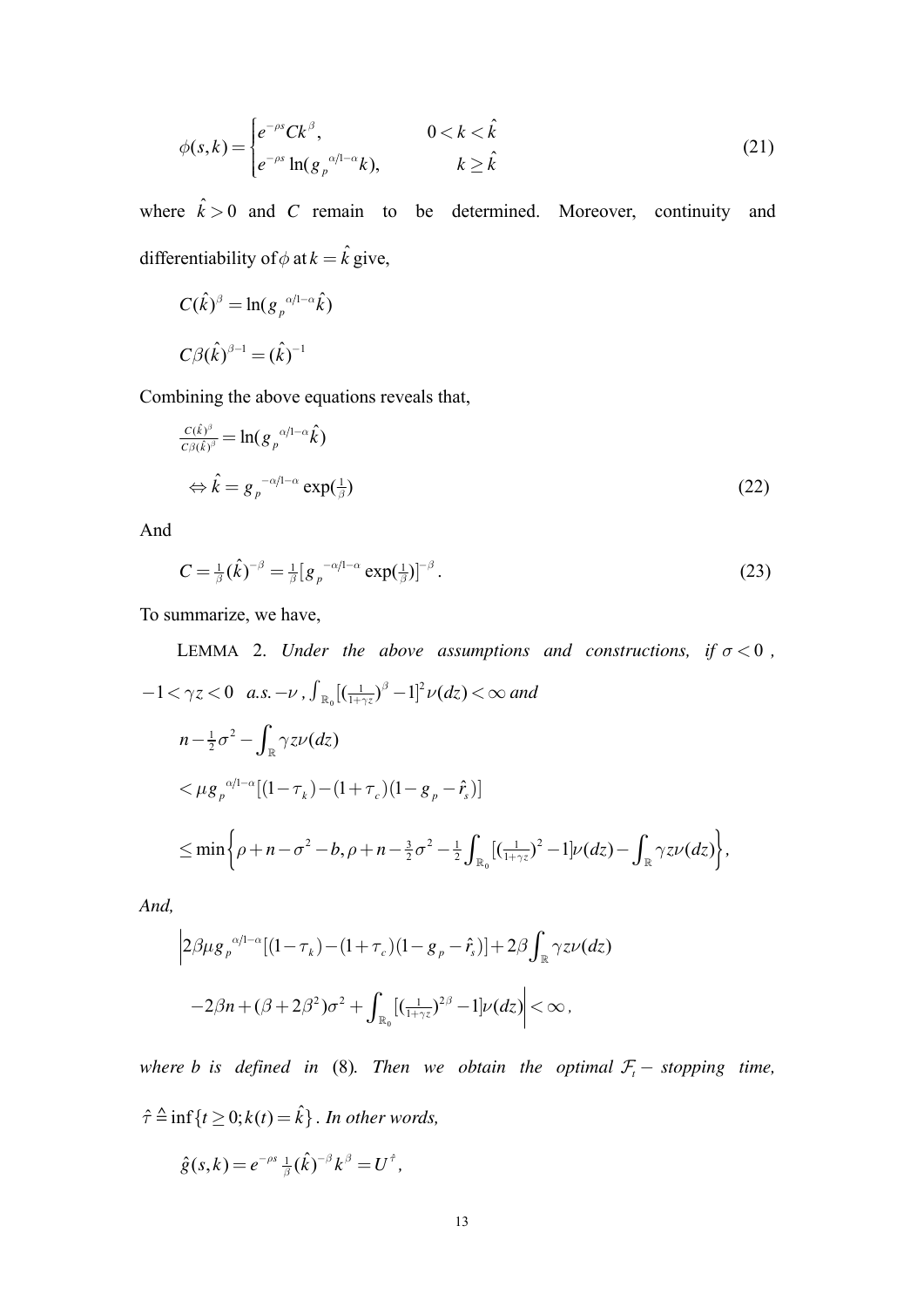*which is a supermeanvalued majorant of*  $g(s, k)$  *with*  $\hat{k}$  *given by (22) and*  $\beta$  *is a solution of*  $h(\beta) = 0$  *in* (14)*.* 

*Proof*. See Appendix B. ▌

REMARK. Obviously, Lemma 2 can be regarded as a conclusion of Step 2 introduced in section 2.2. And  $\hat{k}$  given in (22) would be seen as the maximal and sustainable terminal path level of capital stock per capita that is criterion-of-*the-modified-Radner-fashion* optimal. Noting that  $\hat{k}$  is endogenously determined in the current paper while the maximal terminal path level is usually exogenously specified in existing literatures<sup>15</sup>, for instance, the interesting paper of Kurz (1965). Consequently, we argue that the advantage of the theory of optimal stopping time employed here is that it is available for us to make the minimum time to "economic maturity" and the utility-optimal and sustainable terminal path level of capital stock per capita simultaneously and endogenously determined.

#### **3.3. Government**

It is assumed that the government continues to tie expenditure levels to aggregate output as before, i.e.,  $G_n = g_n Y$  with  $0 < g_n < 1$ , thus, in the absence of debt, tax revenues and government expenditures must satisfy the following balanced budget constraint,

$$
\tau_k r_k K(t) + \tau_c c(t) L(t) = g_p Y(t), \qquad (24)
$$

Using  $(1')$ ,  $(2)$  and Lemma 1,  $(24)$  can be rewritten as,

$$
\tau_k + \tau_c (1 - g_p - \hat{r}_s) = g_p \,. \tag{25}
$$

Now, following from Step 3a shown in section 2.2, we consider the following case,

CASE 1. *The goal of the government is to maximize the welfare of the representative agent*.

Substituting (25) into (7'') gives,

-

<sup>&</sup>lt;sup>15</sup> See, Cass, 1966; and McKenzie, 1976.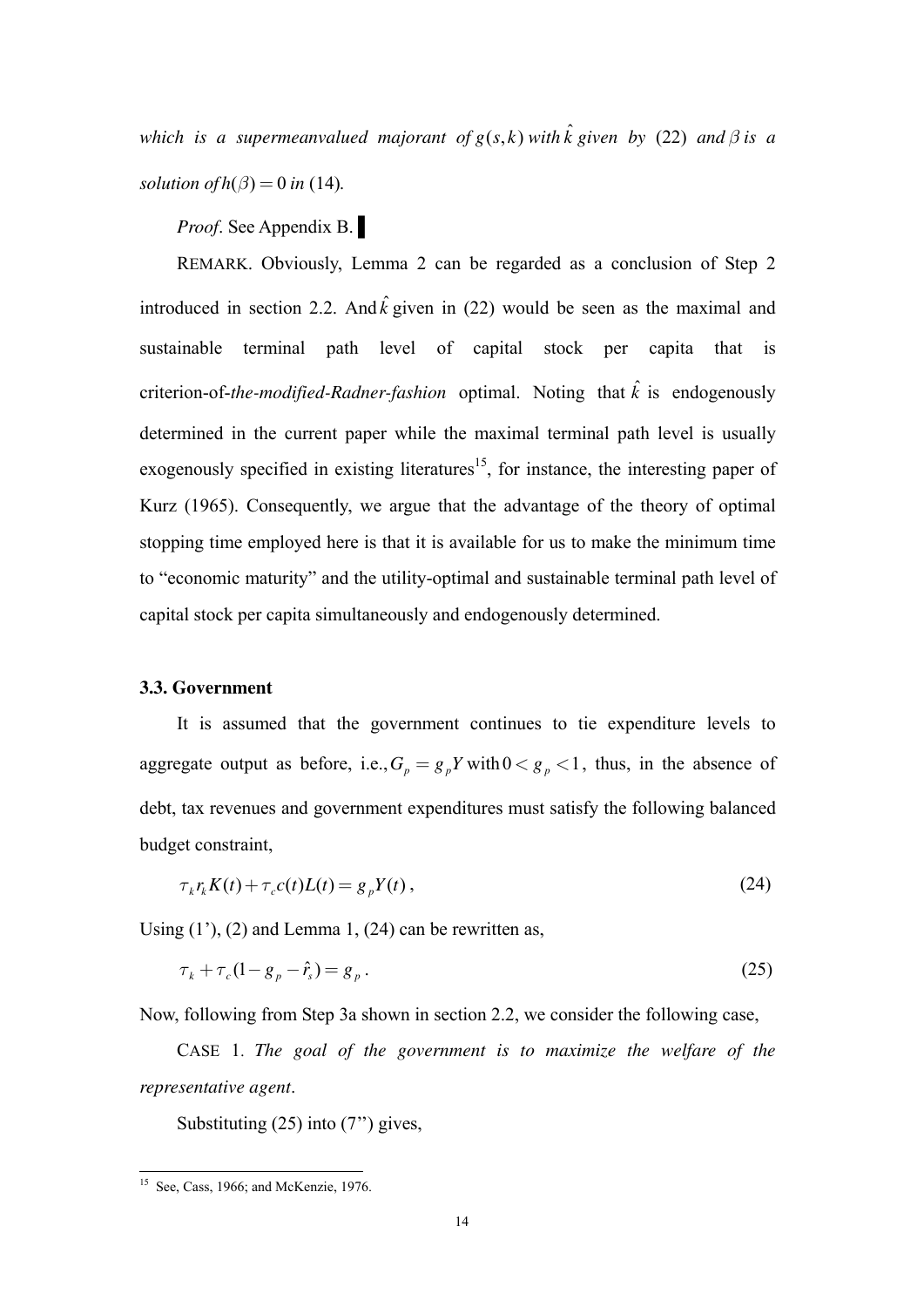$$
dk(t) = k(t^{-}) \Big[ (\mu g_p^{\alpha/l - \alpha} \hat{r}_s - n + \sigma^2 + b) dt - \sigma dB(t) - \int_{\mathbb{R}_0} \frac{\gamma z}{1 + \gamma z} \widetilde{N}(dt, dz) \Big], \qquad (26)
$$

And hence the stochastic optimal control problem facing the government can be expressed as follows,

$$
\max_{\substack{0 < \tau_c < 1 \\ 0 < \tau_k < 1}} \mathbb{E}\bigg[\int_0^{\hat{\tau}} e^{-\rho(s+t)} \ln\big((1 - g_p - \hat{r}_s) g_p^{-\alpha/1-\alpha} k(t)\big) dt + U^{\hat{\tau}}\bigg].
$$
\n(9")

s.t.

$$
dk(t) = k(t^{-}) \Big[ (\mu g_{p}^{\alpha/1-\alpha} \hat{r}_{s} - n + \sigma^{2} + b) dt - \sigma dB(t) - \int_{\mathbb{R}_{0}} \frac{\gamma z}{1+\gamma z} \widetilde{N}(dt, dz) \Big].
$$

Accordingly, the corresponding stochastic Bellman partial differential equation (PDE) amounts to,

$$
-W_t(t,k(t)) - \frac{1}{2}\sigma^2 k^2(t)W_{kk}(t,k(t))
$$
  
\n
$$
-\int_{\mathbb{R}_0} \left[W\left(t,k(t) - \frac{\gamma z}{1+\gamma z}k(t)\right) - W(t,k(t)) + \frac{\gamma z}{1+\gamma z}k(t)W_k(t,k(t))\right] \nu(dz)
$$
  
\n
$$
= \max_{\substack{0 < \tau_c < 1 \\ 0 < \tau_k < 1}} \left\{ \exp(-\rho(s+t)) \ln[(1-g_p - \hat{r}_s)g_p^{-\alpha/1-\alpha}k(t)] \right\}
$$
  
\n
$$
(27)
$$

with the following boundary condition,

$$
W(\hat{\tau}, k(\hat{\tau})) = U^{\hat{\tau}}, \tag{28}
$$

where  $W(t, k(t))$  denotes the value function. To solve the above dynamic optimal control problem, the following lemma is derived,

LEMMA 3. Provided the balanced budget constraint given in (25) and the optimal control problem expressed in (9"), then the optimal capital income tax rate is equal to  $\tau_k^* = g_p$  while optimal consumption tax rate is zero. Moreover, we have,

$$
W(\hat{\tau}, k(\hat{\tau})) = \exp(-\rho(s+\hat{\tau}))(C_{3} + \rho^{-1}\ln k) = U^{\hat{\tau}},
$$

where  $\hat{\tau}$  and  $U^{\hat{\tau}}$  are defined in Lemma 2,  $\hat{k}$  is given in (22) and,

$$
C_3 \triangleq \rho^{-1} \begin{Bmatrix} \ln \frac{\rho}{\mu} + \rho^{-1} [\mu g_p^{\alpha/1-\alpha} (1 - g_p) - n] \\ + \sigma^2 + b] - 1 - \frac{1}{2} \sigma^2 \rho^{-1} + \rho^{-1} d \end{Bmatrix},
$$

where  $b$  and  $d$  are given in  $(8)$  and  $(17)$ , respectively.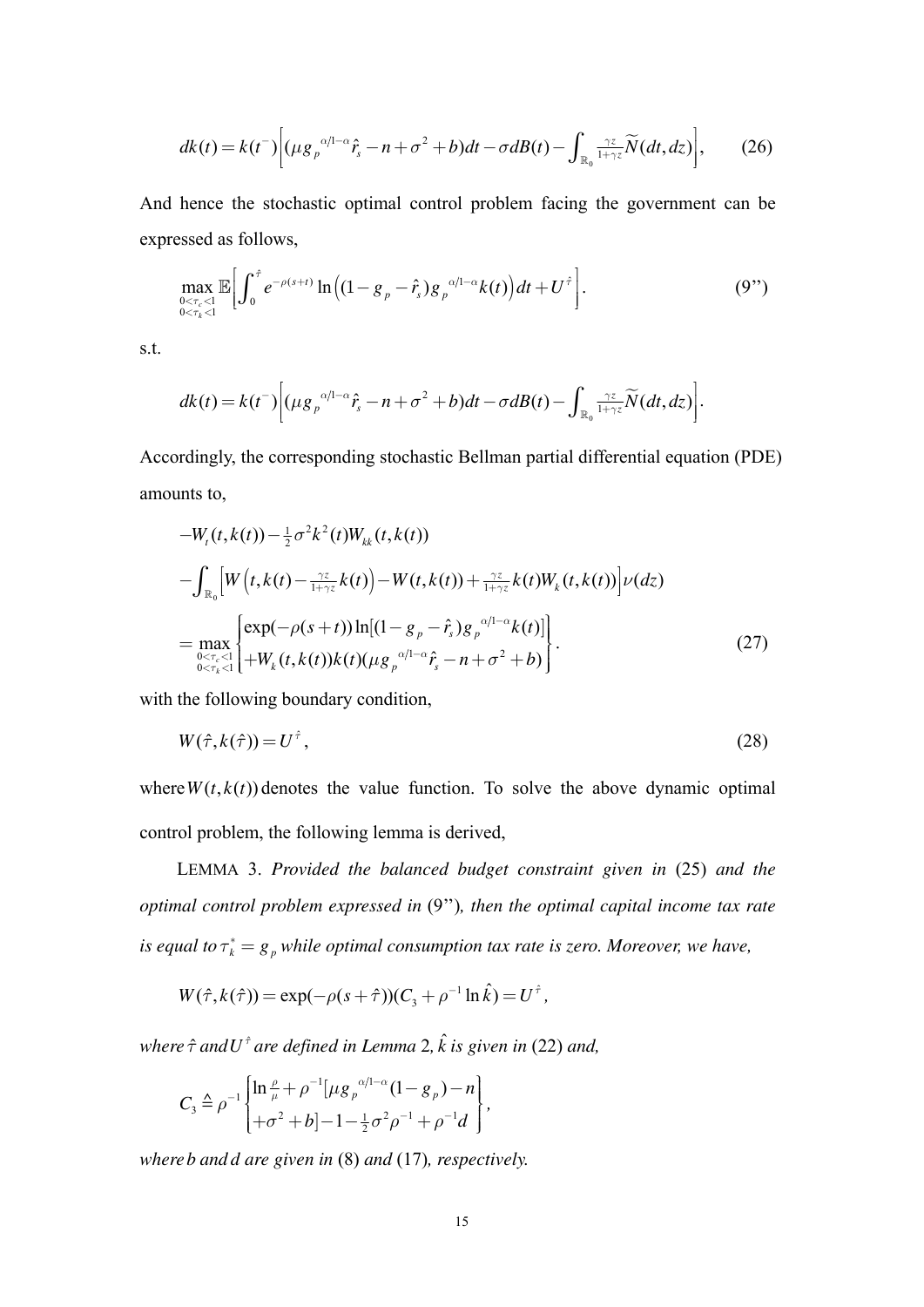# *Proof*. See Appendix C. ▌

REMARK. Lemma 3 would be regarded as a conclusion of Step 3a of the computation algorithm introduced in section 2.2, and the boundary condition given in Lemma 3 will play a crucial role in determining the exact form of the endogenous time in the sequel. Moreover, it is worthwhile mentioning that Lemma 3 provides us with a case against the well-known argument that capital income should not be taxed (Chamley, 1986; Judd, 2002) and even that the optimal income tax rate should be negative (Judd, 1997). Not only that, the optimal capital income tax rate is equal to an exogenously given constant which is known and controlled by the government, and which therefore implies a simple rule of taxation for the government. And it is from this character that we claim that our model is in accord with Kydland and Prescott (1977).

Hence, by combining Lemma 3 with Lemma 1, we have,

$$
\hat{r}_s = 1 - g_p - \frac{\rho}{\mu g_p^{\alpha^{(1-\alpha)}}},\tag{29}
$$

And substituting (29) and the results in Lemma 3 into (14) produce,

$$
h(\beta) \stackrel{\Delta}{=} -\rho + \beta [\mu g_p^{\alpha/1-\alpha} (1 - g_p) - \rho - n + \sigma^2 + b]
$$
  
+ 
$$
\frac{1}{2} \sigma^2 \beta (\beta - 1) + \int_{\mathbb{R}_0} [(\frac{1}{1 + \gamma z})^{\beta} - 1 + \frac{\gamma z \beta}{1 + \gamma z}] \nu(dz), \qquad (14')
$$

Now, by Lemma 2, we have,

$$
U^{\hat{\tau}} = e^{-\rho s} \frac{1}{\beta} (\hat{k})^{-\beta} k^{\beta}, \qquad (30)
$$

where  $k = k(0) > 0$ ,  $\hat{k}$  is given in (22), and  $\beta$  is a solution of equation  $h(\beta) = 0$  in (14'). Combining (30) with Lemma 3 shows that,

$$
W(\hat{\tau}, k(\hat{\tau})) = \exp(-\rho(s+\hat{\tau}))(C_3 + \rho^{-1} \ln \hat{k})
$$
  
= 
$$
\exp(-\rho s) \frac{1}{\beta} (\hat{k})^{-\beta} k^{\beta}
$$
  
= 
$$
U^{\hat{\tau}}.
$$

which implies that,

$$
\hat{\tau} = \rho^{-1} \ln[\beta(\frac{\hat{k}}{k})^{\beta} (C_3 + \rho^{-1} \ln \hat{k})], \tag{31}
$$

To summarize, we have the following theorem,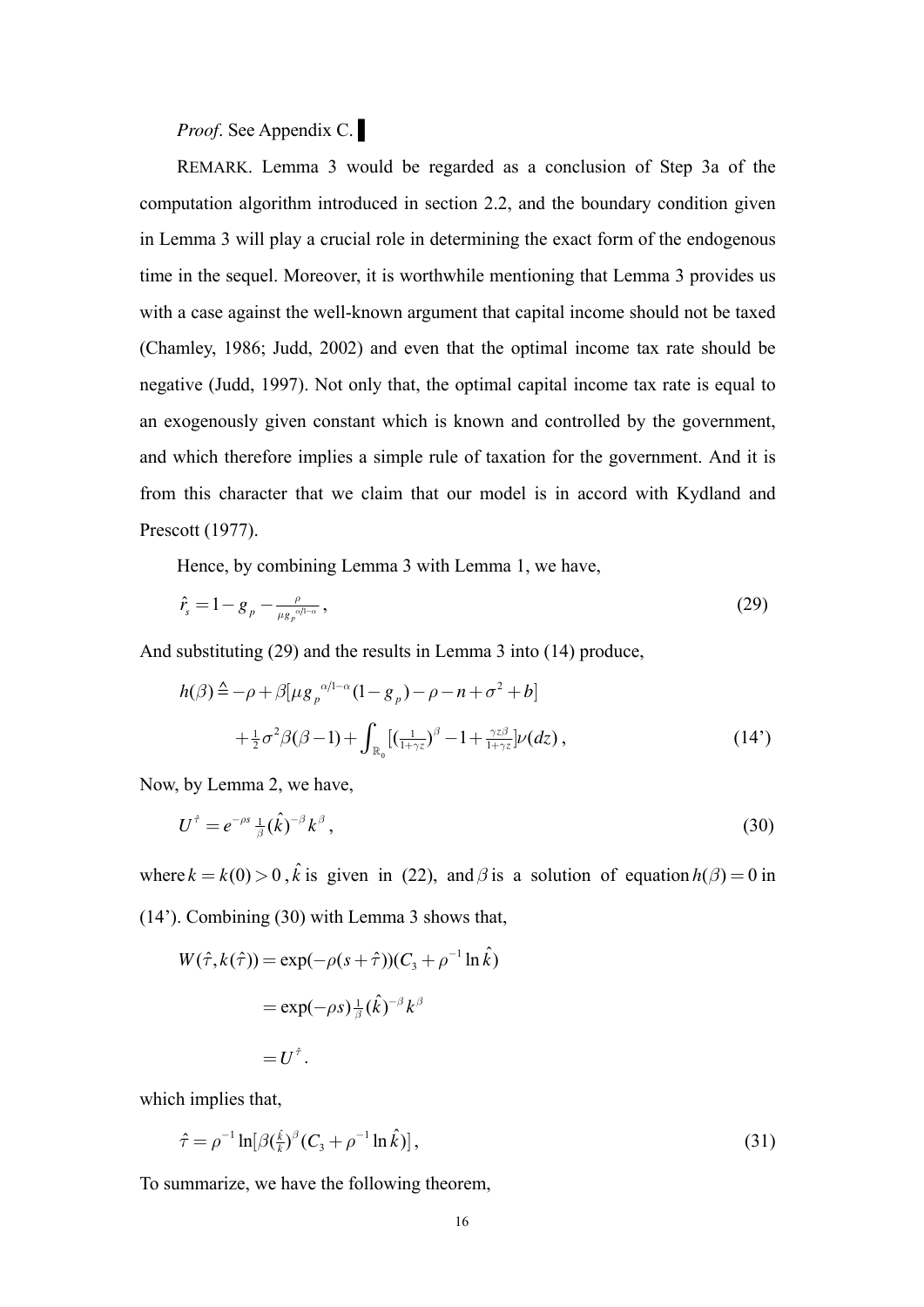THEOREM 1. *Based on Lemma* 1 *to Lemma* 3*, and suppose the goal of the government is to maximize the welfare of the representative agent, we have,* 

$$
\hat{\tau} = \rho^{-1} \ln[\beta(\frac{\hat{k}}{k})^{\beta} (C_3 + \rho^{-1} \ln \hat{k})],
$$

*where*  $k = k(0) > 0$ ,  $\hat{k}$  *is given in* (22),  $\beta$  *is a solution of*  $h(\beta) = 0$  *in* (14'), and  $C_3$  *is given in Lemma* 3*.*

REMARK. It is by Theorem 1 that we confirm that the minimum time needed to "economic maturity" is endogenously determined and explicitly represented. And, in particular, the endogenous time depends on the following relevant parameters: the subject discount factor, the initial level of capital stock per capita, the utility-optimal and sustainable terminal path level of capital stock per capita, the natural growth rate of population, the exogenous level of government spending and also the volatility of the macro-economy. And one may, if motivated, develop more thorough comparative static analyses of the endogenous time with respect to the above relevant parameters.

Noting that Theorem 1 is a conclusion of Step 4 of the computation algorithm in section 2.2, we now consider the following case corresponding to Step 3b of the computation algorithm.

CASE 2. *The goal of the government is to minimize the optimal stopping time of the representative agent*.

Now by Lemma 2, we have,

$$
U^{\hat{\tau}} = e^{-\rho s} \frac{1}{\beta} (\hat{k})^{-\beta} k^{\beta}, \qquad (32)
$$

where  $k = k(0) > 0$ ,  $\hat{k}$  is given in (22), and  $\beta$  is a solution of equation  $h(\beta) = 0$  in (14). Combining (32) with Lemma 1 and Lemma 2 shows that,

$$
V(\hat{\tau}, k(\hat{\tau})) = \exp(-\rho(s+\hat{\tau})) [C_1 + \rho^{-1} \ln k(\hat{\tau})]
$$
  

$$
= \exp(-\rho(s+\hat{\tau})) (C_1 + \rho^{-1} \ln \hat{k})
$$
  

$$
= \exp(-\rho s) \frac{1}{\beta} (\hat{k})^{-\beta} k^{\beta}
$$
  

$$
= U^{\hat{\tau}}.
$$

which implies that,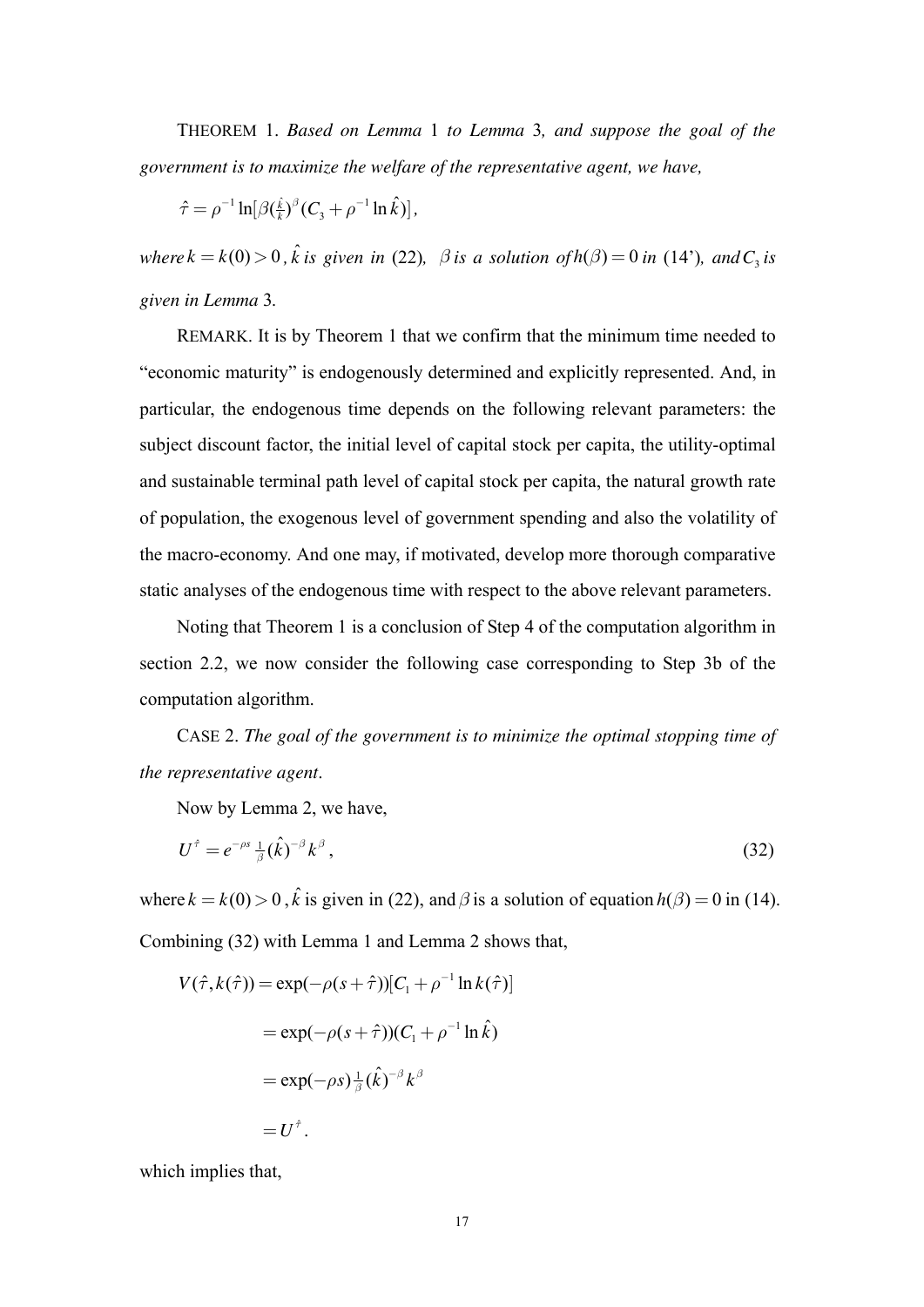$$
\hat{\tau} = \rho^{-1} \ln[\beta(\frac{\hat{k}}{k})^{\beta} (C_1 + \rho^{-1} \ln \hat{k})].
$$
\n(33)

where  $C_1$  is given in Lemma 1. Thus, the problem facing the government can be expressed as,

PROBLEM 1. *The government is motivated to choose taxation policies so as to minimize the stopping time defined in* (33).

REMARK. Problem 1 is actually a nonlinear optimization problem and here we don't try to solve it due to its complication. Moreover, it is worth emphasizing that the stopping time given in (33) may be fundamentally different from that given in Theorem 1. It is easy to notice that different goals of the government usually lead to different fiscal policies, thereby resulting different short-run and direct economic consequences and even different speeds and paths of economic development. And it is especially worth noting that there is a conjecture or possibility that the minimum time needed to "economic maturity" when the goal of the government is to minimize the endogenous time may be much *longer* than that when the goal of the government is to maximize the welfare of the representative agent. And here we provide one reasonable explanation that the incentive or motivation of investment of the representative agent may be terribly distorted when the goal of the government is not to maximize the welfare of the representative agent but to directly minimize the time needed to "economic maturity", thereby implying the micro-foundation of economic development is also distorted and hence retarding the speed of economic development. That is, there may exist a *trade-off* for the government, i.e., the speed of long-term economic development on the one hand and the short-term welfare of the representative agent on the other hand. Therefore, the lesson for us is that for the government of an underdeveloped economy, choosing an appropriate development strategy and hence appropriate fiscal policies are of crucial importance in affecting and even determining the long-term speed and path of the *convergence* of the corresponding economical system, and thus the long-term equilibrium level of the economy and welfare level of the representative agent.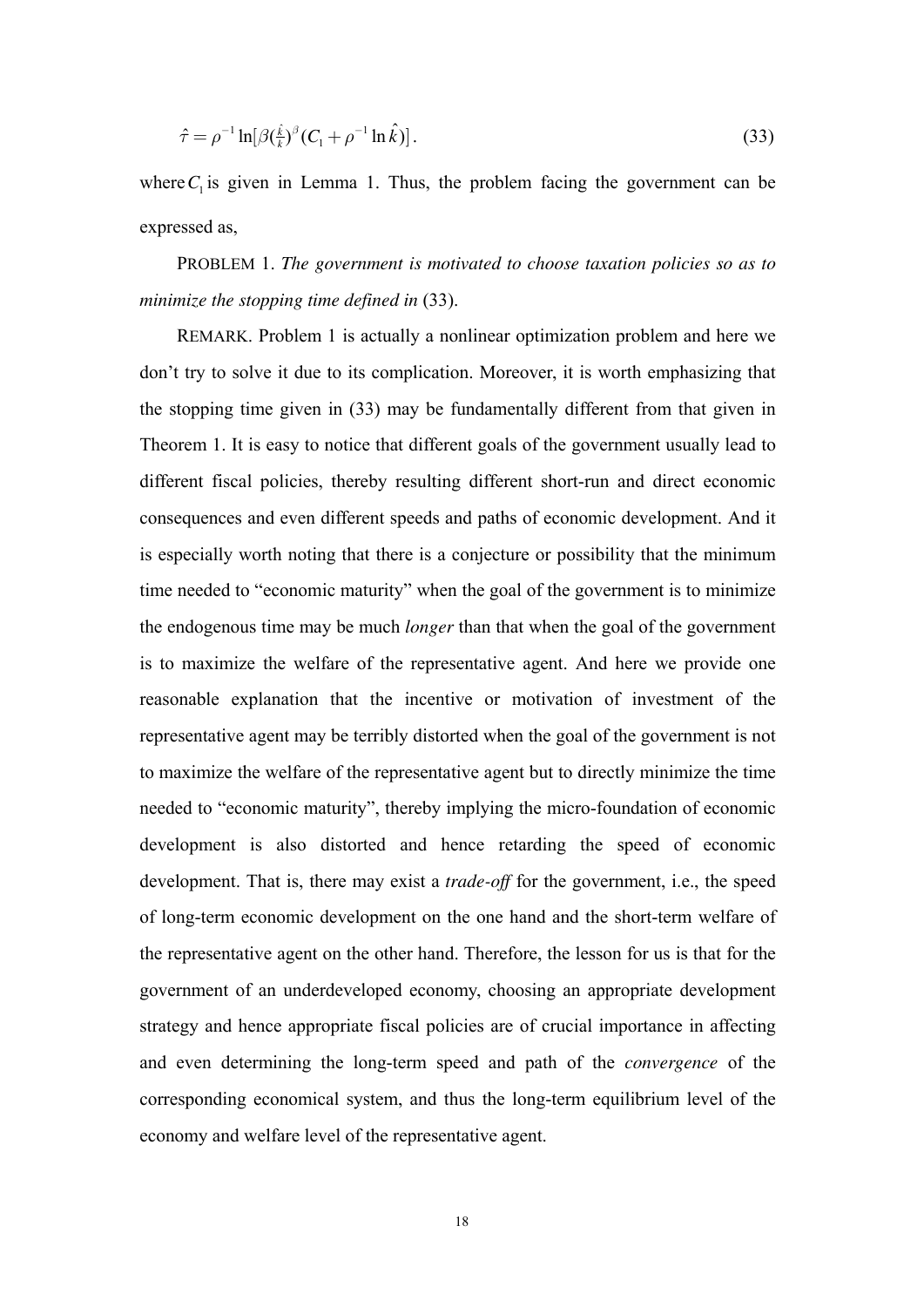# **4. PREFERENCE MANIFOLD TWO**

In this section, our goal is to introduce a new type of preference manifold of the representative agent different from that in section 3. The firm will employ the same kind of production technology as is shown in section 3.1, so we begin our analyses from the representative agent.

## 4.1. Representative Agent

Our analyses will proceed according to the computation algorithm introduced in section 2.2, that is, the representative agent will choose an optimal savings rate and then the optimal stopping time. Different from (9), we introduce the following objective function of the modified Ramsey fashion,

$$
U = \mathbb{E}\bigg[\int_0^{\tau^*} e^{-\rho(s+t)} \ln\big((1-g_p-r_s)y(t)\big) dt + e^{-\rho(s+\tau^*)} \ln y(\tau^*)\bigg].
$$
 (34)

where  $0 \le s < \tau^*$  and  $\tau^*$  is an  $\mathcal{F}_t$  – optimal stopping time, which is determined by the following optimal stopping problem,

$$
g^{*}(\tau, k(\tau))
$$
\n
$$
\hat{=} \sup_{\tau \in \mathcal{T}} \mathbb{E}^{(s,k)} \Big[ \int_{0}^{\tau} e^{-\rho(s+t)} \ln \Big( (1 - g_{p} - r_{s}) g_{p}^{\alpha/1 - \alpha} k(t) \Big) dt + e^{-\rho(s+\tau)} \ln \Big( g_{p}^{\alpha/1 - \alpha} k(\tau) \Big) \mathbf{1}_{\{\tau < \infty\}} \Big]
$$
\n
$$
= \sup_{\tau \in \mathcal{T}} \mathbb{E}^{(s,k)} \Big[ \int_{0}^{\tau} e^{-\rho(s+t)} \ln \Big( (1 - g_{p} - r_{s}) y(t) \Big) dt + e^{-\rho(s+\tau)} \ln \Big( y(\tau) \Big) \mathbf{1}_{\{\tau < \infty\}} \Big]
$$
\n
$$
= \mathbb{E}^{(s,k)} \Big[ \int_{0}^{\tau^{*}} e^{-\rho(s+t)} \ln \Big( (1 - g_{p} - r_{s}) g_{p}^{\alpha/1 - \alpha} k(t) \Big) dt + e^{-\rho(s+\tau^{*})} \ln \Big( g_{p}^{\alpha/1 - \alpha} k(\tau^{*}) \Big) \mathbf{1}_{\{\tau^{*} < \infty\}} \Big]
$$
\n(35)

subject to the SDE defined in (7), and one may easily tell the difference between (35) and  $(10)$ . Next, similar to  $(9')$ , we consider the optimal control problem as follows,

$$
\max_{0 < r_s < 1} \mathbb{E} \bigg[ \int_0^{\tau^*} e^{-\rho(s+t)} \ln \big( (1 - g_p - r_s) y(t) \big) dt + e^{-\rho(s+\tau^*)} \ln y(\tau^*) \bigg],\tag{36}
$$

s.t.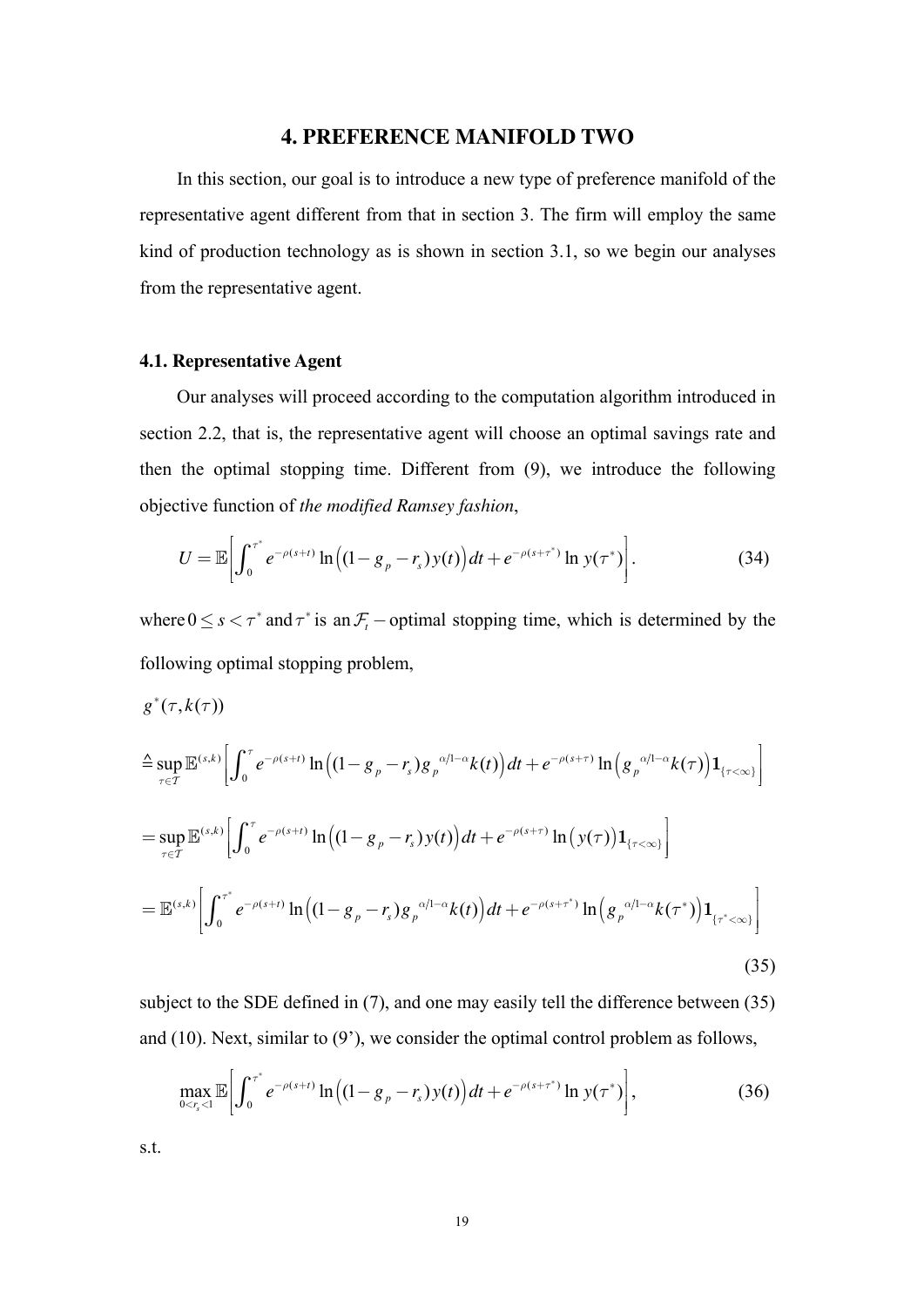$$
dk(t) = \left\{ \mu g_p^{\alpha/l-\alpha} [(1-\tau_k) - (1+\tau_c)(1-g_p - r_s)] - n + \sigma^2 + b \right\} k(t^-) dt
$$
  

$$
-\sigma k(t^-) dB(t) - k(t^-) \int_{\mathbb{R}_0} \frac{\gamma z}{1+\gamma z} \widetilde{N}(dt, dz).
$$
 (37)

where  $\tau^*$  is taken as exogenously given up to present step. To solve the above dynamic optimization problem and employ  $V(t, k(t))$  as the corresponding value function, then we get,

LEMMA 4. *Provided the above constructions and assumptions, the following optimal savings rate is derived,* 

$$
r_s^* = 1 - g_p - \frac{\rho}{\mu g_p^{\alpha/1-\alpha} (1 + \tau_c)},
$$

*And the value function*  $V(t, k(t))$  *satisfies the following boundary condition,* 

$$
V(\tau^*, k(\tau^*)) = e^{-\rho(s+\tau^*)}[C_1 + \rho^{-1}\ln k(\tau^*)] = e^{-\rho(s+\tau^*)}\ln[g_p^{\alpha/1-\alpha}k(\tau^*)].
$$

*whereC is defined in Lemma* <sup>1</sup> 1*.*

REMARK. Lemma 4 is a natural correspondence to Lemma 1.

Noting that the proof of Lemma 4 is the same as that of Lemma 1, so we take it omitted. In what follows, we will determine the optimal stopping time  $\tau^*$ . After applying Lemma 4, the optimal path of capital accumulation can be expressed as follows,

$$
dk(t) = \left\{ \mu g_p^{\alpha/1-\alpha} [(1-\tau_k) - (1+\tau_c)(1-g_p - r_s^*)] - n + \sigma^2 + b \right\} k(t^-) dt
$$
  

$$
-\sigma k(t^-) dB(t) - k(t^-) \int_{\mathbb{R}_0} \frac{\gamma z}{1+\gamma z} \widetilde{N}(dt, dz), \tag{37'}
$$

Let  $Y(t) \triangleq (s + t, k(t))^T$ ,  $Y(0) \triangleq (s, k)^T$ , then the generator of  $Y(t)$  reads as follows,

$$
\mathcal{A}\phi(s,k) = \frac{\partial\phi}{\partial s} + \left\{\mu g_p^{\alpha/1-\alpha}[(1-\tau_k) - (1+\tau_c)(1-g_p - r_s^*)] - n + \sigma^2 + b\right\}k\frac{\partial\phi}{\partial k} + \frac{1}{2}\sigma^2k^2\frac{\partial^2\phi}{\partial k^2} + \int_{\mathbb{R}_0} [\phi(s, k - \frac{\gamma z}{1+\gamma z}k) - \phi(s, k) + \frac{\gamma z}{1+\gamma z}k\frac{\partial\phi}{\partial k}]\nu(dz),\tag{38}
$$

for  $\forall \phi \in C^2(\mathbb{R}^2)$ . If we try a function  $\phi$  of the form,

$$
\phi(s,k) = e^{-\rho s} \varphi(k), \text{ for } \varphi \in C^2(\mathbb{R})
$$

Then we have,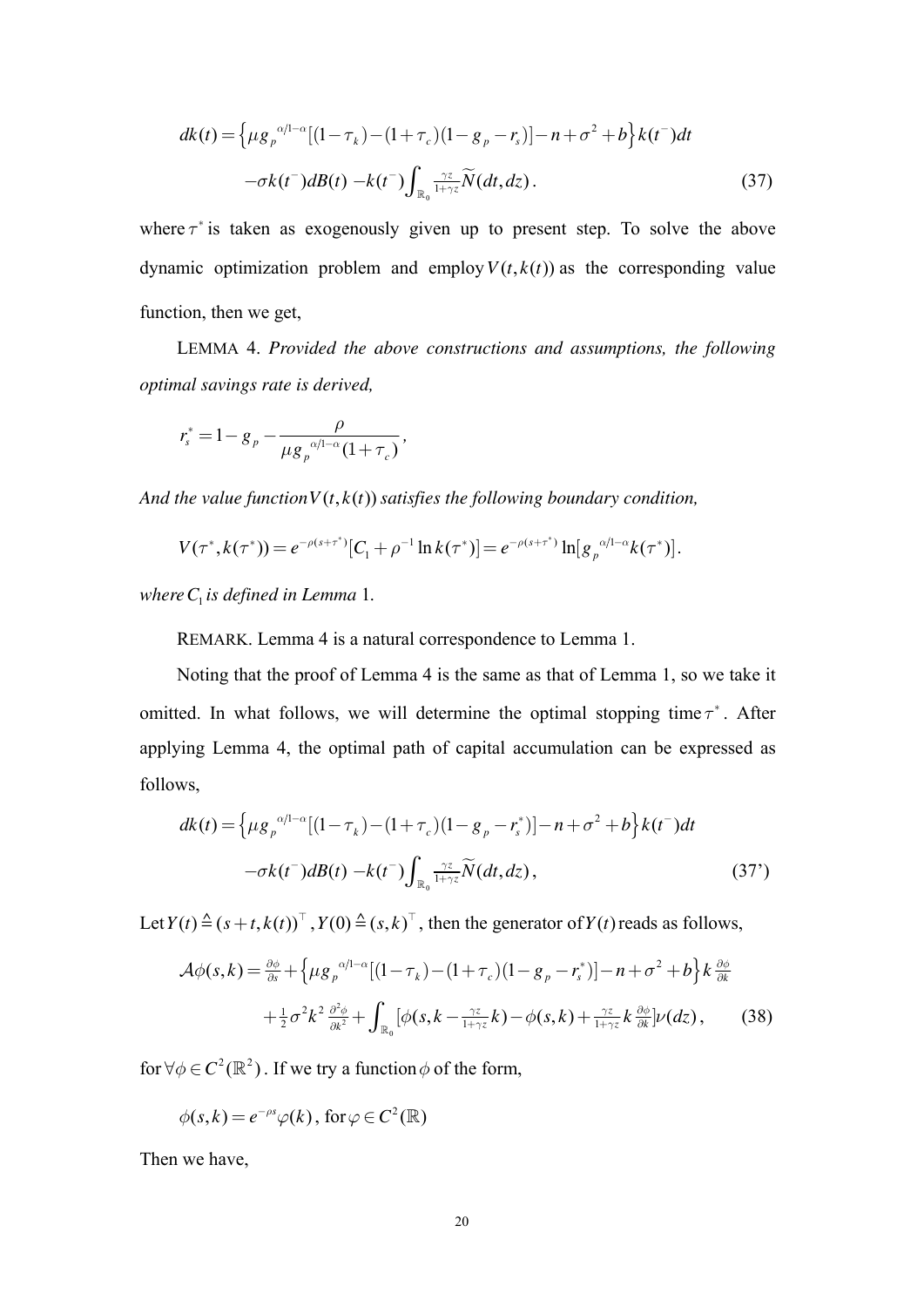$$
\mathcal{A}\phi(s,k) = e^{-\rho s} \left( -\rho \varphi(k) + \left\{ \mu g_{\rho}^{\alpha/1-\alpha} [(1-\tau_k) - (1+\tau_c)(1-g_{\rho} - r_s^*)] - n + \sigma^2 + b \right\} k \varphi'(k) \right)
$$
  
+ 
$$
e^{-\rho s} \left\{ \frac{1}{2} \sigma^2 k^2 \varphi''(k) + \int_{\mathbb{R}_0} [\varphi(\frac{1}{1+\gamma z}k) - \varphi(k) + \frac{\gamma z}{1+\gamma z} k \varphi'(k)] \nu(dz) \right\}
$$
  

$$
\hat{=} e^{-\rho s} \mathcal{A}_0 \varphi(k).
$$
 (39)

Define  $g(k) \triangleq \ln(g_p^{(1-\alpha)}k)$ ,  $f(k) \triangleq \ln[(1-g_p - r_s^*)g_p^{(\alpha/1-\alpha)}k]$ , by (35) and (39), we see that,

$$
\mathcal{A}_{0}g(k) + f(k) > 0
$$
\n
$$
\Leftrightarrow \rho \ln(g_{p}^{\alpha/1-\alpha}k) - \ln[(1-g_{p}-r_{s}^{*})g_{p}^{\alpha/1-\alpha}k] \n\mu g_{p}^{\alpha/1-\alpha}[(1-\tau_{k}) - (1+\tau_{c})(1-g_{p}-r_{s}^{*})] - n + \frac{1}{2}\sigma^{2} + b
$$
\n
$$
+ \int_{\mathbb{R}_{0}} [\ln(\frac{1}{1+\gamma z}) + \frac{\gamma z}{1+\gamma z}] \nu(dz)
$$
\n
$$
\Leftrightarrow k < g_{p}^{-\alpha/1-\alpha}(1-g_{p}-r_{s}^{*})^{1/(\rho-1)} \exp\left\{\frac{\mu g_{p}^{\alpha/1-\alpha}[(1-\tau_{k}) - (1+\tau_{c})(1-g_{p}-r_{s}^{*})]-n+\frac{1}{2}\sigma^{2}+b+d}{\rho-1}\right\}.
$$

where *b* and *d* are defined in (8) and (17), respectively. Hence,

$$
U = \left\{ (s,k); k < g_p^{-\alpha/1-\alpha} (1 - g_p - r_s^*)^{1/(\rho-1)} \exp\left(\frac{\mu g_p^{\alpha/1-\alpha} [(1-\tau_k) - (1+\tau_c)(1-g_p - r_s^*)]-n + \frac{1}{2}\sigma^2 + b + d}{\rho - 1}\right) \right\} (40)
$$

In view of  $U \subseteq D$  it is natural to guess that the continuation region *D* has the form,

$$
D = \{(s, k); 0 < k < k^*\} \tag{41}
$$

for some  $k^*$  satisfying,

$$
k^* \geq g_p^{-\alpha/1-\alpha} (1 - g_p - r_s^*)^{1/(\rho-1)} \exp\left(\frac{\mu g_p^{\alpha/1-\alpha} [(1-\tau_k) - (1+\tau_c)(1-g_p - r_s^*)] - n + \frac{1}{2}\sigma^2 + b + d}{\rho - 1}\right),\tag{42}
$$

Now, in *D* we try to solve the equation,

$$
\mathcal{A}_0 \varphi(k) + f(k) = 0. \tag{43}
$$

The homogenous equation  $A_0 \varphi_0(k)$  has a solution  $\varphi_0(k) = k^r$  if and only if,

$$
h(r) \stackrel{\Delta}{=} -\rho + r \left\{ \mu g_p^{\alpha/1-\alpha} [(1-\tau_k) - (1+\tau_c)(1-g_p - r_s^*)] - n + \sigma^2 + b \right\}
$$
  
+ 
$$
\frac{1}{2} \sigma^2 r(r-1) + \int_{\mathbb{R}_0} [(\frac{1}{1+\gamma z})^r - 1 + \frac{\gamma z^r}{1+\gamma z}] \nu(dz) = 0,
$$
 (44)

Since  $h(0) = -\rho < 0$  and  $\lim_{|r| \to \infty} h(r) = \infty$ , we see that the equation  $h(r) = 0$  has two solutions  $r_1, r_2$  such that  $r_2 < 0 < r_1$ . We let *r* be a solution of this equation. To find a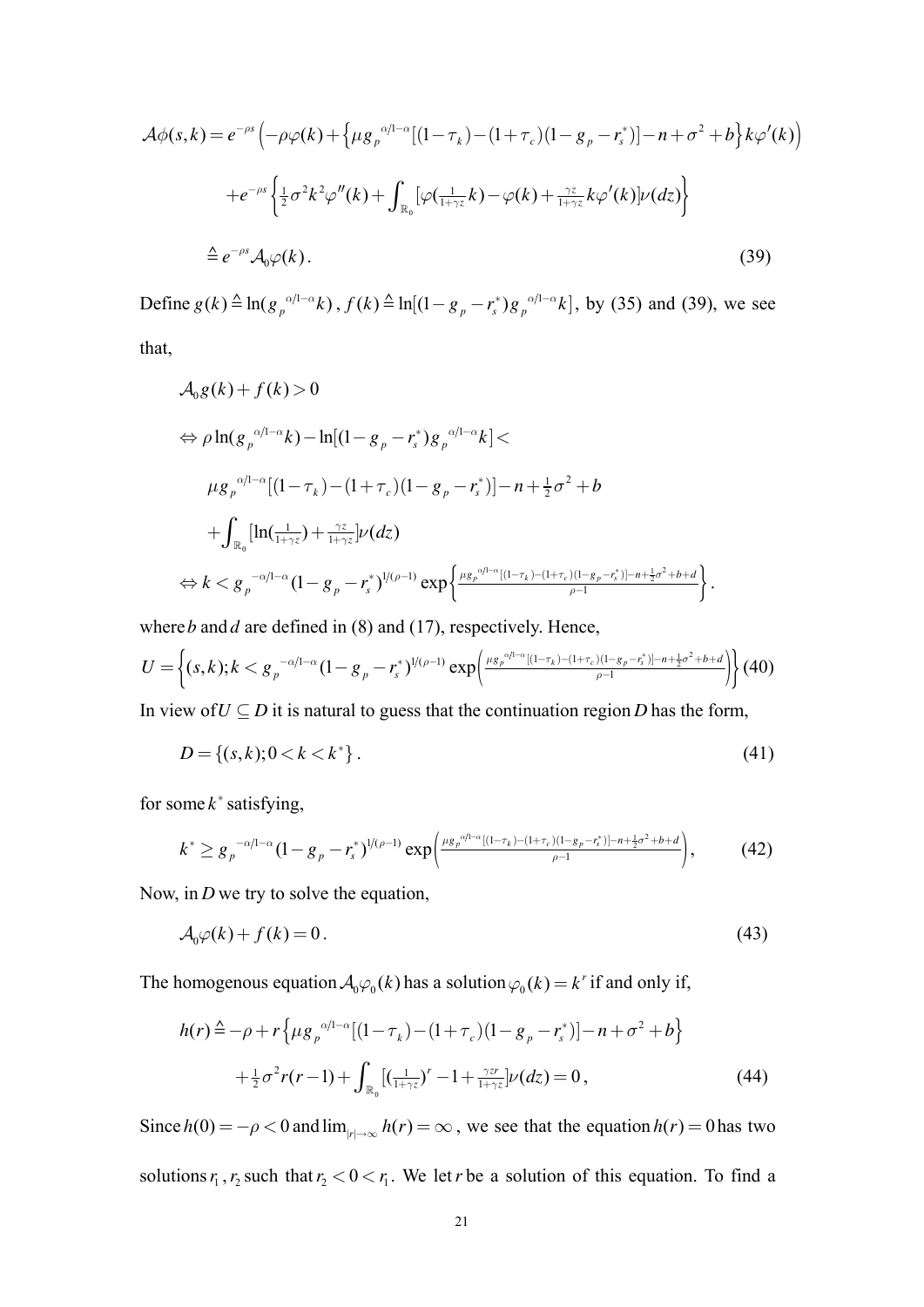particular solution  $\varphi_1(k)$  of the non-homogenous equation,

$$
\mathcal{A}_0 \varphi_1(k) + \ln[(1 - g_p - r_s^*)g_p^{\alpha/1 - \alpha}k] = 0, \qquad (45)
$$

We try,

$$
\varphi_1(k) = C_5 + C_6 \ln k \,,\tag{46}
$$

for some constants  $C_5$ ,  $C_6$  to be determined. Substituting (46) into (45) and applying

(39), we have,

$$
-\rho C_{5} - \rho C_{6} \ln k + \left\{ \mu g_{p}^{\alpha/1-\alpha} [(1-\tau_{k}) - (1+\tau_{c})(1-g_{p}-r_{s}^{*})] - n + \sigma^{2} + b \right\} C_{6}
$$
  

$$
-\frac{1}{2}\sigma^{2} C_{6} + C_{6} \int_{\mathbb{R}_{0}} [\ln(\frac{1}{1+\gamma z}) + \frac{\gamma z}{1+\gamma z}] \nu(dz) + \ln[(1-g_{p}-r_{s}^{*})g_{p}^{\alpha/1-\alpha}k] = 0.
$$

which implies that,

$$
C_6 = \rho^{-1}, \tag{47}
$$

Hence,

$$
C_{5} = \rho^{-1} \left\{ \rho^{-1} \left\{ \mu g_{p}^{\alpha/1-\alpha} [(1-\tau_{k}) - (1+\tau_{c})(1-g_{p}-r_{s}^{*})] - n + \sigma^{2} + b \right\} - \frac{1}{2} \sigma^{2} \rho^{-1} + \rho^{-1} \int_{\mathbb{R}_{0}} (\ln \frac{1}{1+\gamma z} + \frac{\gamma z}{1+\gamma z}) \nu(dz) + \ln[(1-g_{p}-r_{s}^{*})g_{p}^{\alpha/1-\alpha}] \right\}.
$$
 (48)

Consequently, for all constants*C* the function,

$$
\varphi(k) = Ck^r + \rho^{-1} \ln k + C_5, \qquad (49)
$$

is a solution of the equation defined in (43) with  $C_5$  given by (48). Thus, one can try to put,

$$
\varphi(k) = \begin{cases} Ck^r + \rho^{-1} \ln k + C_5, & 0 < k < k^* \\ g(k) \triangleq \ln(g_p^{\alpha/1-\alpha}k), & k \ge k^* \end{cases} \tag{50}
$$

where  $k^* > 0$  and *C* remain to be determined. Continuity and differentiability of  $\varphi$  at  $k = k^*$  give the following equations,

$$
C(k^*)' + \rho^{-1} \ln k^* + C_5 = \ln(g_p^{\alpha/1-\alpha} k^*)\,,\tag{51}
$$

$$
Cr(k^*)^{r-1} + \rho^{-1}(k^*)^{-1} = (k^*)^{-1}.
$$
\n(52)

By  $(52)$  we get,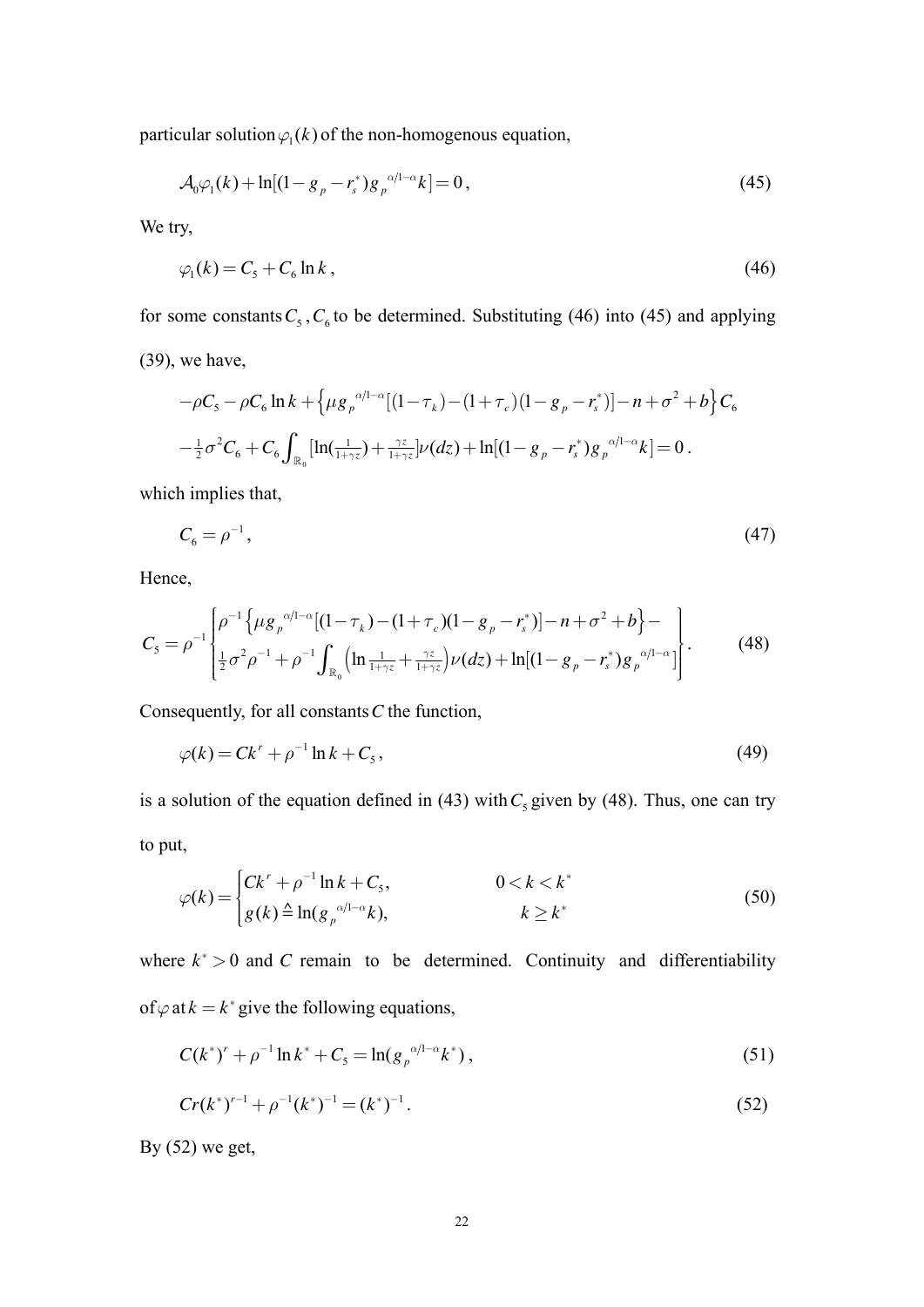$$
(k^*)^r = \frac{1 - \rho^{-1}}{rC},\tag{53}
$$

Inserting (53) into (51) produces,

$$
k^* = g_p^{\frac{\alpha \rho}{(1-\alpha)(1-\rho)}} \exp(\frac{1}{r} + \frac{\rho C_5}{\rho - 1}), \tag{54}
$$

And by (52) we get,

$$
C = \frac{\rho - 1}{\rho r (k^*)^r} \,. \tag{55}
$$

which implies that we should choose,

$$
r = r_2 < 0 \tag{56}
$$

in (44). To sum up, we have the following lemma,

LEMMA 5. *Under the above assumptions and constructions, if*  $\sigma < 0$ ,  $-1 < \gamma z < 0$  *a.s.*  $-\nu$ ,  $(1 - r)k^r > (k^*)^r$  *and*  $-\rho \ln(1 - g_p - r_s^*)$ 

$$
\geq \mu g_p^{\alpha/1-\alpha}[(1-\tau_k)-(1+\tau_c)(1-g_p-r_s^*)]-n+\tfrac{1}{2}\sigma^2+b+d,
$$

*whereb and d are defined in* (8) *and* (17)*, respectively. And,* 

$$
n - \frac{1}{2}\sigma^2 - \int_{\mathbb{R}} \gamma z \nu(dz)
$$
  

$$
< \mu g_p^{-\alpha/1-\alpha} [(1 - \tau_k) - (1 + \tau_c)(1 - g_p - r_s^*)]
$$
  

$$
\le \rho + n - \frac{3}{2}\sigma^2 - \frac{1}{2} \int_{\mathbb{R}_0} [(\frac{1}{1 + \gamma z})^2 - 1] \nu(dz) - \int_{\mathbb{R}} \gamma z \nu(dz)
$$

*Then we obtain the optimal*  $\mathcal{F}_t$  -*stopping time,*  $\tau^* \triangleq \inf\{t \geq 0; k(t) = k^*\}$ . *That is to say,*  $g^*(s,k) = e^{-\rho s} \left[ \frac{\rho - 1}{\sigma s} k^r + \rho^{-1} \right]$  $(s, k) = e^{-\rho s} \left[ \frac{\rho - 1}{\rho r (k^*)^r} k^r + \rho^{-1} \ln k + C_5 \right]$  $g^*(s,k) = e^{-\rho s} \left[ \frac{\rho-1}{\rho r(k^*)^r} k^r + \rho^{-1} \ln k + C_s \right]$  *is a supermeanvalued majorant of*  $g(s, k)$  *with*  $k^*$  *given by* (54)*,*  $k = k(0) > 0$ *,*  $r < 0$  *determined by* (44) *and*  $C_s$  *given in* (48)*.*

*Proof*. See Appendix D. ▌

REMARK. Lemma 5 is a natural correspondence to Lemma 2. And one can clearly and easily tell the differences between the two lemmas.

#### **4.2. Government**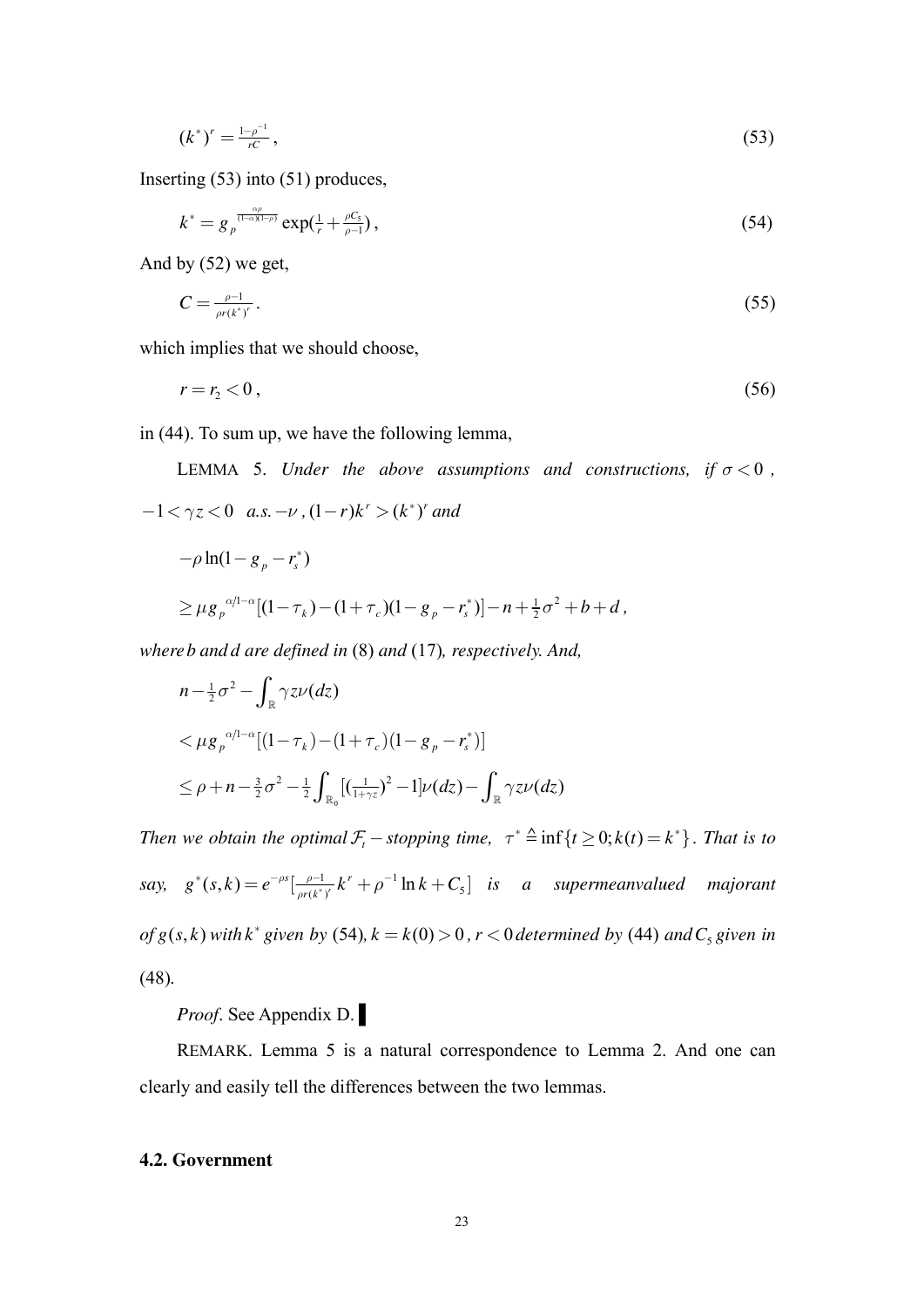Similar to section 3.3, and applying Lemma 4, the balanced budget constraint (24) can be expressed as follows,

$$
\tau_k + \tau_c (1 - g_p - r_s^*) = g_p \,. \tag{25'}
$$

CASE 1. *The goal of the government is to maximize the welfare of the representative agent*.

Hence, the stochastic optimal control problem facing the government can be written as follows,

$$
\max_{\substack{0 < \tau_c < 1 \\ 0 < \tau_k < 1}} \mathbb{E} \bigg[ \int_0^{\tau^*} e^{-\rho(s+t)} \ln \big( (1 - g_p - r_s) g_p^{-\alpha/1 - \alpha} k(t) \big) dt + e^{-\rho(s+\tau^*)} \ln \big( g_p^{-\alpha/1 - \alpha} k(\tau^*) \big) \bigg] (57)
$$

s.t.

$$
dk(t) = k(t^{-}) \Big[ (\mu g_{p}^{\alpha/1-\alpha} r_s^* - n + \sigma^2 + b) dt - \sigma dB(t) - \int_{\mathbb{R}_0} \frac{\gamma z}{1 + \gamma z} \widetilde{N}(dt, dz) \Big].
$$
 (58)

Solving the problem gives,

LEMMA 6. *Provided the balanced budget constraint given in (25')* and the *optimal control problem expressed in* (57) and (58)*, then the optimal capital income tax rate is*  $\tau_k^* = g_p$  *and optimal consumption tax rate is zero. Moreover, the corresponding value function satisfies the following boundary condition,* 

$$
W(\tau^*, k(\tau^*)) = e^{-\rho(s+\tau^*)}(C_3 + \rho^{-1}\ln k^*) = e^{-\rho(s+\tau^*)}\ln(g_p^{\alpha/1-\alpha}k^*),
$$

where  $\tau^*$  is defined in Lemma 5,  $k^*$  is given in (54) and  $C_3$  is given in Lemma 3.

REMARK. Lemma 6 is a natural correspondence to Lemma 3.

Noting that the proof is the same as that of Lemma 3, we take it omitted here. Applying Lemma 6 to Lemma 4, we get,

$$
r_s^* = 1 - g_p - \frac{\rho}{\mu g_p^{\alpha/1-\alpha}}.
$$
\n(59)

Inserting (59) into (58) produces the following optimal law of motion of capital accumulation,

$$
dk(t) = k(t^{-}) \Biggl\{ \left[ \mu g_{p}^{\alpha/1-\alpha} (1 - g_{p}) - \rho - n + \sigma^{2} + b \right] dt - \sigma dB(t) - \int_{\mathbb{R}_{0}} \frac{\gamma z}{1 + \gamma z} \widetilde{N}(dt, dz) \Biggr\} (60)
$$

Moreover, applying Lemma 6 and (59) to (44) and (48) shows,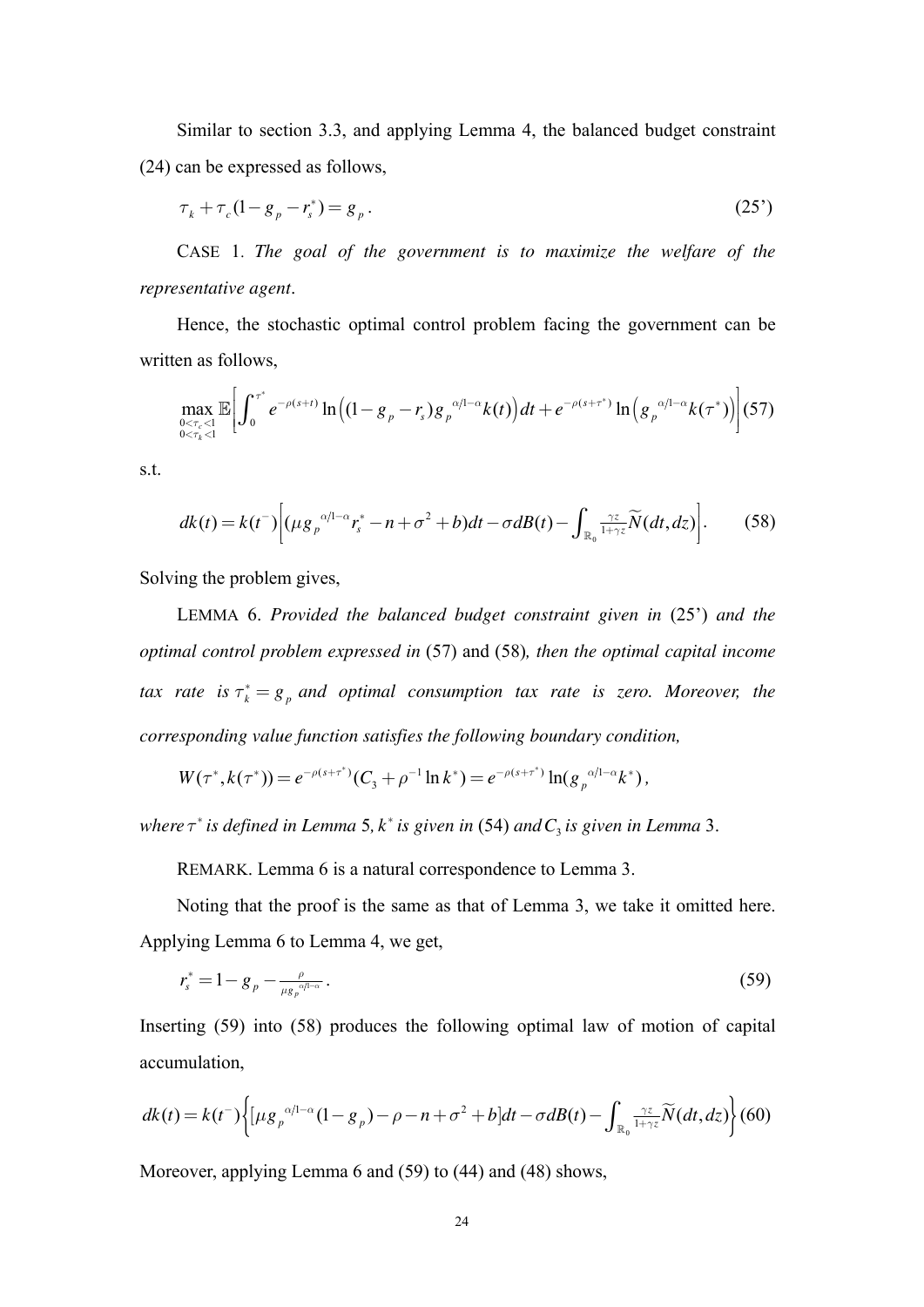$$
h(r) = -\rho + r[\mu g_p^{\alpha/1-\alpha} (1 - g_p) - \rho - n + \sigma^2 + b]
$$
  
+  $\frac{1}{2} \sigma^2 r(r-1) + \int_{\mathbb{R}_0} [(\frac{1}{1+\gamma z})^r - 1 + \frac{\gamma z r}{1+\gamma z}] \nu(dz) = 0,$  (44')

And,

$$
C_{5} = \rho^{-1} \begin{Bmatrix} \rho^{-1} [\mu g_{p}^{\alpha/1-\alpha} (1 - g_{p}) - \rho - n + \\ \sigma^{2} + b \end{Bmatrix} . \tag{48'}
$$

where b and d are defined in (8) and (17), respectively. So  $k^*$  in (54) can be expressed as,

$$
k^* = g_p^{\frac{\alpha \rho}{(1-\alpha)(1-\rho)}} \exp(\frac{1}{r} + \frac{\rho C_5}{\rho - 1}), \tag{54'}
$$

where  $r < 0$  is a solution of (44') and  $C_5$  is defined in (48'). Therefore, we conclude the following theorem,

THEOREM 2. Based on Lemma 4 to Lemma 6, and provided the goal of the government is to choose tax policies so as to maximize the welfare of the representative agent, then the optimal stopping time given in Lemma 5 can be completely characterized as follows,

$$
\tau^* \stackrel{\sim}{=} \inf \{ t \ge 0; k(t) = k^* \},\tag{61}
$$

where  $k(t)$  is determined by (60) and  $k^*$  is given in (54').

REMARK. Theorem 2 is a natural correspondence to Theorem 1.

Furthermore, it follows from Theorem 2 that,

COROLLARY 1. Suppose  $\int_{\mathbb{R}_0} (z^2 \wedge 1) \nu(dz) < \infty$ , where  $z^2 \wedge 1 \triangleq \min\{z^2, 1\}$ , and  $\int_{\mathbb{R}_0} (\frac{\gamma z}{1+\gamma z})^p \nu(z) \langle \infty \rangle$  for  $\forall p \in \mathbb{N}$  and  $p \ge 2$ . Then the solution of (60) is in  $L^2(\Omega, \mathbb{P})$  and

$$
\mathbb{E}\bigg[\sup_{0 < t \leq T}\bigg|k(t) - k^*\bigg|^p\bigg] \leq \Psi_{M(T),p}\bigg(1 + \mathbb{E}\bigg|k - k^*\bigg|^p\bigg),\,
$$

where  $k = k(0) > 0$ ,  $k^*$  is given in (54') and

$$
\Psi_{M(T),p} \triangleq \exp\left\{M(T)\left[1+\left|\mu g_{p}^{\alpha/1-\alpha}(1-g_{p})-\rho-n+\sigma^{2}+b\right|^{2}+\left|\sigma\right|^{2}+\int_{\mathbb{R}_{0}}\left(\frac{\gamma z}{1+\gamma z}\right)^{2}\nu(dz)+\right.\right\}
$$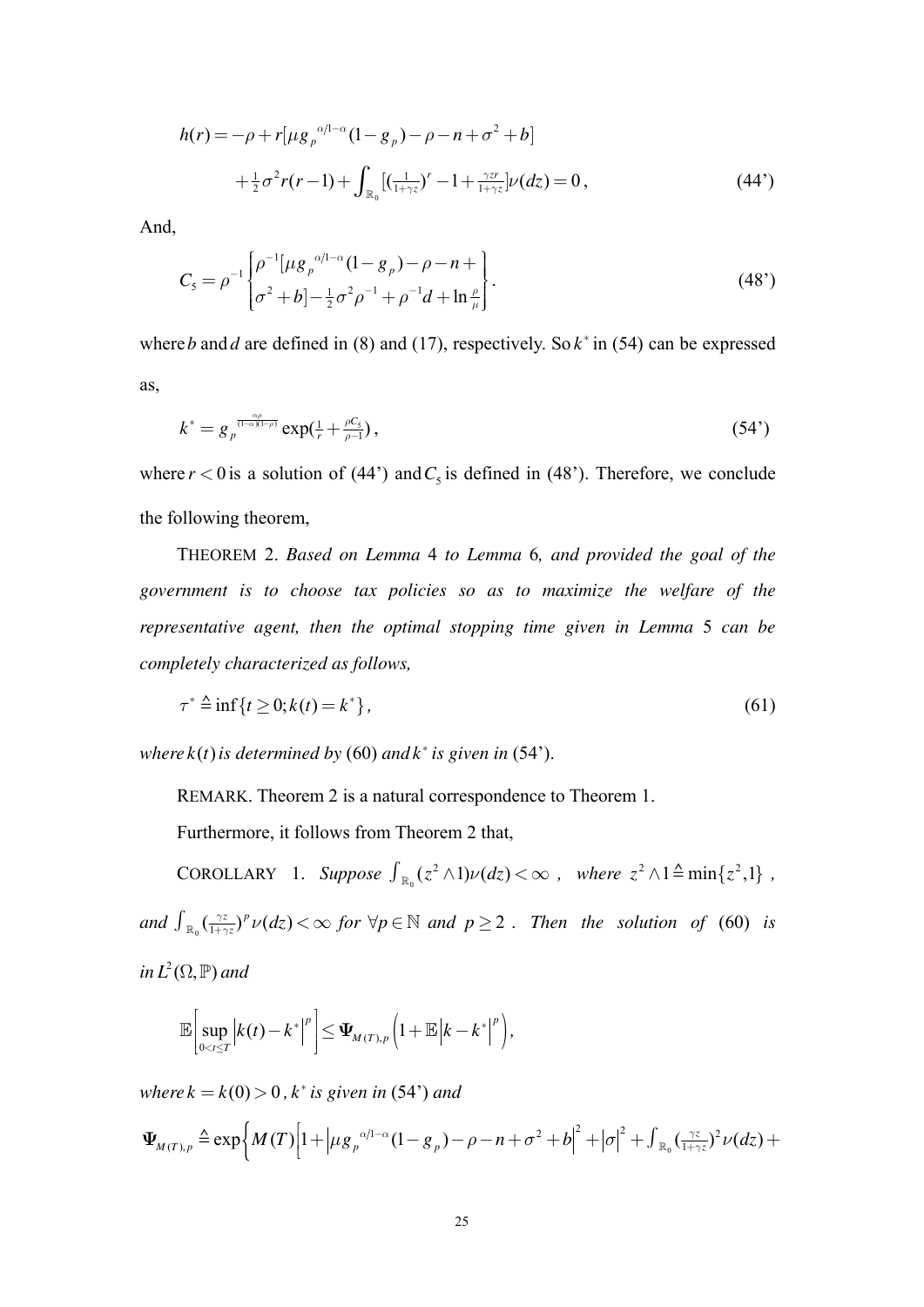$$
\left|\mu g_{p}^{\alpha/1-\alpha}(1-g_{p})-\rho-n+\sigma^{2}+b\right|^{p}+\left|\sigma\right|^{p}+\left(\int_{\mathbb{R}_{0}}\left(\frac{\gamma z}{1+\gamma z}\right)^{2}\nu(dz)\right)^{p/2}+\int_{\mathbb{R}_{0}}\left(\frac{\gamma z}{1+\gamma z}\right)^{p}\nu(dz)\right|\},
$$

*for some constant*  $M > 0$  *and*  $M$  *depends on*  $T$  *with*  $0 < T \leq \infty$ .

*Proof*. See Appendix E. ▌

CASE 2. *The goal of the government is to minimize the optimal stopping time of the representative agent*.

As a matter of fact, we get the following interesting theorem,

THEOREM 3. Suppose that  $\int_{\mathbb{R}_0}$  $\int_{\mathbb{R}_0} (z^2 \wedge 1) \nu(dz) < \infty$  and  $\int_{\mathbb{R}_0} (\frac{\gamma z}{1+\gamma z})^p \nu(dz) < \infty$ for  $\forall p \in \mathbb{N}$  and  $p \geq 2$ , then the solution of (58) is in  $L^2(\Omega, \mathbb{P})$  and

 $\sup_{0 < t \leq T} |k(t)-k^*|^p \leq \widehat{\Psi_{M(T),p}} \left(1+\mathbb{E}|k-k^*|^p\right),$  $\sup |k(t)-k^*|^p \leq \widehat{\Psi_{M(T),p}} \left( 1 + \mathbb{E} |k-k^*|^p \right)$  $\lim_{t \leq T}$   $\left| \bigwedge^{\mathbf{L}} V(t) - \bigwedge^{\mathbf{L}} V(t) \right| \geq \mathbf{F}_M(T), p$  $k(t) - k^*|^p \leq \widetilde{\Psi}_{M(T),p} \left[1 + \mathbb{E}[k - k^*]\right]$  $lt$ t $\leq$  $\left[\sup |k(t)-k^*|^p\right]\leq \widehat{\Psi_{M(T),p}}\left(1+\mathbb{E}|k-\right)$  $\left[0 < t \leq T\right]$  $\mathbb{E}\left[\sup |k(t)-k^*|^p\right] \leq \widehat{\Psi_{M(T),p}}\left(1+\mathbb{E}\left|k-k^*\right|^p\right),$ 

 $where k = k(0) > 0, k^*$  *is given in* (54'),  $\widehat{\Psi_{M(T), p}}$  *is minimized by letting*  $\tau_k = g_p$  *and*  $\tau_c = 0$ , and  $\widehat{\Psi_{M(T), p}} \to \Psi_{M(T), p}$  point-wise as  $\tau_c \to 0$  or  $\tau_k \to g_p$ .

*Proof*. See Appendix F. ▌

REMARK. In view of Theorem 1 and Theorem 2 shows that there is a technical difference between *the modified Radner fashion* and *the modified Ramsey fashion*, that is, the endogenous time can be explicitly computed and represented in the preference manifold of *the modified Radner fashion* shown in Theorem 1 while this cannot be realized in that of *the modified Ramsey fashion*. Therefore, noting that the endogenous time can not be explicitly represented as in Theorem 2, Corollary 1 and Theorem 3 are of crucial economic intuitions and implications. Specifically, Theorem 3 reveals that in the case of  $p$  ( $\forall p \in \mathbb{N}$  and  $p \ge 2$ ) order moment of uniform topology, the goal of the government expressed in the above Case 2 can be equivalently expressed as choosing optimal tax rates corresponding to *the best constant*  $\widehat{\Psi}_{M(T), p}$   $\Big|_{\tau_c^* = 0, \tau_k^* = g_p} = \Psi_{M(T), p}$ . Obviously, one may choose different distance functions equipped with different topologies, thereby resulting different equivalent expressions of the above Case 2 and thus even different corresponding optimal tax rates. Finally, it is worthwhile emphasizing that the utility-optimal and sustainable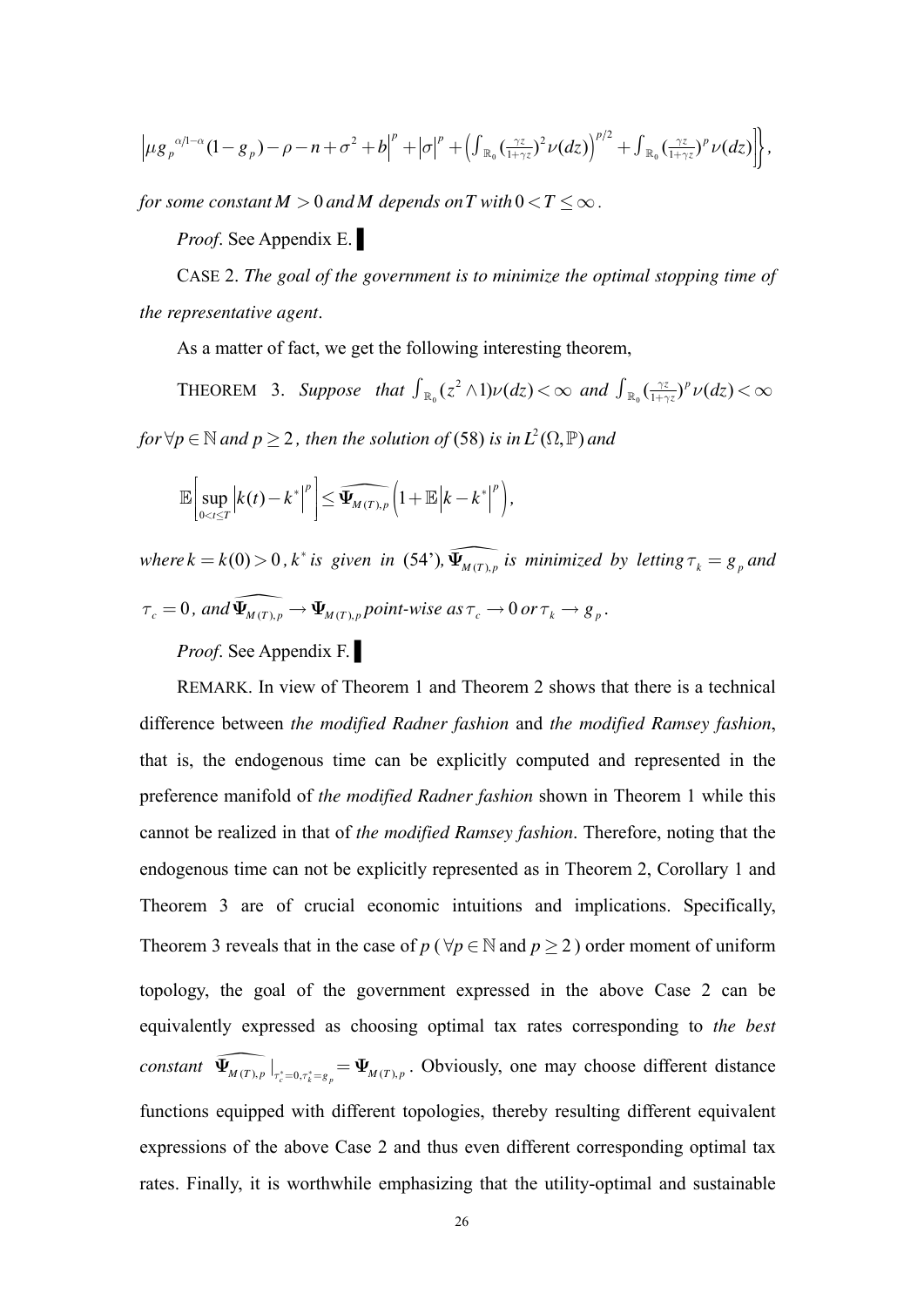terminal path level of capital stock per capita is usually not the same between the above two different preference manifolds, and thus the corresponding endogenous times may be not equivalent. That is to say, one type of preference manifold may imply a faster speed to its corresponding "economic maturity" than that of other types of preference manifolds<sup>16</sup>.

# **5. THE EFFECT OF INFORMATION STRUCTURE**

In this section, we will investigate the influences of different information structures on the endogenous time, and we will take preference manifold one in section 3 for example.

### **5.1. Definitions and Notations**

First of all, besides the filtration  $\mathcal{F} \triangleq {\{\mathcal{F}_t\}}_{0 \le t \le T}$  introduced in section 3.2, we suppose that we are given another two filtrations  $\mathfrak{H} \triangleq {\{\mathcal{H}_t\}}_{0 \leq t \leq T}$  and  $\mathfrak{M} \triangleq {\{\mathcal{M}_t\}}_{0 \leq t \leq T}$ with

 $\mathcal{H}_{i} \subseteq \mathcal{F}_{i} \subseteq \mathcal{M}_{i}$ ,  $0 \leq t \leq T$ .

which represent three kinds of information levels available to the agent at time *t*. And we give the following definitions<sup>17</sup>,

DEFINITION 1. ( Incomplete Information):

*If the control of the agent is*  $\tilde{D}$  *predictable, we say that the agent has* incomplete information.

DEFINITION 2. (Complete Information):

*If the control of the agent is*  $F$  – *predictable, we say that the agent has* complete information.

DEFINITION 3. (Perfect Information):

-

<sup>&</sup>lt;sup>16</sup> The current paper shows that different preference structures lead to different levels of "economic maturity" with a high probability and thus different speeds and paths of economic development. However, it is also possible that the convergence rate is equal between different economical systems with different preference manifolds although they have totally different sustainable terminal path levels of capital stock per capita.

 $17$  Similar definitions can be found in Miao (2009), who studies optimal consumption and portfolio choice in a Merton-style model with incomplete information when there is a distinction between ambiguity and risk.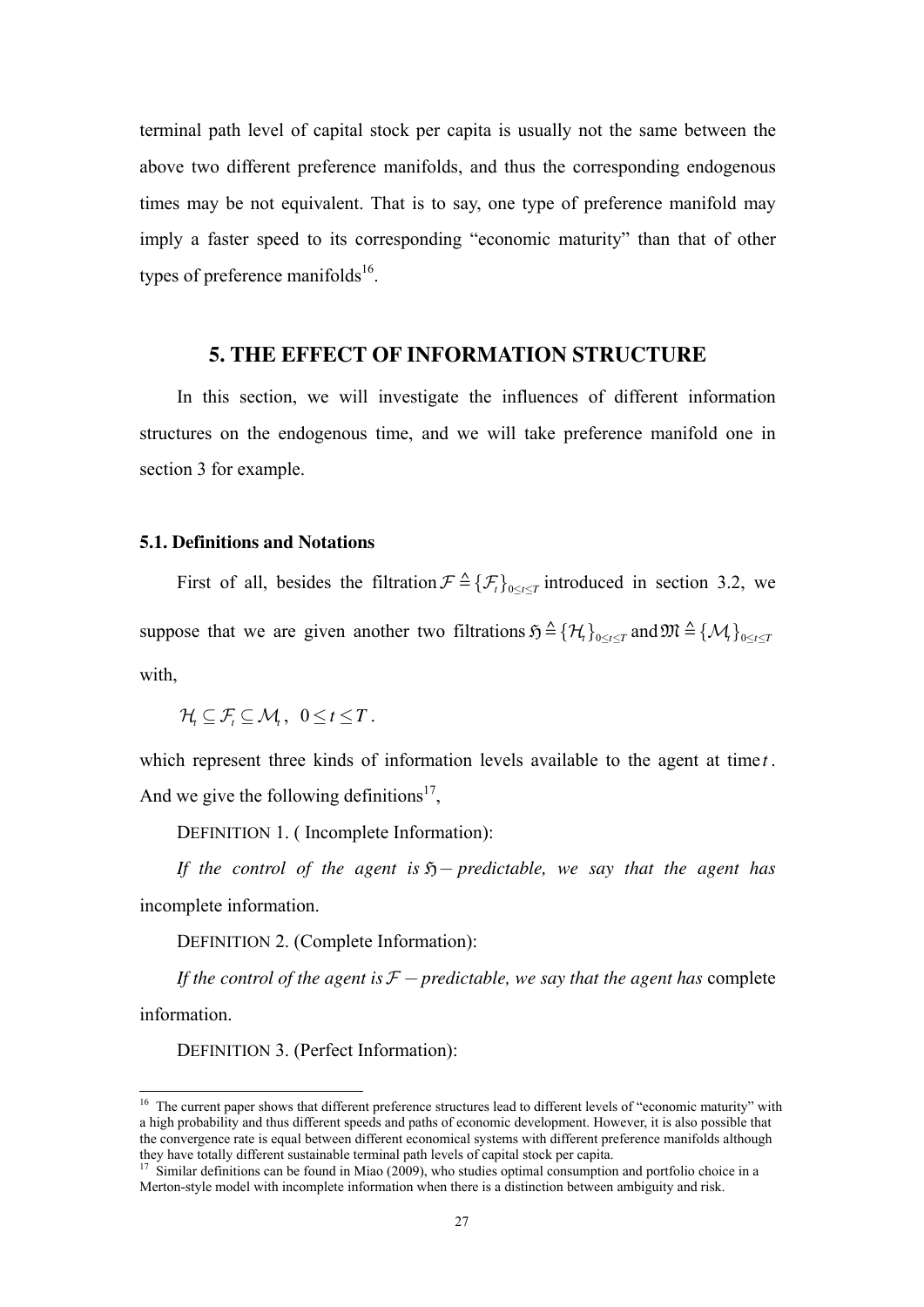If the control of the agent is  $\mathfrak{M}-$  predictable, we say that the agent has perfect information

Moreover, based upon the above three definitions, we can define,

**DEFINITION 4. (Symmetric Information):** 

For any two agents, if they share the same level of information, no matter it is incomplete, complete or perfect information, we say that the information is symmetric between the two agents.

**DEFINITION 5. (Asymmetric Information):** 

For any two agents, if they don't share the same level of information, we say that the information is asymmetric between them.

#### 5.2. Representative Agent

It is worth emphasizing that we focus on different information structures between the representative agent and the government, so the firm in this section is the same as that in section 3.1. And hence, we begin our analyses from the representative agent. Firstly, a little different from the SDE defined in (3), we introduce,

$$
d^{-}L(t) = L(t) \left[ ndt + \sigma d^{-}B(t) + \int_{\mathbb{R}_{0}} \gamma z \widetilde{N}(d^{-}t, dz) \right],
$$
 (3')

where we have put  $Z = \infty$  in (4) and  $d^{-}B(t)$ ,  $\widetilde{N}(d^{-}t, dz)$  denote forward integrals. Then, combining (3') with (5) and applying Itô-Ventzell formula for forward processes,

$$
d^{-}k(t) = \left\{ \mu g_p^{\alpha/l - \alpha} [(1 - \tau_k) - (1 + \tau_c)(1 - g_p - r_s)] - n + \sigma^2 + b_0 \right\} k(t) dt
$$
  

$$
-\sigma k(t) d^{-}B(t) - k(t) \int_{\mathbb{R}_0} \frac{\gamma z}{1 + \gamma z} \widetilde{N}(d^{-}t, dz), \tag{62}
$$

where,

$$
b_0 \triangleq \int_{\mathbb{R}_0} \frac{(\gamma z)^2}{1 + \gamma z} \nu(dz), \tag{8'}
$$

Hence, by  $(1^{\prime})$ ,  $(62)$  and Itô-Ventzell formula, we have,

$$
d^{-}y(t) = g_{p}^{\alpha/1-\alpha} \left\{ \mu g_{p}^{\alpha/1-\alpha} [(1-\tau_{k}) - (1+\tau_{c})(1-g_{p}-r_{s})] - n + \sigma^{2} + b_{0} \right\} k(t) dt
$$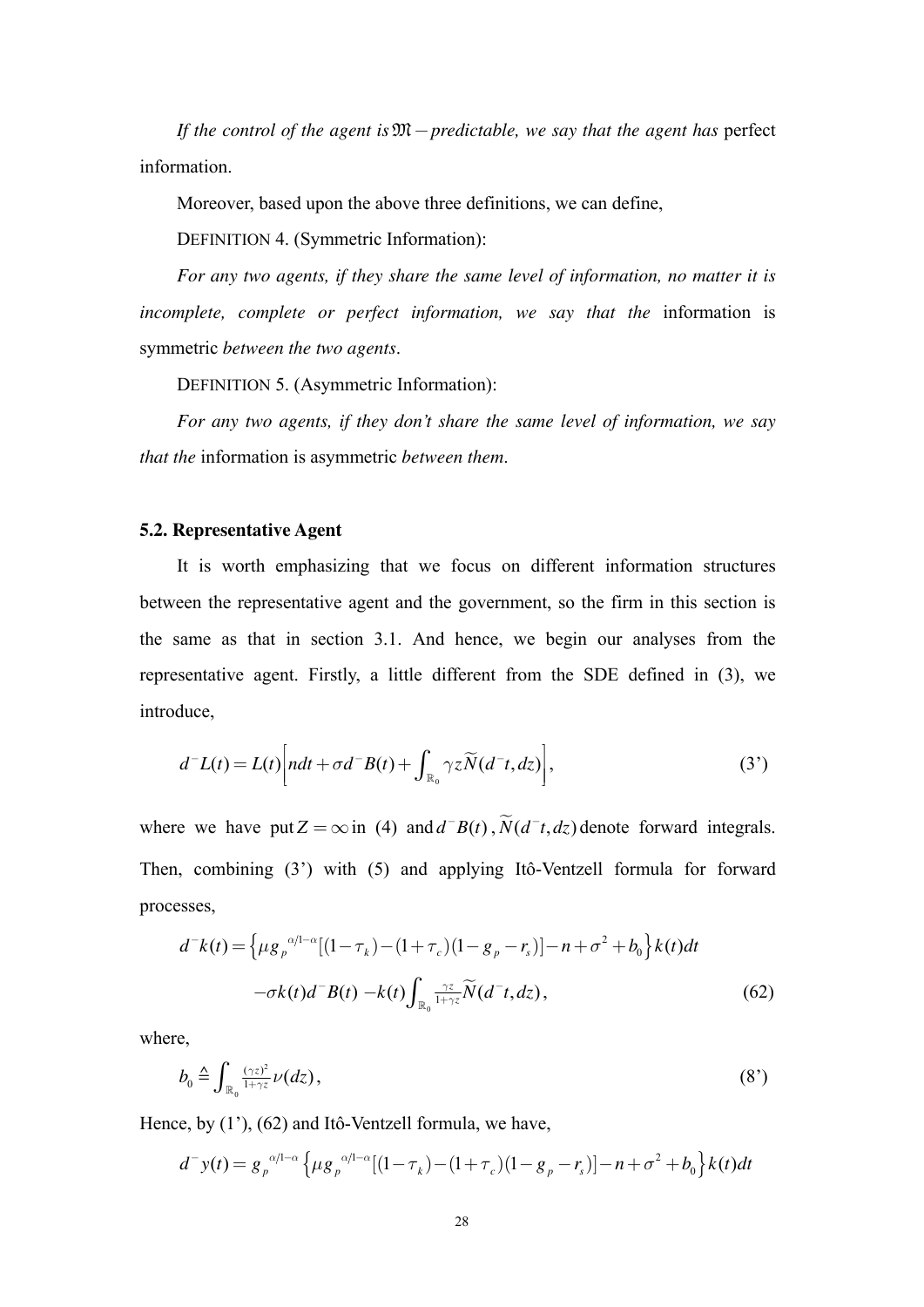$$
-g_{p}^{\alpha/1-\alpha}\sigma k(t)d^{-}B(t)-g_{p}^{\alpha/1-\alpha}k(t)\int_{\mathbb{R}_{0}}\frac{\gamma z}{1+\gamma z}\widetilde{N}(d^{-}t,dz)
$$
  

$$
\stackrel{\Delta}{=} \varsigma(t,\xi,\omega)dt+\varrho(t,\omega)d^{-}B(t)+\int_{\mathbb{R}_{0}}\theta(t,z,\omega)\widetilde{N}(d^{-}t,dz), \qquad (63)
$$

where  $\omega \in \Omega$  and,

$$
\xi \stackrel{\Delta}{=} 1 - g_p - r_s \,,\tag{64}
$$

And hence, a little different from  $(9')$  and  $(7')$ , we consider the following stochastic optimal control problem facing the representative agent,

$$
\max_{0 < r_s < 1} \mathbb{E} \bigg[ \int_0^{\hat{\tau}} e^{-\rho(s+t)} \ln \big( \xi y(t) \big) dt + U^{\hat{\tau}} \bigg],\tag{65}
$$

 $s.t.$ 

$$
d^{-}y(t) = \varsigma(t,\xi,\omega)dt + \varrho(t,\omega)d^{-}B(t) + \int_{\mathbb{R}_{0}} \theta(t,z,\omega)\widetilde{N}(d^{-}t, dz),
$$

Thus, the corresponding Hamiltonian<sup>18</sup> can be expressed as follows,

$$
H(t, y, \xi, \omega) = \exp(-\rho(s+t))\ln[\xi y(t)] + \Gamma(t)[\varsigma(t, \xi, \omega) + D_{t+} \varrho(t, \omega)
$$

$$
+ \int_{\mathbb{R}_0} D_{t+x} \theta(t, z, \omega) \nu(dz) + \varrho(t, \omega) D_t \Gamma(t)
$$

$$
+ \int_{\mathbb{R}_0} D_{t,z} \Gamma(t)[\theta(t, z, \omega) + D_{t+x} \theta(t, z, \omega)] \nu(dz), \qquad (66)
$$

where  $\omega \in \Omega$ ,  $D_t$ ,  $D_{t+}$ ,  $D_{t,z}$  and  $D_{t+z}$  denote Malliavin derivatives and,

$$
\Gamma(t) \stackrel{\Delta}{=} \int_{t}^{\hat{\tau}} e^{-\rho(s+\lambda)} \frac{\partial}{\partial y} \ln[\xi y(\lambda)] d\lambda \n= \int_{t}^{\hat{\tau}} e^{-\rho(s+\lambda)} \frac{1}{y(\lambda)} d\lambda,
$$
\n(67)

Then we have the following proposition,

PROPOSITION 1. Based on Definition 1 to Definition 3, and provided the above specifications, we have:

(i) If the representative agent has incomplete information, then the optimal savings rate is,

$$
\widehat{r_s(t)} = 1 - g_p - \frac{1}{\exp(\rho(s+t))\mu g_p^{2\alpha/1-\alpha} \mathbb{E}[(1+\tau_c)\widehat{k(t)}\widehat{\Gamma(t)}]\mathcal{H}_1},\tag{68}
$$

where  $\widehat{k(t)} \triangleq k^{(\widehat{r_s(t)})}(t)$  and  $\widehat{\Gamma(t)} \triangleq \widehat{\Gamma^{(r_s(t))}}(t)$  with  $\widehat{r_s(t)}$   $\mathfrak{H}-$  predictable.

 $\frac{18}{18}$  See Meyer-Brandis et al (2009).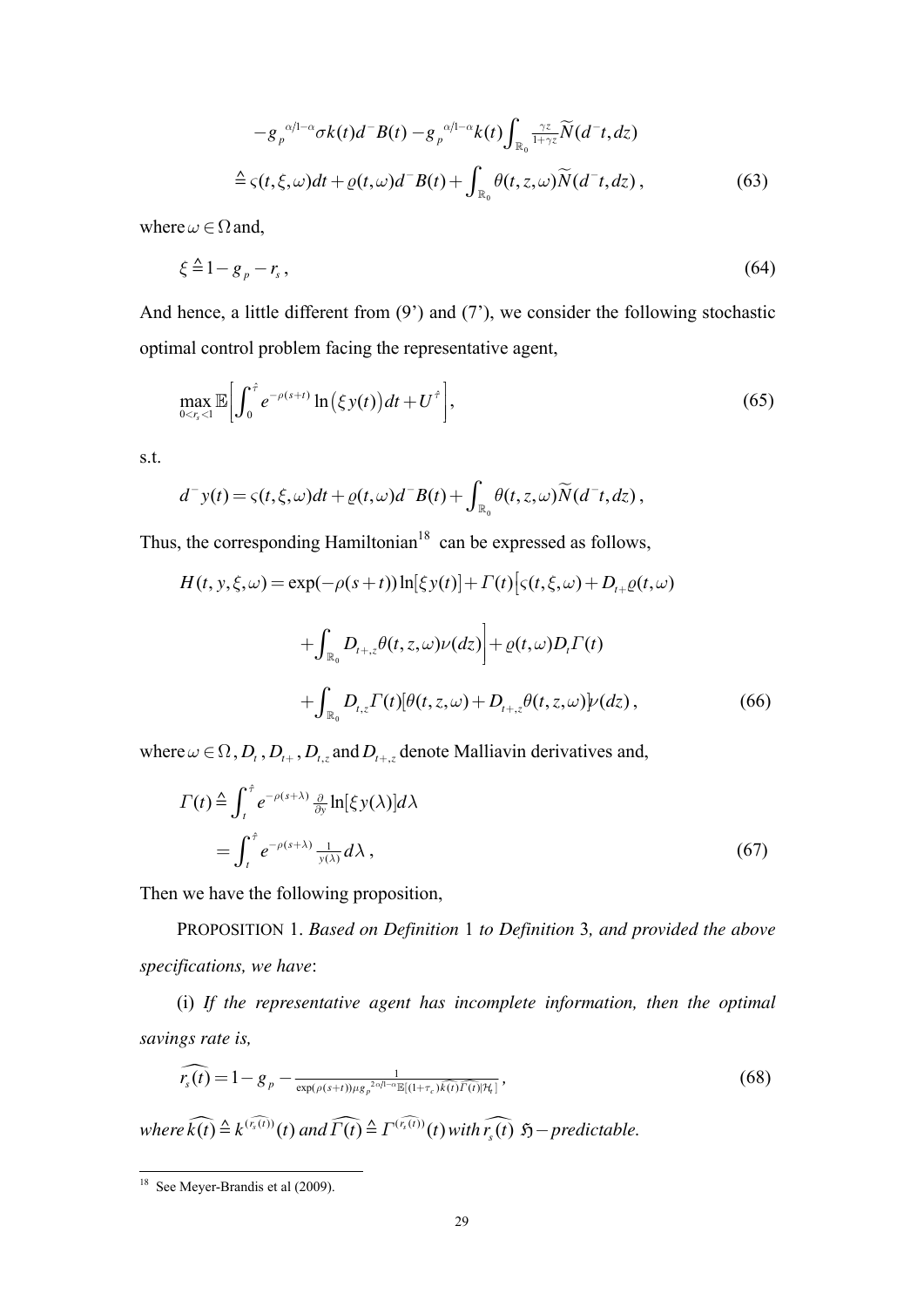(ii) *If the representative agent has complete information, then the optimal savings rate is,* 

$$
\widehat{r_s(t)} = 1 - g_p - \frac{1}{\exp(\rho(s+t))\mu g_p^{2\alpha/1-\alpha} \mathbb{E}[(1+\tau_c)\widehat{k(t)}\widehat{\Gamma(t)}\widehat{\Gamma(t)}]} \,,\tag{69}
$$

 $where \widehat{k(t)} \triangleq k^{(\widehat{r_s(t)})}(t)$  and  $\widehat{\Gamma(t)} \triangleq \widehat{\Gamma^{(\widehat{r_s(t)})}}(t)$  with  $\widehat{r_s(t)} \subset F$  - predictable.

(iii) *If the representative agent has perfect information, then the optimal savings rate is,* 

$$
\widehat{r_s(t)} = 1 - g_p - \frac{1}{\exp(\rho(s+t))\mu g_p^{2\alpha/1-\alpha} \mathbb{E}[(1+\tau_c)\widehat{k(t)}\widehat{\Gamma(t)}|\mathcal{M}_t]},
$$
\n(70)

 $where \widehat{k(t)} \triangleq k^{(\widehat{r_s(t)})}(t)$  and  $\widehat{\Gamma(t)} \triangleq \Gamma^{(\widehat{r_s(t)})}(t)$  with  $\widehat{r_s(t)}$   $\mathfrak{M}-predictable$ .

*Proof*. See Appendix G. ▌

REMARK. Proposition 1 is a natural correspondence to Lemma 1. And we may easily tell the differences between Proposition 1 and Lemma 1, which reflects the fact that consideration of different information structures is not only necessary but also important.

Now, we are in the position to calculate the term  $U^{\dagger}$  and the optimal stopping time  $\hat{\tau}$  given in (65). That is, we are to solve the optimal stopping problem defined in (10) subject to the following SDE,

$$
d^{-}\widehat{k(t)} = \left\{ \mu g_p^{\alpha/1-\alpha} [(1-\tau_k) - (1+\tau_c)(1-g_p - \widehat{r_s(t)})] - n + \sigma^2 + b_0 \right\} \widehat{k(t)} dt
$$
  

$$
-\sigma \widehat{k(t)} d^{-}B(t) - \widehat{k(t)} \int_{\mathbb{R}_0} \frac{\gamma z}{1+\gamma z} \widetilde{N}(d^{-}t, dz), \tag{71}
$$

where  $\widehat{r_s(t)}$  and  $\widehat{k(t)}$  are given in Proposition 1, and  $b_0$  is defined in (8'). It is easy to see that the construction of this problem is quite similar to that one in section 3.2, and rather, we have the following proposition,

PROPOSITION 2. *Conditional on the same assumptions and constructions as that of Lemma* 2*, if* 

$$
\mu g_{p}^{\alpha/1-\alpha}[(1-\tau_{k})-(1+\tau_{c})(1-g_{p}-\widehat{r_{s}(0)})] < \rho+n-\sigma^{2}-b_{0},
$$
\n
$$
n-\frac{1}{2}\sigma^{2}-b_{0}-d
$$
\n
$$
<\mu g_{p}^{\alpha/1-\alpha}[(1-\tau_{k})-(1+\tau_{c})(1-g_{p}-\widehat{r_{s}(t)})]
$$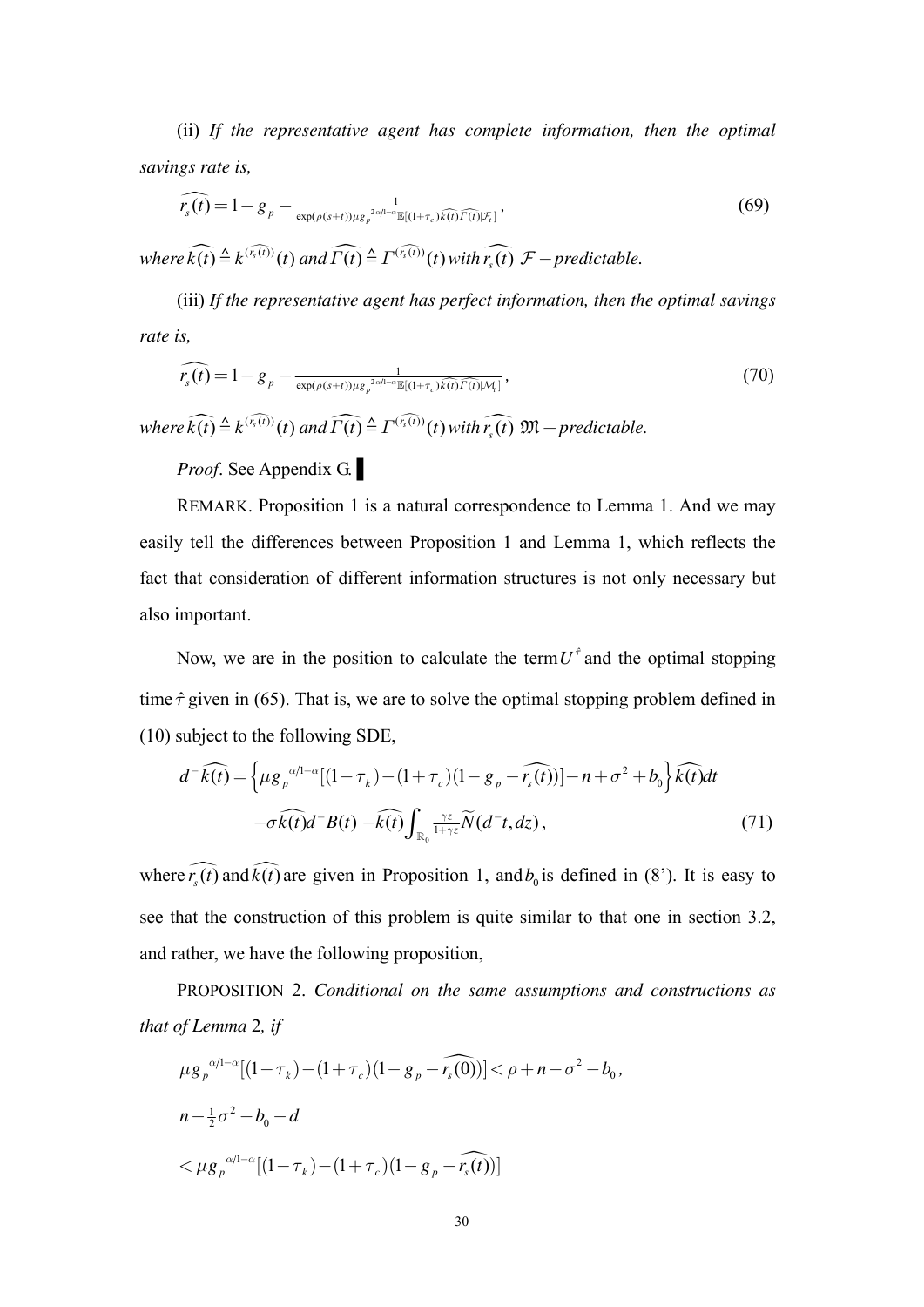$$
\leq \rho + n - \frac{1}{2}\sigma^2 - b_0 - d
$$
, *a.e.*

*And,* 

$$
\left|\mu g_{p}^{\alpha/1-\alpha}[(1-\tau_{k})-(1+\tau_{c})(1-g_{p}-\widehat{r_{s}(t)})]-n+\frac{1}{2}\sigma^{2}+b_{0}+d\right|<\infty, a.e.
$$

*where*  $b_0$  *and d are* defined in (8') and (17), respectively, and  $\widehat{r_s(t)}$  *is given in Proposition 1. Then we obtain the optimal*  $\mathcal{F}_t$  -*stopping time*  $\hat{\tau} \triangleq \inf\{t \geq 0; k(t) = \hat{k}\}\$ . *In other words,* 

$$
\hat{g}(s,k) = e^{-\rho s} \frac{1}{\beta} (\hat{k})^{-\beta} k^{\beta} = U^{\hat{\tau}},
$$

*which is a supermeanvalued majorant of*  $g(s, k)$  *with*  $\hat{k}$  *given by (22), and*  $\beta$  *is a solution of,* 

$$
\widehat{h(\beta)} \triangleq -\rho + \beta \left\{ \mu g_p^{\alpha/1-\alpha} [(1-\tau_k) - (1+\tau_c)(1-g_p - \widehat{r_s(0)})] - n + \sigma^2 + b_0 \right\}
$$

$$
+ \frac{1}{2} \sigma^2 \beta (\beta - 1) + \int_{\mathbb{R}_0} [(\frac{1}{1+\gamma z})^{\beta} - (1+\frac{\gamma z \beta}{1+\gamma z}) \nu(dz) = 0,
$$

with  $\widehat{r_s(0)}$  determined by Proposition 1.

*Proof*. See Appendix H. ▌

REMARK. Proposition 2 is a natural correspondence to Lemma 2. And a comparison of Proposition 2 and Lemma 2 shows that different information structures will intrinsically lead to different sustainable terminal path levels of capital stock per capita thanks to Proposition 1, where optimal savings rate strictly depends on the given level of information. Therefore, noting that the utility-optimal and sustainable terminal path level of capital stock per capita changed, thereby implying a different minimum time needed to "economic maturity" relative to Lemma 2.

#### **5.3. Government**

Firstly, similar to section 3.3, the balanced budget constraint defined in (24) can be expressed as follows,

$$
\tau_k + \tau_c (1 - g_p - \widehat{r_s(t)}) = g_p, \qquad (25^{\circ})
$$

And we specifically consider the following case,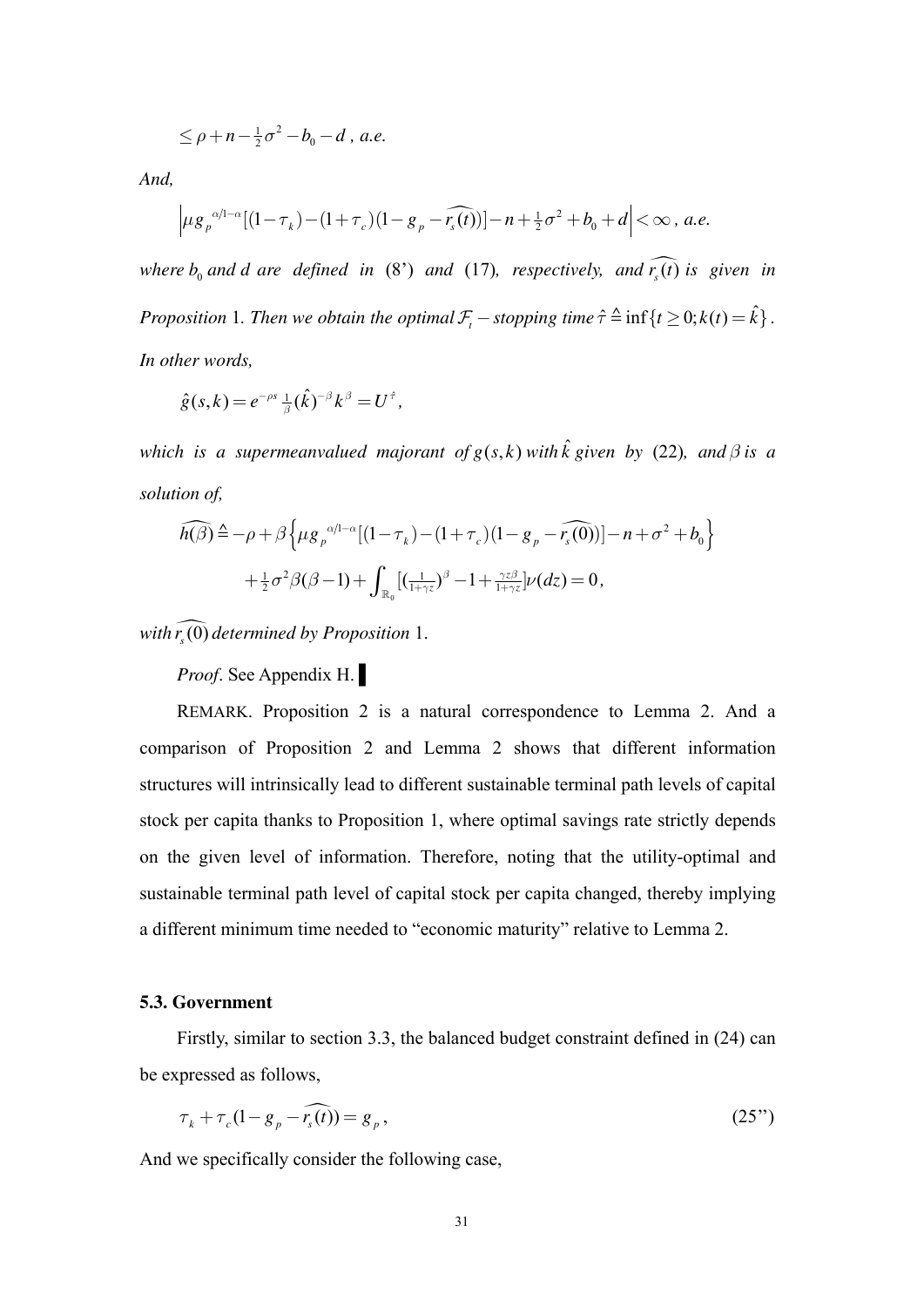ASSUMPTION 1. *The goal of the government is to choose tax policies so as to maximize the welfare of the representative agent*.

Inserting  $(25")$  into  $(71)$  gives,

$$
d^{-}\widehat{k(t)} = \widehat{k(t)} \Big[ (\mu g_{p}^{\alpha/1-\alpha} \widehat{r_{s}(t)} - n + \sigma^{2} + b_{0}) dt - \sigma d^{-}B(t) - \int_{\mathbb{R}_{0}} \frac{\gamma z}{1+\gamma z} \widetilde{N}(d^{-}t, dz) \Big], \quad (72)
$$

Thus applying Itô-Ventzell formula leads to,

$$
d^{-}\widehat{y(t)} = g_{p}^{\alpha/1-\alpha} \widehat{k(t)} \Big[ (\mu g_{p}^{\alpha/1-\alpha} \widehat{r_{s}(t)} - n + \sigma^{2} + b_{0}) dt - \sigma d^{-}B(t) - \int_{\mathbb{R}_{0}} \frac{\gamma z}{1+\gamma z} \widetilde{N}(d^{-}t, dz) \Big]
$$
  

$$
\triangleq \hat{\zeta}(t, \tau_{c}, \omega) dt + \hat{\varrho}(t, \omega) d^{-}B(t) + \int_{\mathbb{R}_{0}} \hat{\theta}(t, z, \omega) \widetilde{N}(d^{-}t, dz), \tag{73}
$$

Hence, the stochastic optimal control problem facing the government can be written as follows,

$$
\max_{\substack{0 < \tau_c < 1 \\ 0 < \tau_k < 1}} \mathbb{E}\bigg[\int_0^{\hat{\tau}} e^{-\rho(s+t)} \ln\bigg( (1 - g_p - \widehat{r_s(t)}) \widehat{y(t)} \bigg) dt + U^{\hat{\tau}} \bigg],\tag{74}
$$

s.t.

$$
d^-\widehat{y(t)} = \widehat{\varsigma}(t,\tau_c,\omega)dt + \widehat{\varrho}(t,\omega)d^-B(t) + \int_{\mathbb{R}_0}\widehat{\theta}(t,z,\omega)\widetilde{N}(d^-t,dz),
$$

where  $U^{\dagger}$  and  $\hat{\tau}$  are given in Proposition 2, and  $\widehat{r_s(t)}$  is given in Proposition 1. Accordingly, the corresponding Hamiltonian $19$  amounts to,

$$
\widehat{H}(t, \hat{y}, \tau_c, \omega) = \exp(-\rho(s+t)) \ln \left[ (1 - g_p - \widehat{r_s(t)}) \widehat{y(t)} \right] + \widehat{\Gamma(t)} [\hat{\varsigma}(t, \tau_c, \omega) + D_{t+} \hat{\varrho}(t, \omega)]
$$

$$
+ \int_{\mathbb{R}_0} D_{t+z} \hat{\theta}(t, z, \omega) \nu(dz) + \hat{\varrho}(t, \omega) D_t \widehat{\Gamma(t)}
$$

$$
+ \int_{\mathbb{R}_0} D_{t,z} \widehat{\Gamma(t)} [\hat{\theta}(t, z, \omega) + D_{t+z} \hat{\theta}(t, z, \omega)] \nu(dz), \tag{75}
$$

where  $\omega \in \Omega$ ,  $D_t$ ,  $D_{t+1}$ ,  $D_{t+2}$  and  $D_{t+3}$  denote Malliavin derivatives and,

$$
\widehat{\Gamma(t)} \stackrel{\Delta}{=} \int_{t}^{\hat{\tau}} e^{-\rho(s+\lambda)} \frac{\partial}{\partial \hat{y}} \ln \left[ (1 - g_p - \widehat{r_s(\lambda)}) \widehat{y(\lambda)} \right] d\lambda
$$

$$
= \int_{t}^{\hat{\tau}} e^{-\rho(s+\lambda)} \frac{1}{\widehat{y(\lambda)}} d\lambda , \qquad (76)
$$

where  $\widehat{y(t)}$  is determined by SDE in (73). Therefore, the following proposition is derived,

<sup>-</sup> $19$  See Meyer-Brandis et al (2009).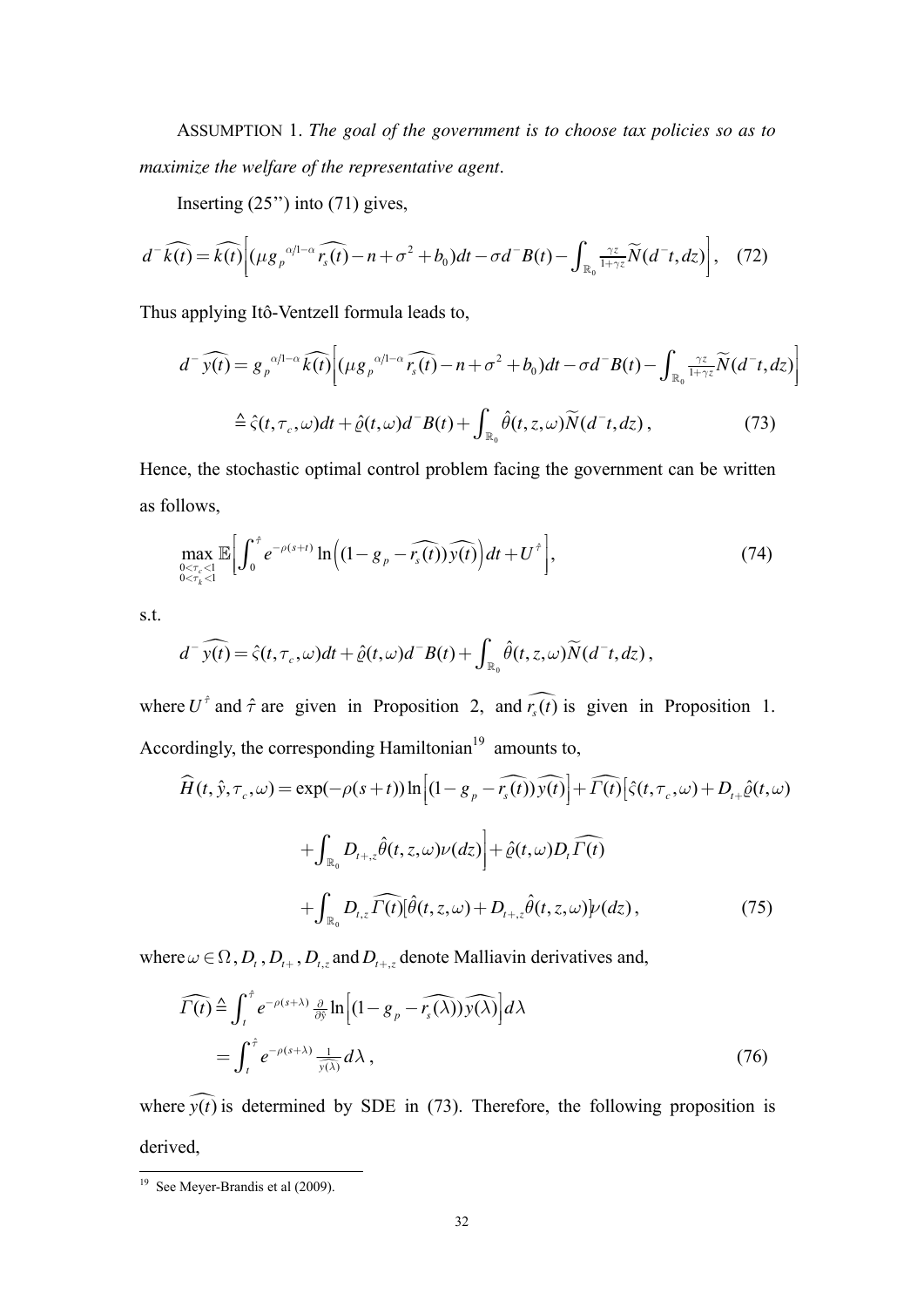PROPOSITION 3. Based upon Assumption 1 and the above specifications, we establish,

(i) If the information is symmetric between the representative agent and the government, then the optimal consumption tax rate is zero and the optimal capital income tax rate is equal to  $g_n$ .

(ii) If the information is asymmetric between the representative agent and the government, and particularly, the representative agent gets more information than the government, then we obtain that the optimal consumption tax rate is zero and the optimal capital income tax rate is equal to  $g_n$ .

(iii) If the information is asymmetric between the representative agent and the government, and particularly, the government has more information than the representative agent, then,

(iii-a) If the government has perfect information while the representative agent has complete information, then we have,

$$
\mathbb{E}\Big[(1+\tau_c^*)\widehat{k(t)}^* \widehat{\Gamma(t)}^* \Big|\mathcal{F}_t\Big] = \mathbb{E}\Big[\widehat{k(t)}^* \widehat{\Gamma(t)}^* \Big|\mathcal{M}_t\Big],\tag{77}
$$

where  $\tau_c^*$  denotes the optimal consumption tax rate and

$$
\widehat{k(t)}^* \triangleq \widehat{k(t)}^{(\tau_c^*)}, \widehat{\Gamma(t)}^* \triangleq \widehat{\Gamma(t)}^{(\tau_c^*)},
$$

with  $\tau_c^* \mathfrak{M}-predictable$ .

(iii-b) If the government has perfect information while the representative agent has incomplete information, then we get,

$$
\mathbb{E}\Big[(1+\tau_c^*)\widehat{k(t)}^* \widehat{\Gamma(t)}^* \big|\mathcal{H}_t\Big] = \mathbb{E}\Big[\widehat{k(t)}^* \widehat{\Gamma(t)}^* \big|\mathcal{M}_t\Big],\tag{78}
$$

where  $\widehat{k(t)}^* \triangleq \widehat{k(t)}^{(\tau_c^*)}$  and  $\widehat{\Gamma(t)}^* \triangleq \widehat{\Gamma(t)}^{(\tau_c^*)}$  with  $\tau_c^*$   $\mathfrak{M}-$  predictable.

(iii-c) If the government has complete information while the representative agent has incomplete information, then we get.

$$
\mathbb{E}\left[\left(1+\tau_c^*\right)\widehat{k(t)}^*\widehat{\Gamma(t)}^*\left|\mathcal{H}_t\right.\right]=\mathbb{E}\left[\widehat{k(t)}^*\widehat{\Gamma(t)}^*\left|\mathcal{F}_t\right.\right],\tag{79}
$$

where  $\widehat{k(t)}^* \triangleq \widehat{k(t)}^{(\tau_c^*)}$  and  $\widehat{\Gamma(t)}^* \triangleq \widehat{\Gamma(t)}^{(\tau_c^*)}$  with  $\tau_c^* \mathcal{F}$  – predictable.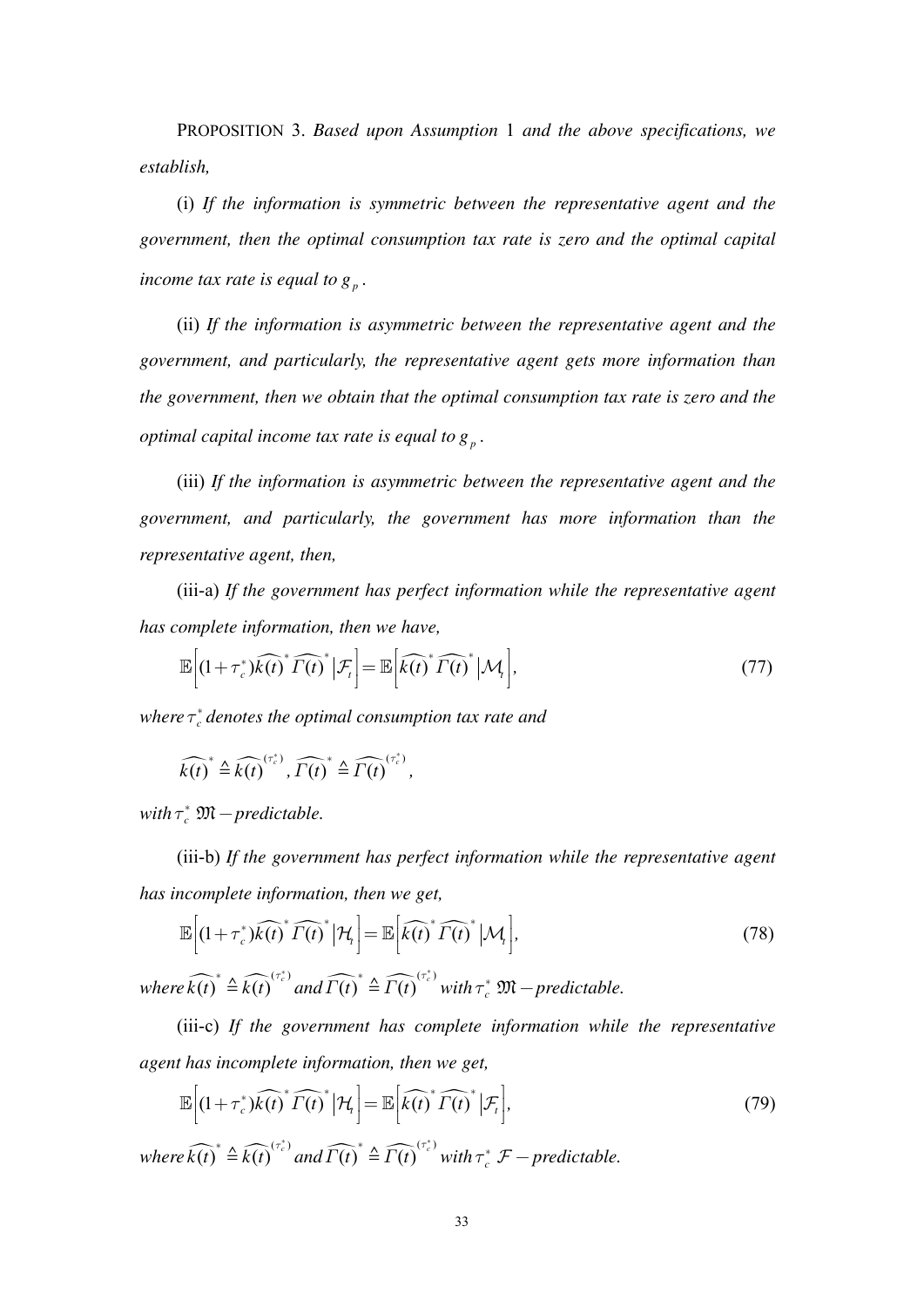# *Proof*. See Appendix I. ▌

REMARK. Proposition 3 is a natural correspondence to Lemma 3. And it is worth emphasizing that Proposition 3 itself is very interesting and important especially for the case where the government gets more information than the representative agent. Specifically, for the current endogenous growth economy, if the information is symmetric between the government and the representative agent or the representative agent gets more information than the government, then the optimal capital income tax rate is always equal to the exogenously given constant  $g_p$ . However, optimal tax rate on capital income may be *zero* when the government gets more information than the representative agent.

Thus, combining Proposition 3 with Proposition 1 gives the following corollary,

COROLLARY 2. (i) *For this case of symmetric information or the representative agent has more information, we have*:

(i-a) *If the representative agent has incomplete information, then the optimal savings rate is,* 

$$
\widehat{r_s(t)}^* = 1 - g_p - \frac{1}{\exp(\rho(s+t))\mu g_p^{2\alpha/1-\alpha} \mathbb{E}[\widehat{k(t)}^* \widehat{I(t)}^* | \mathcal{H}_t]},
$$
\n(80)

(i-b) *If the representative agent has complete information, then the optimal savings rate is,* 

$$
\widehat{r_s(t)}^* = 1 - g_p - \frac{1}{\exp(\rho(s+t))\mu g_p^{2\alpha/1-\alpha} \mathbb{E}[\widehat{k(t)}^* \widehat{T(t)}^* | \mathcal{F}_t]},
$$
\n(81)

(i-c) *If the representative agent has perfect information, then the optimal savings rate is,* 

$$
\widehat{r_s(t)}^* = 1 - g_p - \frac{1}{\exp(\rho(s+t))\mu g_p^{2\alpha/1-\alpha} \mathbb{E}[\widehat{k(t)}^* \widehat{\Gamma(t)}^* | \mathcal{M}_1]},
$$
\n(82)

(ii) *For the case of asymmetric information and particularly the government has more information*:

(ii-a) *If the government has perfect information while the representative agent has complete information, then the optimal savings rate is,* 

$$
\widehat{r_s(t)}^* = 1 - g_p - \frac{1}{\exp(\rho(s+t))\mu g_p^{2\alpha/1-\alpha} \mathbb{E}[\widehat{k(t)}^* \widehat{\Gamma(t)}^* | \mathcal{M}_1]},
$$
\n(83)

(ii-b) *If the government has perfect information while the representative agent*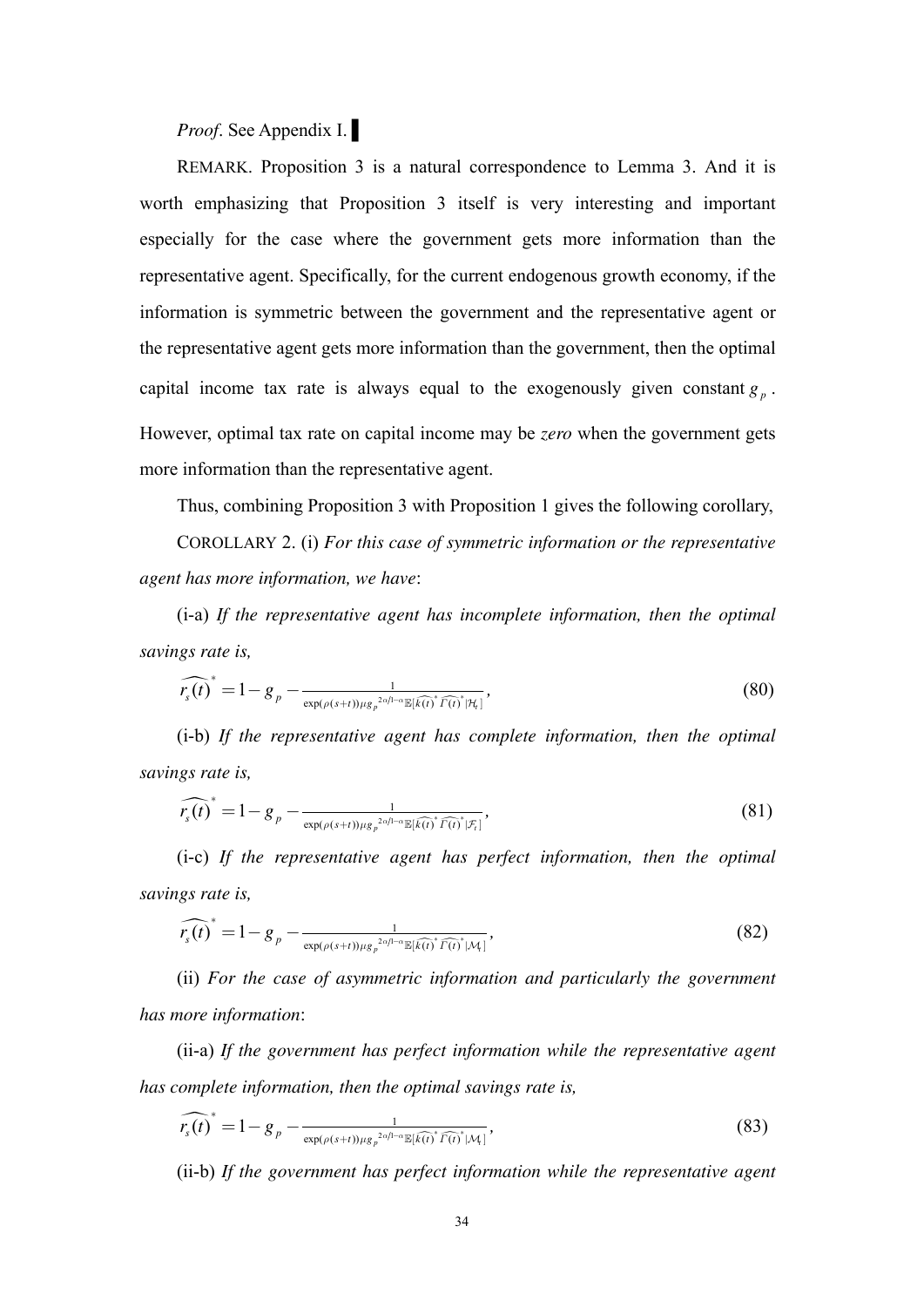*has incomplete information, then the optimal savings rate is,* 

$$
\widehat{r_s(t)}^* = 1 - g_p - \frac{1}{\exp(\rho(s+t))\mu g_p^{2\alpha/\ln\alpha} \mathbb{E}(\widehat{t(t)}^* \widehat{r(t)}^* | \mathcal{M}_1)},
$$
\n(84)

(ii-c) *If the government has complete information while the representative agent has incomplete information, then the optimal savings rate is,* 

$$
\widehat{r_s(t)}^* = 1 - g_p - \frac{1}{\exp(\rho(s+t))\mu g_p^{2\alpha/1-\alpha} \mathbb{E}[\widehat{k(t)}^* \widehat{\Gamma(t)}^* | \mathcal{F}_t]},
$$
\n(85)

Now, by Proposition 2, we have,

$$
U^{\hat{\tau}} = e^{-\rho s} \frac{1}{\beta} (\hat{k})^{-\beta} k^{\beta},
$$

Thus,

$$
U^{\hat{\tau}} = e^{-\rho s} \frac{1}{\beta} (\hat{k})^{-\beta} k^{\beta} = e^{-\rho(s+\hat{\tau})} \ln(g_p^{\alpha/1-\alpha} \hat{k})
$$
  
\n
$$
\Leftrightarrow \hat{\tau} = \rho^{-1} \ln[\beta(\hat{k})^{\beta} \ln(g_p^{\alpha/1-\alpha} \hat{k})],
$$
\n(86)

Therefore, we conclude the following theorem,

THEOREM 4. *Based on the above propositions and Corollary* 2*, we have,*

(i) *The corresponding optimal stopping time is given by* (86)*, where*  $k = k(0) > 0$ ,  $\hat{k}$  *is given in* (22) and  $\beta$  *is a solution of,* 

$$
\widehat{h(\beta)}^* \triangleq -\rho + \beta \left(\mu g_p^{\alpha/1-\alpha} \widehat{r_s(0)}^* - n + \sigma^2 + b_0\right) + \frac{1}{2} \sigma^2 \beta(\beta - 1) + \int_{\mathbb{R}_0} \left[ \left(\frac{1}{1 + \gamma z}\right)^{\beta} - 1 + \frac{\gamma z \beta}{1 + \gamma z} \right] \nu(dz) = 0,
$$
\n(87)

*where*  $\widehat{r_s(0)}$  *is determined by* (80).

(ii) *The optimal stopping time is given by (86), where*  $k = k(0) > 0$ ,  $\hat{k}$  *is given in* (22), and  $\beta$  *is a solution of* (87) with  $\widehat{r_s(0)}^*$  determined by (81).

(iii) The optimal stopping time is given by (86), where  $k = k(0) > 0$ ,  $\hat{k}$  is given in

(22), and  $\beta$  *is a solution of* (87) with  $\widehat{r_s(0)}^*$  determined by (82).

(iv) The optimal stopping time is given by (86), where  $k = k(0) > 0$ ,  $\hat{k}$  is given in (22), and  $\beta$  *is a solution of,* 

$$
\widehat{h(\beta)}^* \triangleq -\rho + \beta \left\{ \mu g_p^{\alpha/l-\alpha} \left[ (1-\tau_k^*) - (1+\tau_c^*)(1-g_p - \widehat{r_s(0)}^*) \right] - n + \sigma^2 + b_0 \right\}
$$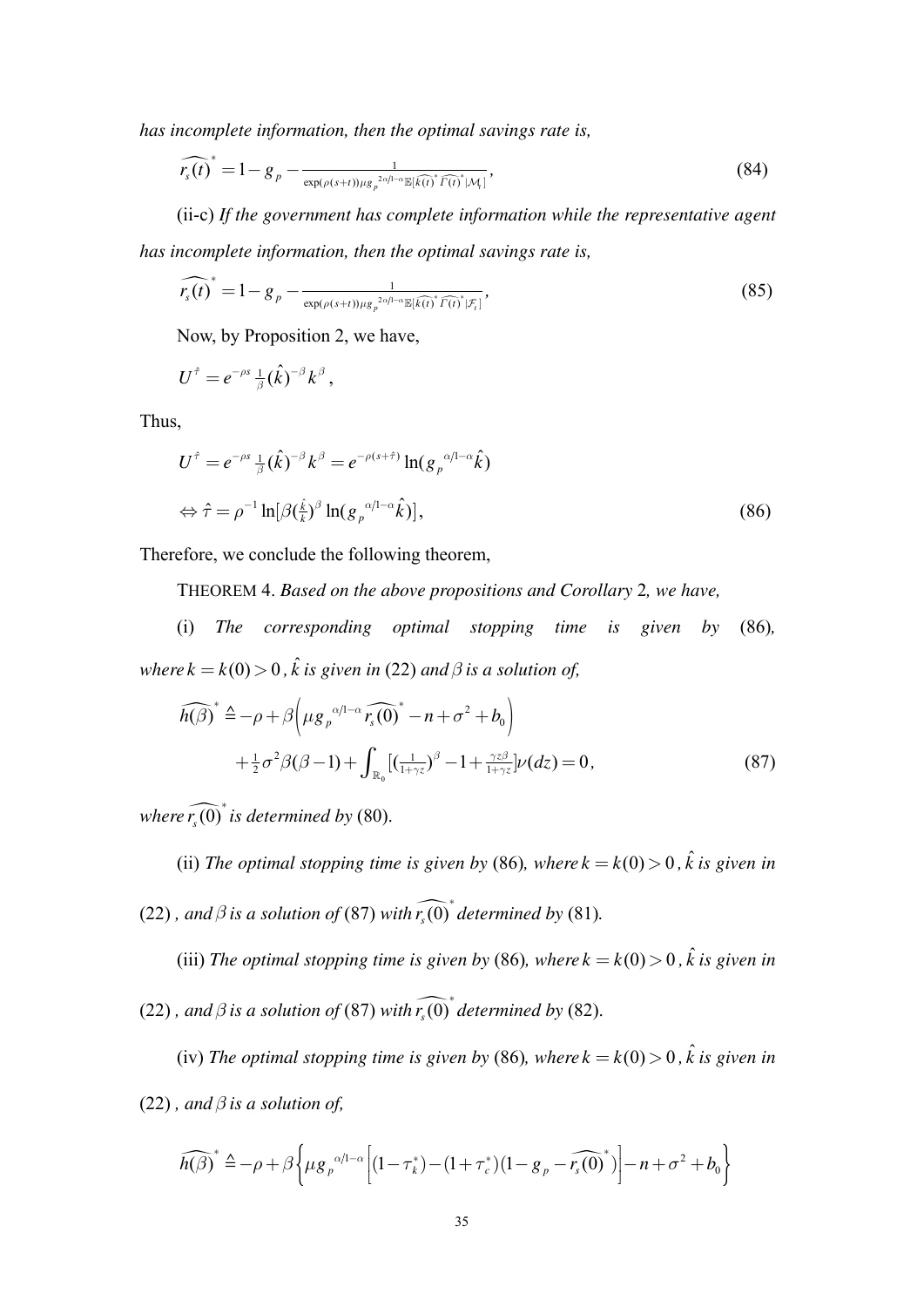$$
+\frac{1}{2}\sigma^2\beta(\beta-1)+\int_{\mathbb{R}_0}[(\frac{1}{1+\gamma z})^{\beta}-1+\frac{\gamma z\beta}{1+\gamma z}]\nu(dz)=0,
$$
\n(88)

*where*  $\tau_c^*$  *is determined by* (77)*,*  $\tau_k^*$  *is determined by* (77) *and* (25")*, and*  $\widehat{r_s(0)}^*$  *is determined by* (83).

(v) The optimal stopping time is given by (86), where  $k = k(0) > 0$ ,  $\hat{k}$  is given in (22) *, and*  $\beta$  *is a solution of* (88)*, where*  $\tau_c^*$  *is determined by* (78)*,*  $\tau_k^*$  *is determined by* (78) and (25"), and  $\widehat{r_s(0)}^*$  is determined by (84).

(vi) The optimal stopping time is given by (86), where  $k = k(0) > 0$ ,  $\hat{k}$  is given in (22) *, and*  $\beta$  *is a solution of* (88)*, where*  $\tau_c^*$  *is determined by* (79)*,*  $\tau_k^*$  *is determined by* (79) and (25"), and  $\widehat{r_s(0)}^*$  is determined by (85).

REMARK. This theorem shows that different information structures lead to different endogenous times directly on the one hand and indirectly by leading to different utility-optimal and sustainable terminal path levels of capital stock per capita on the other hand. That is to say, information constraint is of crucial importance in determining the minimum time needed to "economic maturity". The economic implication is that certain level of information would make the economy reach its "maturity" *faster* than other levels of information, and also certain kind of *information structure* would make the economy reach its "economic maturity" much faster than other kinds of information structure. Accordingly, Theorem 4 implies that the issue of information constraint consists of at least two parts: one is that the absolute quantity of information is nontrivial and the other is that the distributive functions of information among the agents are also of great importance from the viewpoint of economic development. All in all, this theorem provides us with an efficient mechanism to build a close linkage between the micro-information-structure and the macro-economic-development.

# **6. LOCAL SENSITIVITY ANALYSES**

In this section, we will make local sensitivity analyses of optimal consumption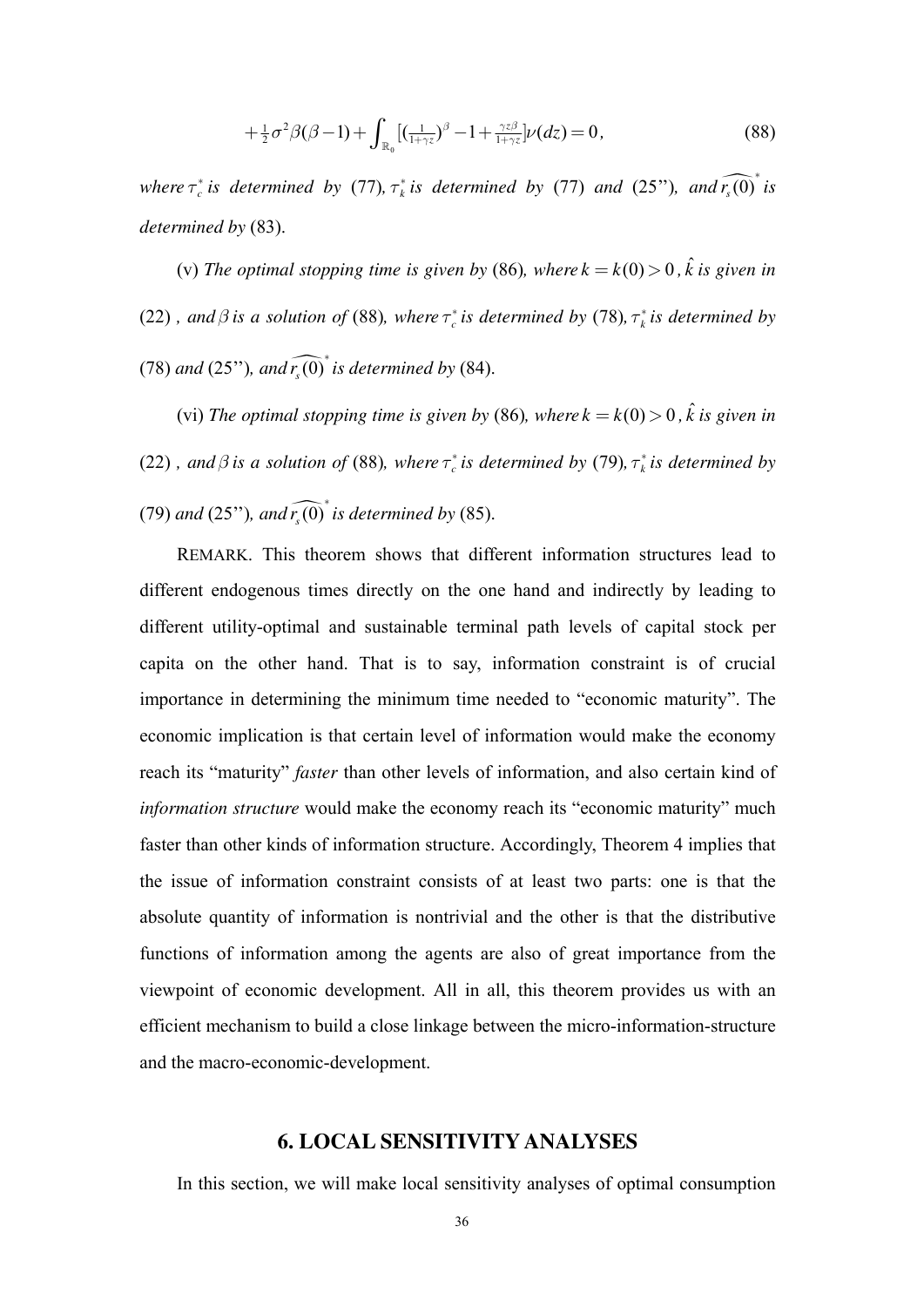strategy of the representative agent with respect to the initial level of capital stock per capita. And, in particular, we will take preference manifold one discussed in section 3 for example. In order to make local sensitivity analyses, some preparations should be firstly supplied. And, specifically, the following theorem and corresponding corollary are employed to prove our results.

For any given Itô-Lévy process defined on the probability space  $(\Omega, \mathcal{F}, \mathbb{P})$ ,

$$
\begin{cases}\ndQ(t) = \vartheta(t)dt + \mathcal{E}(t)dB(t) + \int_{\mathbb{R}_0} \psi(t, z)\widetilde{N}(dt, dz), & t \in [0, T] \\
Q(0) = q \in \mathbb{R}\n\end{cases}
$$

Thus, the following theorem is established,

THEOREM 5. (Representation Theorem for Functions of Jump Diffusions)<sup>20</sup>:

Let 
$$
\Phi : \mathbb{R} \to \mathbb{R}
$$
 be a function with Fourier transform,

$$
\widehat{\Phi(\lambda)} = \frac{1}{2\pi} \int_{\mathbb{R}} e^{-i\lambda x} \Phi(x) dx, \quad \lambda \in \mathbb{R}
$$

*satisfying the Fourier inversion property,* 

$$
\Phi(\kappa) = \int_{\mathbb{R}} e^{i\lambda \kappa} \widehat{\Phi(\lambda)} d\lambda, \quad \kappa \in \mathbb{R}
$$

*Then,* 

$$
\Phi\big(Q^q(t)\big) = \int_{\mathbb{R}} \widehat{\Phi(\lambda)} \exp^{\Diamond} {\{\Lambda_{\lambda}^q(t)\}} d\lambda, \ \ t \in [0, T]
$$

*where,* 

$$
\Lambda^q_{\lambda}(t) \triangleq i\lambda q + \int_0^t i\lambda \mathcal{E}(s)dB(s) + \int_0^t \int_{\mathbb{R}_0} \left[e^{i\lambda \psi(s,z)} - 1\right] \widetilde{N}(ds, dz) + \int_0^t \left\{i\lambda \vartheta(s) - \frac{1}{2}\lambda^2 \mathcal{E}^2(s) + \int_{\mathbb{R}_0} \left[e^{i\lambda \psi(s,z)} - 1 - i\lambda \psi(s,z)\right] \nu(dz)\right\} ds, t \in [0, T].
$$

Moreover, we have,

COROLLARY  $3^{21}$ . Let  $\Phi$  *be a real function as in Theorem 5, then we have,*  $\mathbb{E}\left[\Phi\left(Q^q(t)\right)\right] = \int_{\mathbb{R}} \widehat{\Phi(\lambda)} \exp(i\lambda q + \Phi_{\lambda}(t)) d\lambda,$ 

*where* 

-

$$
\Phi_{\lambda}(t) \stackrel{\Delta}{=} \int_0^t \left\{ i\lambda \vartheta(s) - \frac{1}{2} \lambda^2 \mathcal{E}^2(s) + \int_{\mathbb{R}_0} \left[e^{i\lambda \psi(s,z)} - 1 - i\lambda \psi(s,z)\right] \nu(dz) \right\} ds.
$$

<sup>&</sup>lt;sup>20</sup> See Theorem 14.13 in pp. 259 of Di Nunno et al  $(2009)$ .

<sup>&</sup>lt;sup>21</sup> See Corollary 14.14 in pp. 259 of Di Nunno et al  $(2009)$ .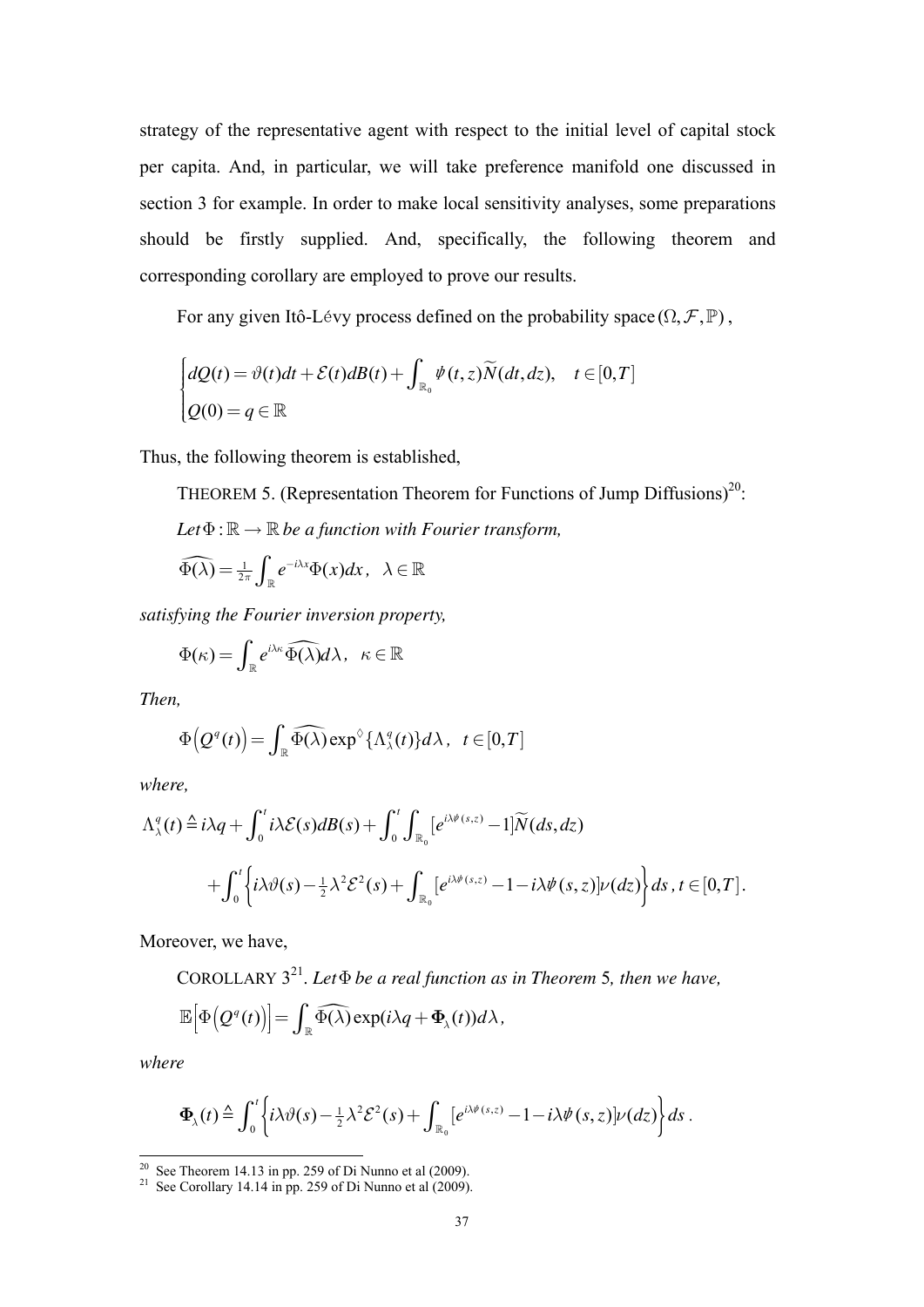Now, we begin our local sensitivity analyses. Firstly, inserting (29) into (26) produces,

$$
\begin{cases}\ndk(t) = k(t) \left\{ \left[ \mu g_p^{\alpha/1-\alpha} (1 - g_p) - \rho - n + \sigma^2 + b \right] dt - \sigma d(t) - \int_{\mathbb{R}_0} \frac{\gamma z}{1 + \gamma z} \widetilde{N}(dt, dz) \right\} \\
k(0) = k > 0, \quad t \in [0, \hat{\tau}] \n\end{cases} \tag{89}
$$

And by  $(29)$ , the optimal consumption strategy is given by,

$$
c(t) = \frac{\rho}{\mu} k(t), \quad t \in [0, \hat{\tau}]. \tag{90}
$$

where  $k(t)$  is determined by (89). Noting that  $\mu$ ,  $\sigma$  and  $\gamma z$  are deterministic and suppose that  $\gamma z > -1 + \varepsilon$  for a.a. z, for some  $\varepsilon > 0$ , and,

$$
\int_0^{\hat{\tau}} \Biggl[ \Bigl| \mu g_p^{\alpha/1-\alpha} (1 - g_p) - \rho - n + \sigma^2 + b \Bigr| + \sigma^2 + \int_{\mathbb{R}_0} \left( \frac{\gamma z}{1 + \gamma z} \right)^2 \nu(dz) \Biggr] dt < \infty , \tag{91}
$$

By the Itô formula for Lévy processes, the solution of (89) is given as follows,

$$
k^{k}(t) = k \exp \{ \left[ \mu g_{p}^{\alpha/1-\alpha} (1 - g_{p}) - \rho - n + \frac{1}{2} \sigma^{2} + b + d \right] t
$$
  

$$
- \sigma B(t) + \int_{0}^{t} \int_{\mathbb{R}_{0}} \ln \frac{1}{1 + \gamma z} \widetilde{N}(ds, dz) \}
$$
  

$$
\triangleq \exp \left( Q^{q}(t) \right), \tag{92}
$$

where  $b$  and  $d$  are defined in (8) and (17), respectively, and,

$$
dQ^{q}(t) = \vartheta(t)dt + \mathcal{E}(t)dB(t) + \int_{\mathbb{R}_{0}} \psi(t, z)\widetilde{N}(dt, dz),
$$
\n(93)

with

$$
q \triangleq \ln k \,,\tag{94}
$$

$$
\vartheta(t) \stackrel{\Delta}{=} \mu g_p^{\alpha/1-\alpha} (1 - g_p) - \rho - n + \frac{1}{2} \sigma^2 + b + d \,, \tag{95}
$$

$$
\mathcal{E}(t) \triangleq -\sigma \,,\tag{96}
$$

$$
\psi(t,z) \stackrel{\Delta}{=} \ln \frac{1}{1+\gamma z},\tag{97}
$$

If  $h : \mathbb{R} \to \mathbb{R}$ , then by (90),

$$
\mathbb{E}\big[h\big(c(t)\big)\big] = \mathbb{E}\big[h\big(\tfrac{\rho}{\mu}k^k(t)\big)\big] = \mathbb{E}\big[h\big(\tfrac{\rho}{\mu}\exp\big(Q^q(t)\big)\big)\big] = \mathbb{E}\big[\Phi\big(Q^q(t)\big)\big],\tag{98}
$$

where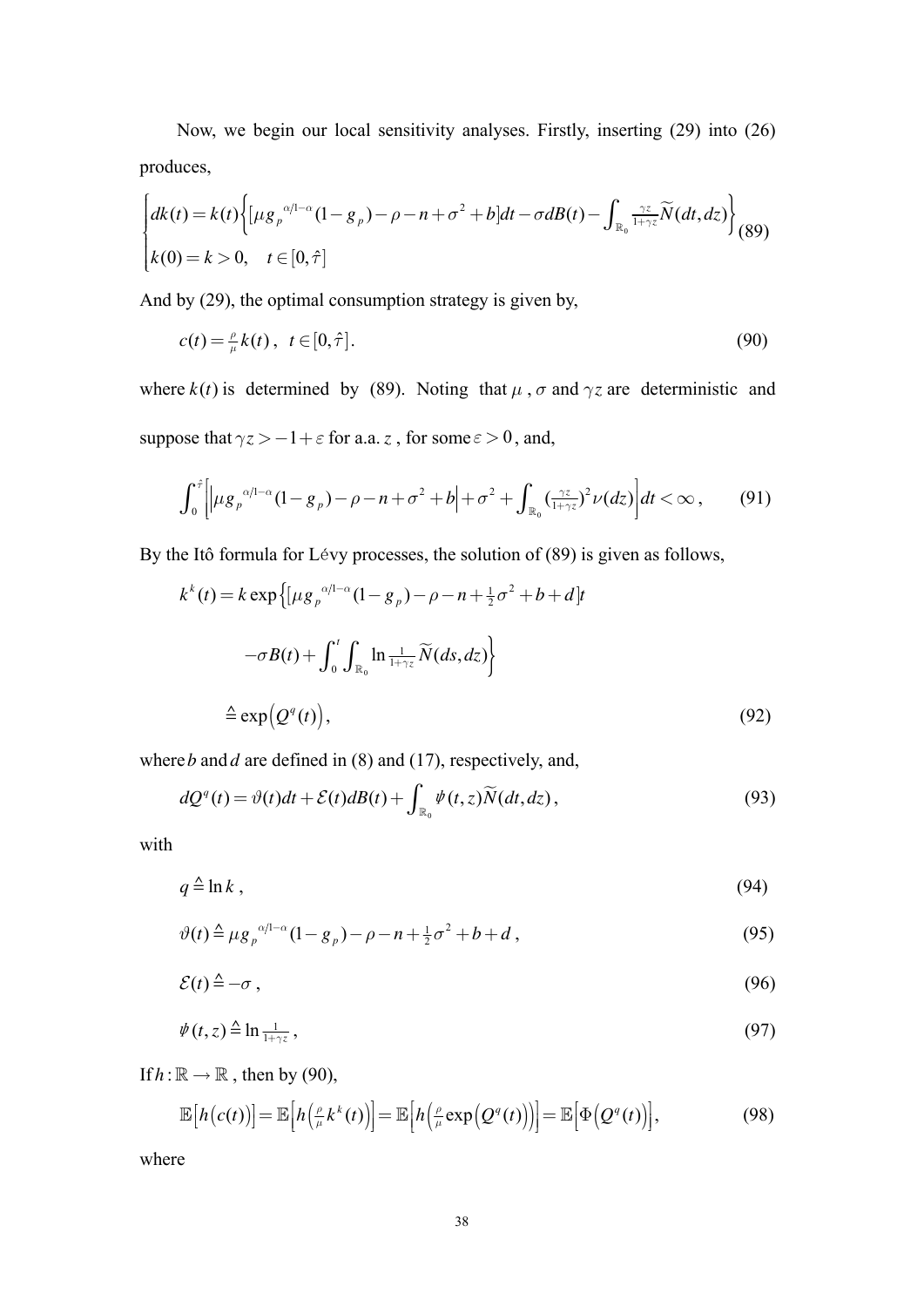$$
\Phi(\kappa) \stackrel{\Delta}{=} h\left(\frac{\rho}{\mu} \exp(\kappa)\right), \text{ for } \kappa \in \mathbb{R}
$$
\n(99)

If  $\Phi$  satisfies the conditions of Theorem 5, then by Corollary 3,

$$
\frac{d}{dk} \mathbb{E}\left[h(c(t))\right] = \frac{d}{dk} \mathbb{E}\left[\Phi\left(Q^{\ln k}(t)\right)\right]
$$
\n
$$
= \frac{d}{dk} \int_{\mathbb{R}} \widehat{\Phi(\lambda)} \exp(i\lambda \ln k + \Phi_{\lambda}(t)) d\lambda
$$
\n
$$
= \int_{\mathbb{R}} \widehat{\Phi(\lambda)} \frac{i\lambda}{k} \exp(i\lambda \ln k + \Phi_{\lambda}(t)) d\lambda, \qquad (100)
$$

where,

$$
\Phi_{\lambda}(t) \stackrel{\Delta}{=} \int_0^t \left\{ i\lambda \left[ \mu g_p^{\alpha/1-\alpha} (1-g_p) - \rho - n + \frac{1}{2} \sigma^2 + b + d \right] - \frac{1}{2} \lambda^2 \sigma^2 + \int_{\mathbb{R}_0} \left[ e^{i\lambda \ln \frac{1}{1+\gamma z}} - 1 - i\lambda \ln \frac{1}{1+\gamma z} \right] \nu(dz) \right\} ds
$$
\n(101)

Noting that we focus on *local* sensitivity analyses, and without loss of any generality, we put,

$$
h(\kappa) \stackrel{\Delta}{=} \mathbf{1}_{\left[\frac{\rho}{\mu} \underline{M}, \frac{\rho}{\mu} \overline{M}\right]}(\kappa), \text{ with } 0 < \underline{M} < \overline{M} < \infty. \tag{102}
$$

which combines with (99) produces,

$$
\Phi(\kappa) \stackrel{\Delta}{=} \mathbf{1}_{\left[\frac{\rho}{\mu}\mathbf{M}, \frac{\rho}{\mu}\mathbf{M}\right]} \left(\frac{\rho}{\mu}\exp(\kappa)\right), \quad \kappa \in \mathbb{R} \tag{103}
$$

and,

$$
2\pi \widehat{\Phi(\lambda)} = \int_{\mathbb{R}} e^{-i\lambda \kappa} \Phi(\kappa) d\kappa = \int_{\mathbb{R}} e^{-i\lambda \kappa} \mathbf{1}_{\left[\frac{\rho}{\mu} \underline{M}, \frac{\rho}{\mu} \overline{M}\right]} \left(\frac{\rho}{\mu} \exp(\kappa)\right) d\kappa = \frac{1}{i\lambda} \left(\underline{M}^{-i\lambda} - \overline{M}^{-i\lambda}\right), (104)
$$

Substituting (104) into (100) leads to,

$$
\Delta \triangleq \frac{d}{dk} \mathbb{E} \Big[ \mathbf{1}_{\left[\frac{\rho}{\mu} \underline{M}, \frac{\rho}{\mu} \overline{M}\right]} \big( c(t) \big) \Big] = \int_{\mathbb{R}} \frac{1}{2\pi k} \bigg( \underline{M}^{-\lambda} - \overline{M}^{-\lambda} \bigg) \exp(i\lambda \ln k + \Phi_{\lambda}(t)) d\lambda \,, \qquad (105)
$$

where  $\Phi_{\lambda}(t)$  is defined in (101). Moreover, by Di Nunno et al (2009)<sup>22</sup> we see that, if for some  $\delta > 0$ ,

$$
\lambda^2 \int_0^{\hat{\tau}} \left[ \sigma^2 + \int_{\mathbb{R}_0} \left( 1 - \cos(\lambda \ln \frac{1}{1 + \gamma z}) \right) \nu(dz) \right] ds \ge \delta \lambda^2,
$$
 (106)

Then the integral in (105) converges. Therefore, the following theorem has been established,

THEOREM 6. *Based on preference manifold one introduced in section* 3*,*   $if \gamma z > -1 + \varepsilon$  *for a.a. z, for some*  $\varepsilon > 0$ *, and* (91)*,* (106) *are fulfilled, and also,* 

<sup>-</sup> $22$  See pp. 262.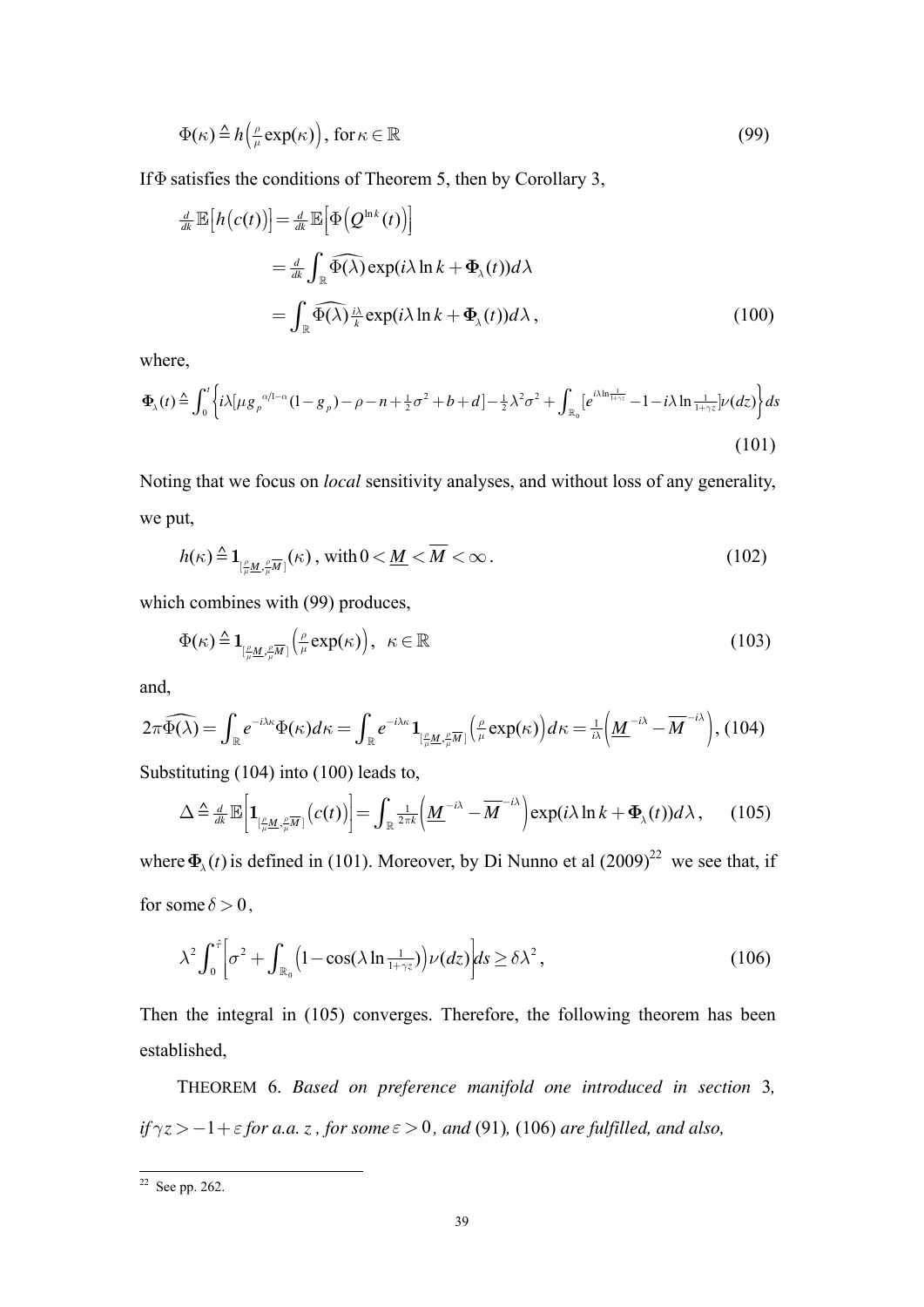$$
\int_{\mathbb{R}} \left| \widehat{\Phi(\lambda)} \lambda \exp(\text{Re}\, \Phi_{\lambda}(t)) \right| d\lambda < \infty,
$$

*Then we get,* 

$$
\Delta \triangleq \frac{d}{dt} \mathbb{E} \bigg[ \mathbf{1}_{\left[\frac{\rho}{\mu} \underline{M}, \frac{\rho}{\mu} \overline{M}\right]} \big( c(t) \big) \bigg] = \int_{\mathbb{R}} \frac{1}{2\pi k} \bigg( \underline{M}^{-i\lambda} - \overline{M}^{-i\lambda} \bigg) \exp(i\lambda \ln k + \Phi_{\lambda}(t)) d\lambda ,
$$

*with*  $\Phi_{\lambda}(t)$  given in (101).

REMARK. It is well-known that sensitivity analyses have been widely applied in literatures of finance. Theorem 6 shows that this kind of analysis method can be naturally brought into macroeconomic analyses. And so by Theorem 6, we can tell the extent of the dependence of optimal consumption strategy on the initial conditions of the corresponding economical system. That is to say, we can show how much would the optimal consumption change for a given scale change of the initial conditions of the economical system. Most importantly, local sensitivity analyses can be applied to different preference manifolds corresponding to different endogenous times. Therefore, we have been supplied an appropriate variable instrument to tell the differences between different preference manifolds and hence different minimum times to "economic maturity". Finally, we need to argue that different economical systems may share the same level of  $\Delta$ , while different levels of  $\Delta$  absolutely correspond to different economical systems.

# **7. CONCLUDING REMARKS**

The major goal of the current paper is to determine the minimum time needed to reach "economic maturity" for an underdeveloped economy in the background of stochastic endogenous growth. And the major novelties can be summarized as follows: first, the minimum time to "economic maturity" and the sustainable and utility-optimal terminal path level of capital stock per capita are simultaneously and endogenously determined; second, the endogenous time can be *explicitly computed* in some conditions, specifically for the criterion or the preference of *the modified Radner fashion*, which will completely support comparative static analyses; third, two kinds of preference manifolds are simultaneously incorporated into our model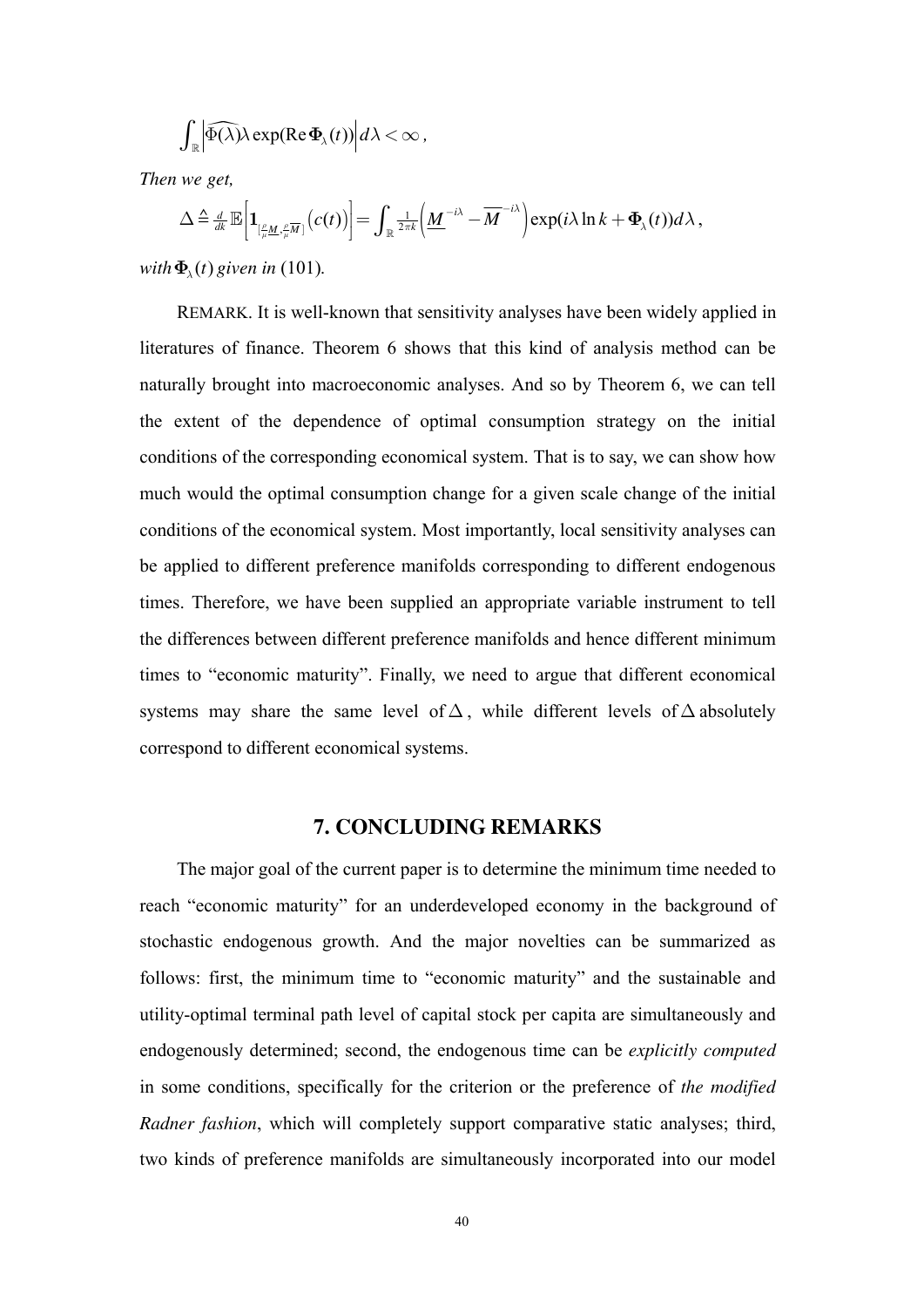and the resulting different endogenous times are comparatively studied for the first time, which, in other words, implies that there may exist a one-to-one correspondence between the preference manifold and the endogenous time; forth, the effects of the endogenous time with respect to optimal fiscal policies and different information structures are thoroughly explored for the first time to the best of our knowledge in the background of general equilibrium framework; and fifth, local sensitivity analyses<sup>23</sup> of the optimal consumption strategy with respect to initial level of capital stock per capita are incorporated into the unbalanced macroeconomic models.

Finally, it would be clear that the methodology introduced here can be easily employed to compute the optimal stopping times in finance. Noting that a considerable number of literatures (see, Myneni, 1992; Shepp and Shiryaev, 1993; Hobson, 1998; Guo and Shepp, 2001; Avram et al, 2004; Choi et al 2004; Alili and Kyprianou, 2005) have been devoted to the issue of optimal stopping problems in finance, the advantage of the current method is that it will support the explicit computation<sup>24</sup> of the corresponding optimal stopping times in certain conditions and therefore to further analyze the influences of other parameters, e.g., those reflect different financial institutions and different preferences of information structure, on the optimal stopping times.

#### **APPENDIX**

## **A. Proof of Lemma 1**

-

Applying the maximization operator in (11) yields,

$$
-\exp(-\rho(s+t))\frac{1}{1-s_{p}-r_{s}}+V_{k}(t,k(t))k(t)\mu g_{p}^{\alpha/1-\alpha}(1+\tau_{c})=0
$$
  
\n
$$
\Leftrightarrow 1-g_{p}-r_{s}=\frac{1}{\exp(\rho(s+t))V_{k}(t,k(t))k(t)\mu g_{p}^{\alpha/1-\alpha}(1+\tau_{c})},
$$
\n(A.1)

Substituting (A.1) into (11) gives,

<sup>&</sup>lt;sup>23</sup> One can easily tell the differences between the method used here and those in empirical literatures, see,

Kydland and Prescott, 1982; Levine and Renelt, 1992; Canova, 1995; and Fernández and Rogerson, 1998.

That is to say, a simple formula of the optimal stopping time can be derived in certain conditions.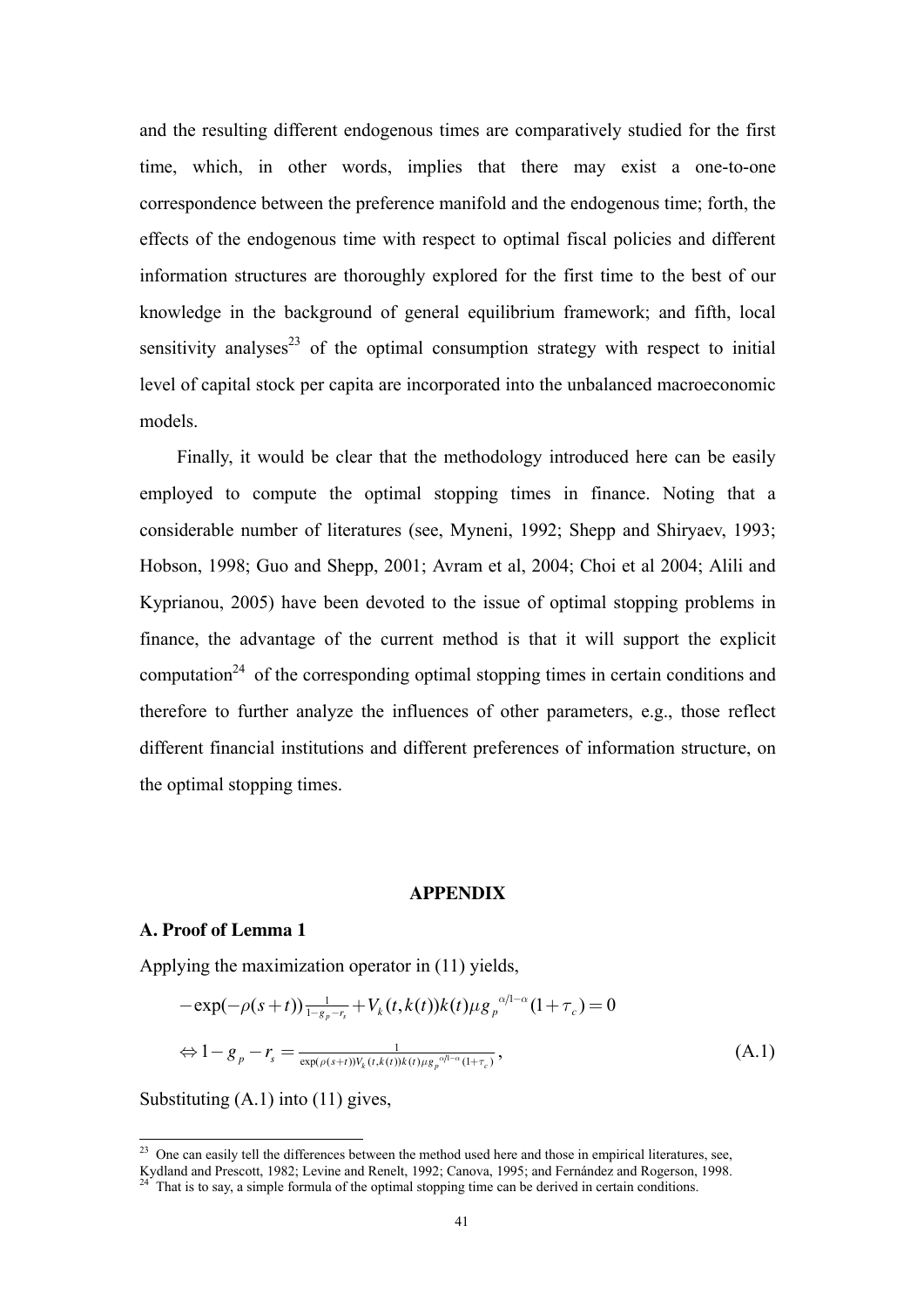$$
-V_{t}(t,k(t)) - \frac{1}{2}\sigma^{2}k^{2}(t)V_{kk}(t,k(t))
$$
  
\n
$$
-\int_{\mathbb{R}_{0}}\left[V\left(t,k(t)-\frac{\gamma z}{1+\gamma z}k(t)\right)-V(t,k(t))+\frac{\gamma z}{1+\gamma z}k(t)V_{k}(t,k(t))\right]V(dz)
$$
  
\n
$$
= -\exp(-\rho(s+t))\left[\ln\left(e^{\rho(s+t)}V_{k}(t,k(t))\mu(1+\tau_{c})\right)+1\right]
$$
  
\n
$$
+V_{k}(t,k(t))k(t)[\mu g_{p}^{\alpha/1-\alpha}(1-\tau_{k})-n+\sigma^{2}+b], \qquad (A.2)
$$

Naturally, one can try,

$$
V(t, k(t)) = \exp(-\rho(s+t))[C_1 + C_2 \ln k(t)],
$$
\n(A.3)

for some constants  $C_1$ ,  $C_2$  to be determined. Hence, by (A.3),

$$
V_{t}(t,k(t)) = -\rho \exp(-\rho(s+t))[C_{1} + C_{2} \ln k(t)], \qquad (A.4)
$$

$$
V_k(t, k(t)) = C_2 \exp(-\rho(s+t))k^{-1}(t), \qquad (A.5)
$$

$$
V_{kk}(t,k(t)) = -C_2 \exp(-\rho(s+t))k^{-2}(t), \qquad (A.6)
$$

Inserting  $(A.3)-(A.6)$  into  $(A.2)$  produces,

$$
\rho C_1 + \rho C_2 \ln k(t) + \frac{1}{2} \sigma^2 C_2 - C_2 \int_{\mathbb{R}_0} \left( \ln \frac{1}{1 + \gamma z} + \frac{\gamma z}{1 + \gamma z} \right) \nu(dz)
$$
  
= 
$$
- \ln C_2 + \ln k(t) - \ln[\mu(1 + \tau_c)] + C_2 [\mu g_p^{\alpha/1 - \alpha} (1 - \tau_k) - n + \sigma^2 + b] - 1, \quad (A.7)
$$

which implies that,

$$
C_2 = \rho^{-1},\tag{A.8}
$$

And combining (A.7) with (A.8) leads to,

$$
C_1 = \rho^{-1} \begin{cases} \ln \frac{\rho}{\mu(1+\tau_c)} + \rho^{-1} [\mu g_{\rho}^{\alpha/1-\alpha} (1-\tau_k) - n + \sigma^2 + b] - 1 \\ -\frac{1}{2} \sigma^2 \rho^{-1} + \rho^{-1} \int_{\mathbb{R}_0} (\ln \frac{1}{1+\gamma z} + \frac{\gamma z}{1+\gamma z}) \nu(dz) \end{cases} . \tag{A.9}
$$

Thus, it follows from  $(A.1)$ ,  $(A.5)$  and  $(A.8)$  that,

$$
\hat{r}_s = 1 - g_p - \frac{\rho}{\mu g_p^{\alpha/1 - \alpha} (1 + \tau_c)},
$$
\n(A.10)

And by  $(A.3)$ ,  $(A.8)$  and  $(12)$ , we obtain,

$$
V(\hat{\tau}, k(\hat{\tau})) = \exp(-\rho(s+\hat{\tau})) [C_1 + \rho^{-1} \ln k(\hat{\tau})] = U^{\hat{\tau}}.
$$
 (A.11)

where  $C_1$  is given in (A.9).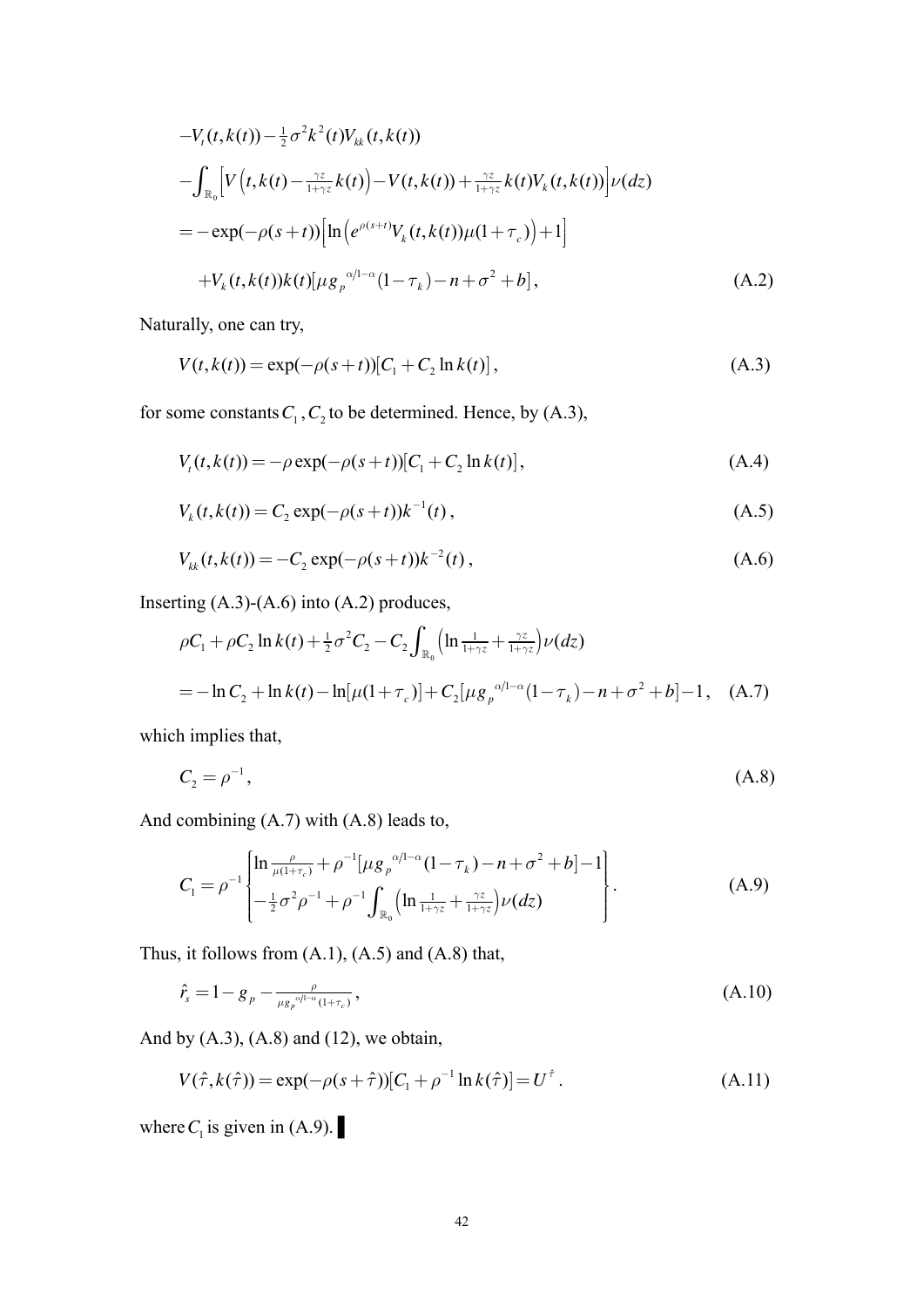## **B. Proof of Lemma 2**

It follows from the "Integro-variational inequalities for optimal stopping" (see, Theorem 2.2, pp. 29) of Øksendal and Sulem (2005), we are to prove,

(i) We need to prove that  $\phi \geq g$  on *D*, i.e.,

$$
Ck^{\beta} \ge \ln(g_p^{\alpha/l-\alpha}k) \quad \text{for} \quad 0 < k < \hat{k} \tag{B.1}
$$

Define  $l(k) \triangleq Ck^{\beta} - \ln(g_p^{\alpha/1-\alpha}k)$ . By our chosen values of *C* and  $\hat{k}$ , we see that  $l(k) = l'(k) = 0$ . Moreover, noting that  $l''(k) = C\beta(\beta-1)k^{\beta-2} + k^{-2}$ . Thus, if we put  $\beta > 1$ , we get  $l''(k) > 0$  for  $0 < k < \hat{k}$ , and also we have  $l(k) > 0$  for all  $0 < k < \hat{k}$ . Notice by (14) that,

$$
h(1) = -\rho + \mu g_p^{\alpha/l - \alpha} [(1 - \tau_k) - (1 + \tau_c)(1 - g_p - \hat{r}_s)] - n + \sigma^2 + b < 0
$$
  
\n
$$
\Leftrightarrow \mu g_p^{\alpha/l - \alpha} [(1 - \tau_k) - (1 + \tau_c)(1 - g_p - \hat{r}_s)] < n + \rho - \sigma^2 - b,
$$
 (B.2)

Thus, (B.1) follows as long as (B.2) is fulfilled.

(ii) Outside *D* we have  $\phi(s, k) = e^{-\rho s} \ln(g_p^{\alpha/1-\alpha} k)$  and by (16),

$$
\mathcal{A}g(s,k) = e^{-\rho s} \left\{ -\rho \ln(g_p^{\alpha/1-\alpha}k) + \mu g_p^{\alpha/1-\alpha}[(1-\tau_k) - (1+\tau_c)(1-g_p-\hat{r}_s)] \right\}
$$

$$
-n + \frac{1}{2}\sigma^2 + b + d \right\} \le 0 \quad \text{for all } k \ge \hat{k}
$$

$$
\Leftrightarrow k \ge g_p^{-\alpha/1-\alpha} \exp\left\{ \frac{\mu g_p^{\alpha/1-\alpha}[(1-\tau_k) - (1+\tau_c)(1-g_p-\hat{r}_s)] - n + \frac{1}{2}\sigma^2 + b + d}{\rho} \right\}, \quad \forall k \ge \hat{k}
$$

$$
\Leftrightarrow \hat{k} \ge g_p^{-\alpha/1-\alpha} \exp\left\{ \frac{\mu g_p^{\alpha/1-\alpha}[(1-\tau_k) - (1+\tau_c)(1-g_p-\hat{r}_s)] - n + \frac{1}{2}\sigma^2 + b + d}{\rho} \right\}.
$$

which holds by (20).

(iii) To check if  $\hat{\tau} < \infty$  almost surely. It is easy to see that one can choose parameters such that the geometric Lévy diffusion process defined in (7'') satisfies the "At most linear growth" and "Lipschitz continuity" conditions, thereby implying a unique càdlàg (right continuous with left limits, i.e., RCLL processes) strong solution  $k(t)$ . Then by (4), (8) and Itô formula, we obtain,

$$
d \ln k(t) = \left\{ \mu g_p^{\alpha/1-\alpha} [(1-\tau_k) - (1+\tau_c)(1-g_p - \hat{r}_s)] - n + \frac{1}{2}\sigma^2 + b \right\} dt
$$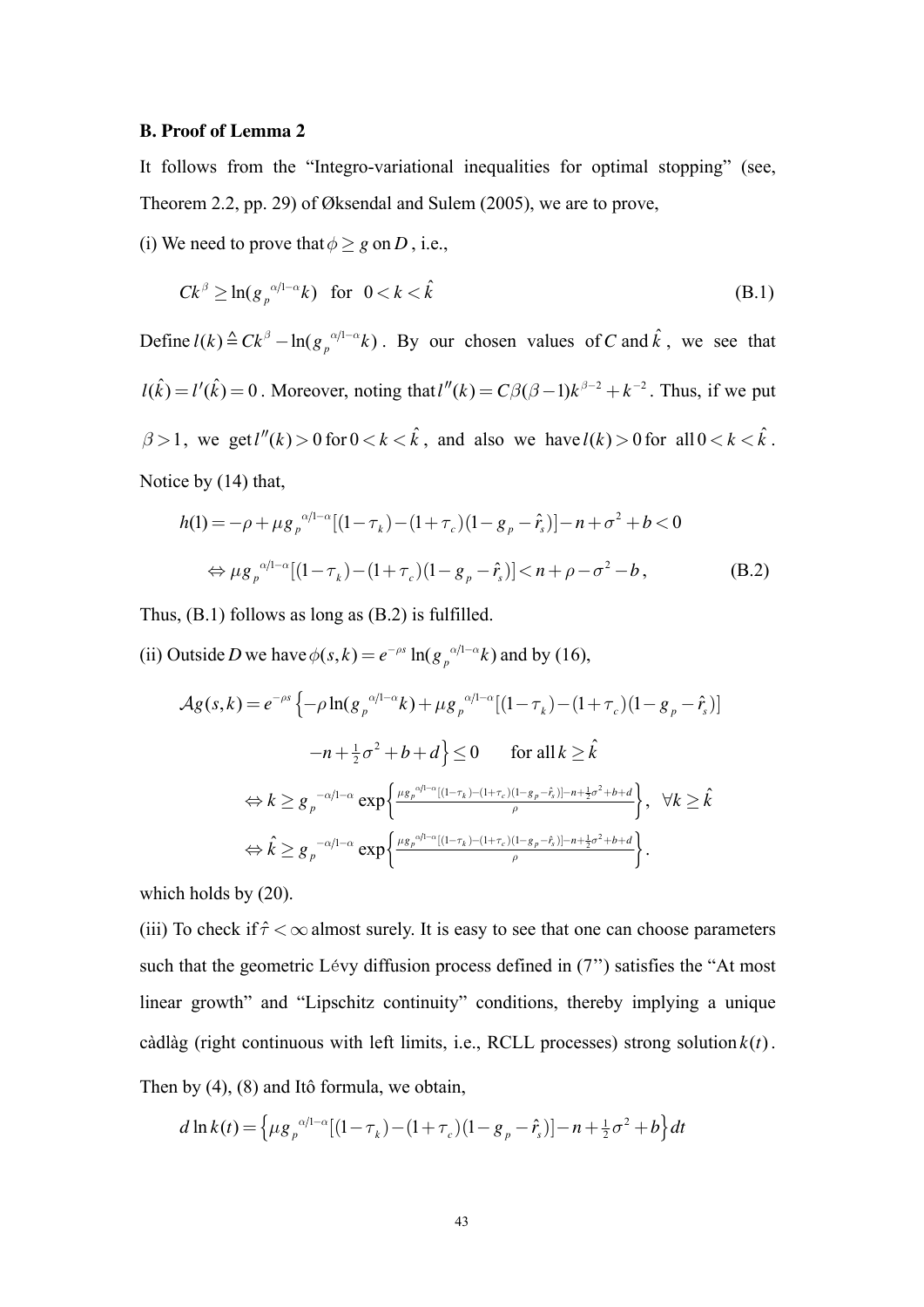$$
-\sigma dB(t) + \int_{\mathbb{R}} \left( \ln \frac{1}{1+\gamma z} + \frac{\gamma z}{1+\gamma z} \right) \nu(dz) dt + \int_{\mathbb{R}_0} \ln(\frac{1}{1+\gamma z}) \widetilde{N}(dt, dz)
$$
  
\n
$$
= \left\{ \mu g_p^{-\alpha/1-\alpha} [(1-\tau_k) - (1+\tau_c)(1-g_p-\hat{r}_s)] - n + \frac{1}{2}\sigma^2 \right\} dt
$$
  
\n
$$
-\sigma dB(t) + \left[ \int_{\mathbb{R}} \frac{\gamma z}{1+\gamma z} \nu(dz) + \int_{\mathbb{R}} \frac{(\gamma z)^2}{1+\gamma z} \nu(dz) \right] dt + \int_{\mathbb{R}_0} \ln(\frac{1}{1+\gamma z}) N(dt, dz)
$$
  
\n
$$
= \left\{ \mu g_p^{-\alpha/1-\alpha} [(1-\tau_k) - (1+\tau_c)(1-g_p-\hat{r}_s)] - n + \frac{1}{2}\sigma^2 + \int_{\mathbb{R}} \gamma z \nu(dz) \right\} dt
$$
  
\n
$$
-\sigma dB(t) + \int_{\mathbb{R}_0} \ln(\frac{1}{1+\gamma z}) N(dt, dz).
$$

Hence, we get,

$$
k(t) = k \exp\left(\left\{\mu g_p^{\alpha/1-\alpha}[(1-\tau_k) - (1+\tau_c)(1-g_p - \hat{r}_s)] - n + \frac{1}{2}\sigma^2 + \int_{\mathbb{R}} \gamma z \nu(dz)\right\} t - \sigma B(t) + \int_0^t \int_{\mathbb{R}_0} \ln(\frac{1}{1+\gamma z}) N(ds, dz)\right)
$$
(B.3)

We see that if,

$$
\mu g_p^{\alpha/1-\alpha} [(1-\tau_k) - (1+\tau_c)(1-g_p - \hat{r}_s)] > n - \frac{1}{2}\sigma^2 - \int_{\mathbb{R}} \gamma z \nu(dz)
$$
 (B.4)

$$
\gamma z < 0 \quad \text{a.s.} -\nu \tag{B.5}
$$

And,

$$
\sigma < 0. \tag{B.6}
$$

by the law of the iterated logarithm of Brownian motion, then we have,

 $\lim_{t\to\infty}k(t)=\infty$  a.s.

And particularly,  $\hat{\tau} < \infty$  almost surely.

(iv) Noting from (22) that  $\hat{k} < \infty$ , thus  $[0, \hat{k}]$  is compact set by Heine-Borel theorem. Accordingly,  $\phi$  is bounded on  $[0, \hat{k}]$  via applying the fact that  $\phi \in C^2(\mathbb{R}^2)$  and the well-known Weierstrass theorem. So, it suffices to check that,

$$
\{e^{-\rho\tau}\ln[g_p^{\alpha/1-\alpha}k(\tau)]\}_{\tau\in\mathcal{T}}\text{ is uniformly integrable on }[\hat{k},\infty)\,.
$$

where  $T$  denotes the set of admissible stopping time and the uniform topology is naturally induced by the norm, which is induced by inner product, of Hilbert space  $L^2(\Omega, \mathcal{F}, \mathbb{P})$ . For this to hold, it suffices to show that there exists a constant  $M < \infty$  such that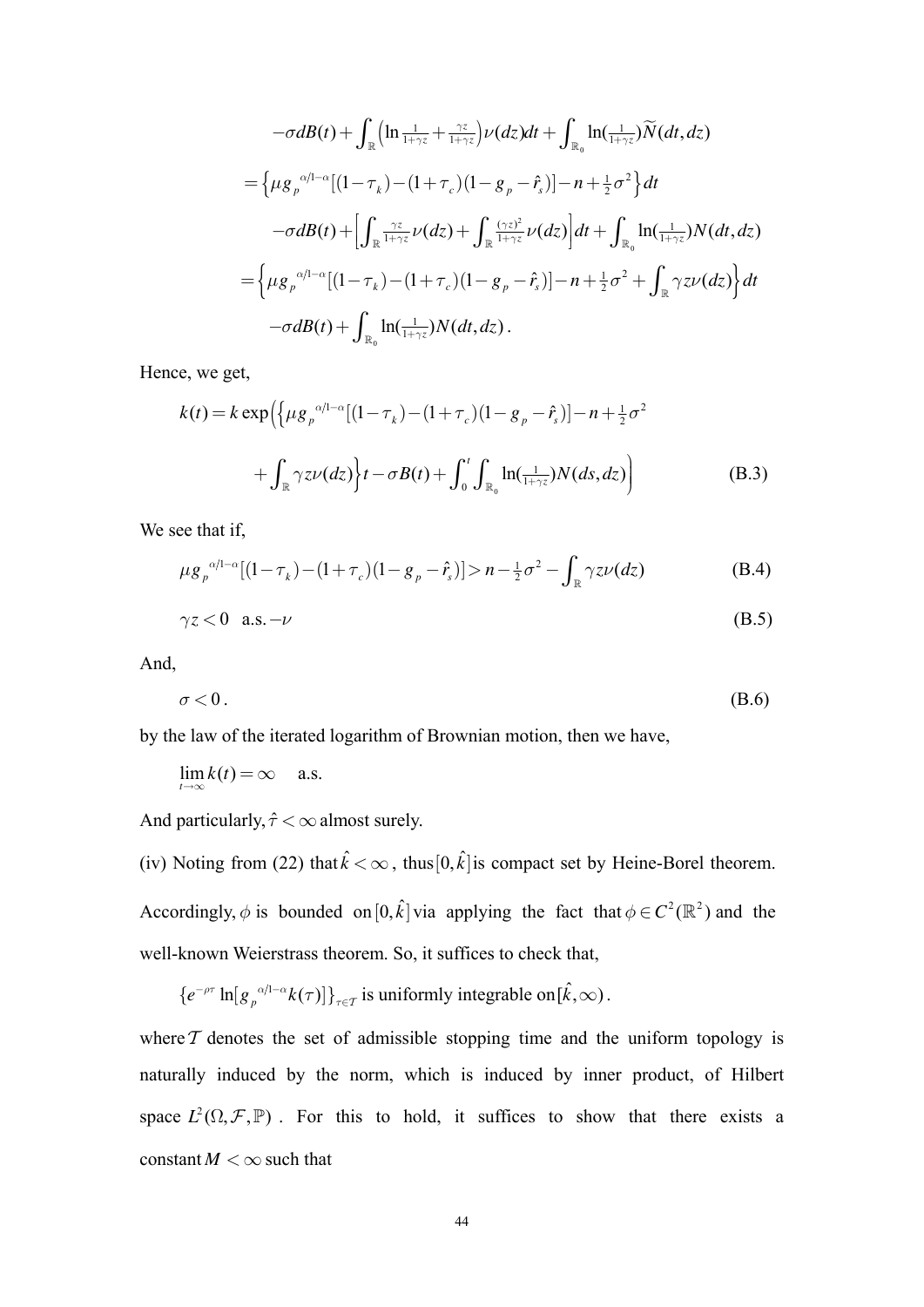$$
\mathbb{E}\left\{e^{-2\rho\tau}\left[\ln(g_p^{\alpha/1-\alpha}k(\tau))\right]^2\right\}\leq M\quad\text{for all }\tau\in\mathcal{T}\text{ and }k(\tau)\geq\hat{k}.\tag{B.7}
$$

Since

$$
0 < \ln[g_p^{\alpha/1-\alpha}k(t)] < g_p^{\alpha/1-\alpha}k(t) \quad \text{on} \quad [\hat{k},\infty) \, .
$$

Hence, by  $(4)$  and  $(B.3)$ , we have,

$$
\mathbb{E}\left\{e^{-2\rho\tau}\left[\ln(g_{p}^{\alpha/1-\alpha}K(\tau))\right]^{2}\right\}\leq g_{p}^{2\alpha/1-\alpha}\mathbb{E}\left[e^{-2\rho\tau}K(\tau)^{2}\right]\n= g_{p}^{2\alpha/1-\alpha}k^{2}\mathbb{E}\left[\exp\left\{\left(2\int_{\mathbb{R}}\gamma z\nu(dz)+2\mu g_{p}^{\alpha/1-\alpha}\left[(1-\tau_{k})-(1+\tau_{c})(1-g_{p}-\hat{r}_{s})\right]\right)\right.\right.\n-2n+3\sigma^{2}-2\rho\right\}\tau+2\int_{0}^{\tau}\int_{\mathbb{R}_{0}}\ln(\frac{1}{1+\tau_{2}})N(ds,dz)\right]\n= g_{p}^{2\alpha/1-\alpha}k^{2}\mathbb{E}\left[\exp\left\{\left(2\int_{\mathbb{R}}\gamma z\nu(dz)+2\mu g_{p}^{\alpha/1-\alpha}\left[(1-\tau_{k})-(1+\tau_{c})(1-g_{p}-\hat{r}_{s})\right]\right.\right.\n-2n+3\sigma^{2}-2\rho+2\int_{\mathbb{R}}\ln(\frac{1}{1+\tau_{2}})\nu(dz)\right\}\tau+2\int_{0}^{\tau}\int_{\mathbb{R}_{0}}\ln(\frac{1}{1+\tau_{2}})\widetilde{N}(ds,dz)\right]
$$
(B.8)  
\n= g\_{p}^{2\alpha/1-\alpha}k^{2}\mathbb{E}\left[\exp\left\{\left(2\int\_{\mathbb{R}}\gamma z\nu(dz)+2\mu g\_{p}^{\alpha/1-\alpha}\left[(1-\tau\_{k})-(1+\tau\_{c})(1-g\_{p}-\hat{r}\_{s})\right]\right.\right.  
\n-2n+3\sigma^{2}-2\rho+2\int\_{\mathbb{R}}\ln(\frac{1}{1+\tau\_{c}})\nu(dz)\right\}\tau+\int\_{0}^{\tau}\int\_{\mathbb{R}\_{0}}[(\frac{1}{1+\tau\_{c}})^{2}-1-2\ln(\frac{1}{1+\tau\_{c}})\nu(dz)ds]\right](B.9)  
\n= g\_{p}^{2\alpha/1-\alpha}k^{2}\mathbb{E}\left[\exp\left\{\left(2\mu g\_{p}^{\alpha/1-\alpha}\left[(1-\tau\_{k})-(1+\tau\_{c})(1-g\_{p}-\hat{r}\_{s})\right]-2n+3\sigma^{

$$
+\int_{\mathbb{R}_0} \left[ \left( \frac{1}{1+\gamma z} \right)^2 - 1 \right] \nu(dz) + 2 \int_{\mathbb{R}} \gamma z \nu(dz) \bigg\} \tau \bigg) \bigg].
$$

We conclude that if,

$$
2\mu g_p^{\alpha/1-\alpha}[(1-\tau_k) - (1+\tau_c)(1-g_p - \hat{r}_s)]
$$
  
\n
$$
\leq 2n + 2\rho - 3\sigma^2 - \int_{\mathbb{R}_0} [(\frac{1}{1+\gamma z})^2 - 1] \nu(dz) - 2 \int_{\mathbb{R}} \gamma z \nu(dz),
$$
 (B.10)

Then  $(B.7)$  holds and so does (iv). Specifically, from  $(B.8)$  to  $(B.9)$ , we have used the following fact. For the following equation,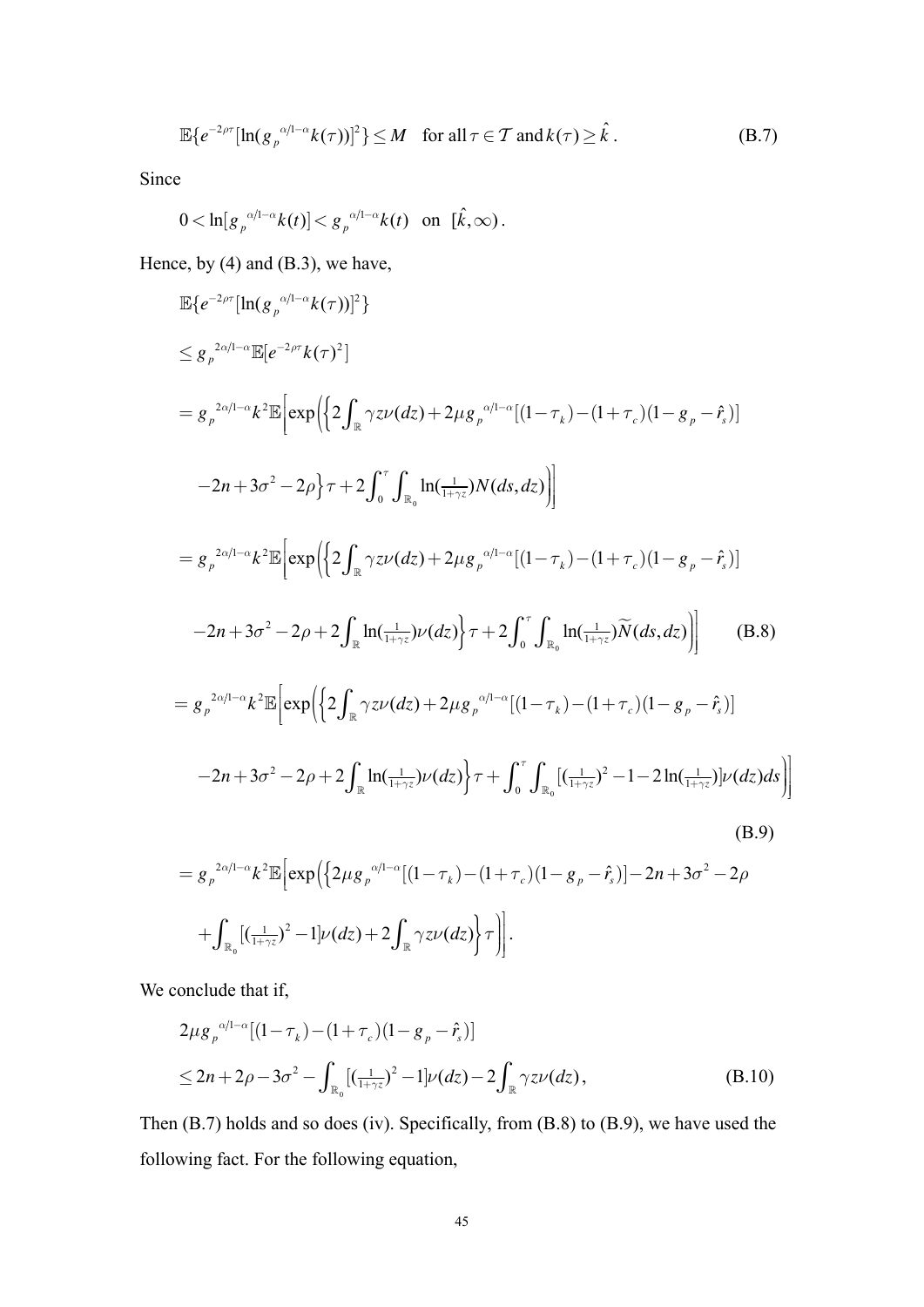$$
dX(t) = X(t^{-}) \int_{\mathbb{R}_{0}} (e^{\psi(t,z)} - 1) \widetilde{N}(dt, dz), \quad X(0) = 1.
$$
 (B.11)

which has the solution,

$$
X(t) = \exp\left\{\int_0^t \int_{\mathbb{R}_0} \psi(s, z) N(ds, dz) - \int_0^t \int_{\mathbb{R}_0} (e^{\psi(s, z)} - 1) \nu(dz) ds \right\}
$$
  
= 
$$
\exp\left\{\int_0^t \int_{\mathbb{R}_0} \psi(s, z) \widetilde{N}(ds, dz) - \int_0^t \int_{\mathbb{R}_0} [e^{\psi(s, z)} - 1 - \psi(s, z)] \nu(dz) ds \right\}
$$
(B.12)

Suppose

$$
\int_0^t \int_{\mathbb{R}_0} \left(e^{\psi(s,z)} - 1\right)^2 \nu(dz) ds < \infty,
$$

Then by (B.11) we see that  $\mathbb{E}[X(t)] = 1$  and hence by (B.12) we obtain,

$$
\mathbb{E}\bigg[\exp\bigg(\int_0^t\int_{\mathbb{R}_0}\psi(s,z)\widetilde{N}(ds,dz)\bigg)\bigg]=\exp\bigg\{\int_0^t\int_{\mathbb{R}_0}\big[e^{\psi(s,z)}-1-\psi(s,z)\big]\nu(dz)ds\bigg\}
$$

If we put  $\psi(s, z) = \ln(\frac{1}{1+\gamma z})^2$ , then (B.9) follows.

(v) We need to prove that,

$$
\mathbb{E}^{k}\left[\left|\phi(k(\tau))\right|+\int_{0}^{\hat{\tau}}\left(\left|\hat{\mathcal{A}}\phi(k(t))\right|+\left|-\sigma k(t)\phi_{k}(k(t))\right|^{2}\right.\right.\left.\left.+\int_{\mathbb{R}_{0}}\left|\phi(k(t)-\frac{\gamma z}{1+\gamma z}k(t))-\phi(k(t))\right|^{2}\nu(dz)\right)dt\right]<\infty \qquad \text{for }\forall \tau\in\mathcal{T} \qquad (B.13)
$$

where  $\phi(k(t)) = Ck(t)^{\beta}$  with C given in (23) and  $\beta$  satisfying  $h(\beta) = 0$  in (14). Noting that,

$$
\hat{\mathcal{A}}\phi(k(t)) = \left\{\mu g_p^{\alpha/1-\alpha}[(1-\tau_k) - (1+\tau_c)(1-g_p - \hat{r}_s)] - n + \sigma^2 + b\right\}k(t)\frac{\partial\phi}{\partial k} \n+ \frac{1}{2}\sigma^2k(t)^2\frac{\partial^2\phi}{\partial k^2} + \int_{\mathbb{R}_0} [\phi(k(t) - \frac{\gamma z}{1+\gamma z}k(t)) - \phi(k(t)) + \frac{\gamma z}{1+\gamma z}k(t)\frac{\partial\phi}{\partial k}]\nu(dz) \n= [h(\beta) + \rho]\phi(k(t)) \n= \rho\phi(k(t)).
$$
\n(B.14)

$$
\left|-\sigma k(t)\phi_k(k(t))\right|^2 = (C\sigma\beta)^2 k(t)^{2\beta},\tag{B.15}
$$

And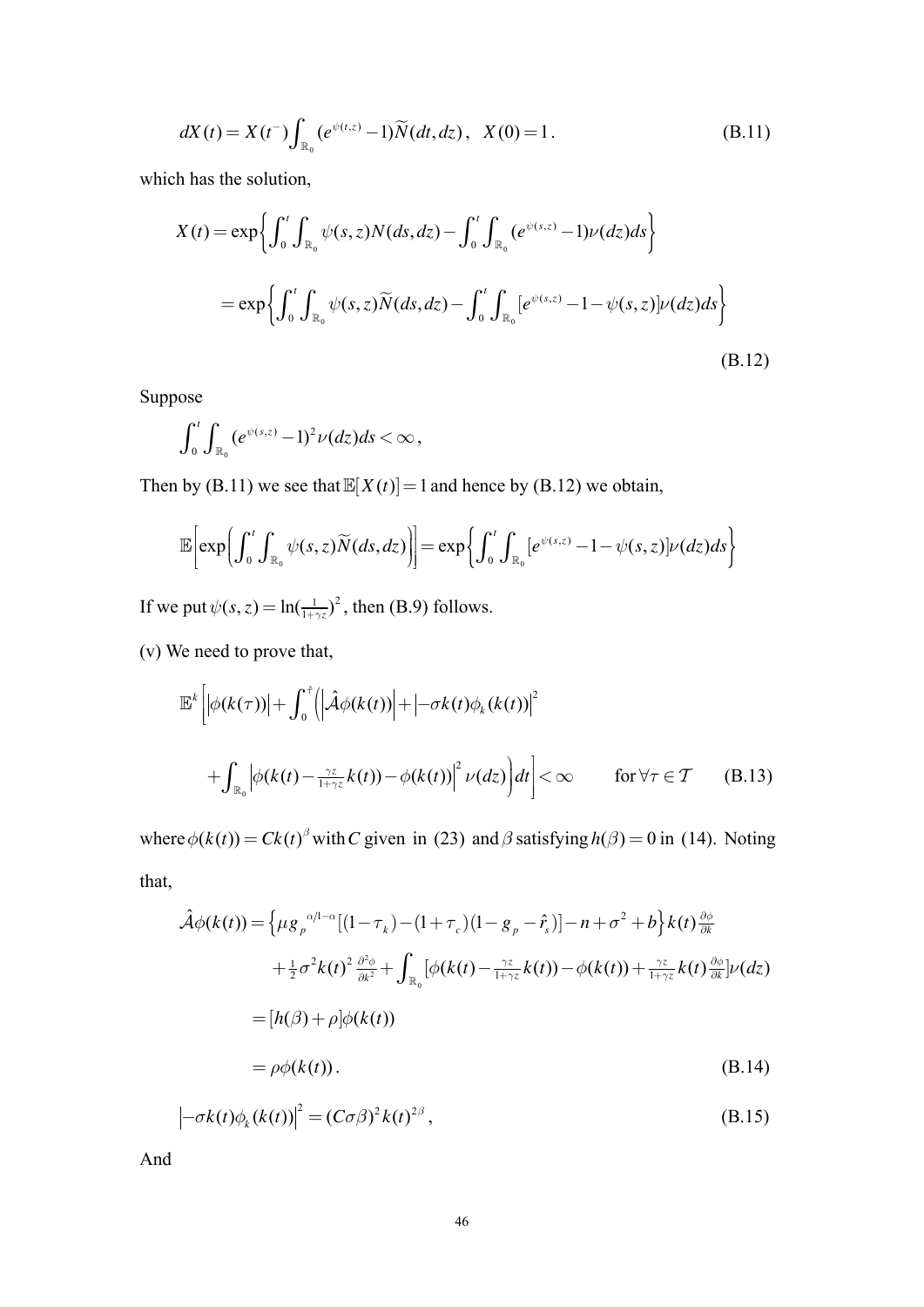$$
\int_{\mathbb{R}_0} \left| \phi(k(t) - \frac{\gamma z}{1 + \gamma z} k(t)) - \phi(k(t)) \right|^2 \nu(dz)
$$
\n
$$
= \int_{\mathbb{R}_0} \left[ \left( \frac{1}{1 + \gamma z} \right)^{\beta} - 1 \right]^2 \nu(dz) \left[ \phi(k(t)) \right]^2,
$$
\n(B.16)

Consequently, given,

$$
\int_{\mathbb{R}_0} \left[ \left( \frac{1}{1+\gamma z} \right)^{\beta} - 1 \right]^2 \nu(dz) < \infty \,, \tag{B.17}
$$

and via applying (iii), (B.13) follows as long as we show that  $\mathbb{E}^{k}[k(t)^{2\beta}] < \infty$  almost everywhere on  $[0, \hat{\tau}]$ . In particular, here we have  $\beta > 1$  by (B.2). Obviously, our following proof is similar to that of (iv). By (4) and (B.3), we have,

$$
\mathbb{E}^{k}[k(t)^{2\beta}]
$$
\n
$$
= k^{2\beta} \mathbb{E}^{k} \Big[ \exp \Big( \Big\{ 2\beta \int_{\mathbb{R}} \gamma z \nu(dz) + 2\beta \mu g_{\rho}{}^{\alpha/1-\alpha} [(1-\tau_{k}) - (1+\tau_{c})(1-g_{\rho}-\hat{r}_{s})] \Big\}
$$
\n
$$
-2\beta n + (\beta + 2\beta^{2})\sigma^{2} \Big\} t + 2\beta \int_{0}^{t} \int_{\mathbb{R}_{0}} \ln(\frac{1}{1+\gamma z}) N(ds, dz) \Big] \Big]
$$
\n
$$
= k^{2\beta} \mathbb{E}^{k} \Big[ \exp \Big( \Big\{ 2\beta \int_{\mathbb{R}} \gamma z \nu(dz) + 2\beta \mu g_{\rho}{}^{\alpha/1-\alpha} [(1-\tau_{k}) - (1+\tau_{c})(1-g_{\rho}-\hat{r}_{s})] \Big\}
$$
\n
$$
-2\beta n + (\beta + 2\beta^{2})\sigma^{2} + 2\beta \int_{\mathbb{R}} \ln(\frac{1}{1+\gamma z}) \nu(dz) \Big\} t + 2\beta \int_{0}^{t} \int_{\mathbb{R}_{0}} \ln(\frac{1}{1+\gamma z}) \widetilde{N}(ds, dz) \Big] \Big]
$$
\n
$$
= k^{2\beta} \mathbb{E}^{k} \Big[ \exp \Big( \Big\{ 2\beta \int_{\mathbb{R}} \gamma z \nu(dz) + 2\beta \mu g_{\rho}{}^{\alpha/1-\alpha} [(1-\tau_{k}) - (1+\tau_{c})(1-g_{\rho}-\hat{r}_{s})] \Big\}
$$
\n
$$
-2\beta n + (\beta + 2\beta^{2})\sigma^{2} + 2\beta \int_{\mathbb{R}} \ln(\frac{1}{1+\gamma z}) \nu(dz) \Big\} t + \int_{0}^{t} \int_{\mathbb{R}_{0}} [(\frac{1}{1+\gamma z})^{2\beta} - 1 - 2\beta \ln(\frac{1}{1+\gamma z})] \nu(dz) ds \Big] \Big]
$$
\n
$$
= k^{2\beta} \mathbb{E}^{k} \Big[ \exp \Big( \Big\{ 2\beta \mu g_{\rho}{}^{\alpha/1-\alpha} [(1-\tau_{k}) - (1+\tau_{
$$

Consequently, we show that if,

$$
\left| 2\beta \mu g_{p}^{\alpha/1-\alpha} [(1-\tau_{k}) - (1+\tau_{c}) (1-g_{p}-\hat{r}_{s})] + 2\beta \int_{\mathbb{R}} \gamma z \nu(dz) -2\beta n + (\beta + 2\beta^{2}) \sigma^{2} + \int_{\mathbb{R}_{0}} [(\frac{1}{1+\gamma z})^{2\beta} - 1] \nu(dz) \right| < \infty ,
$$
\n(B.18)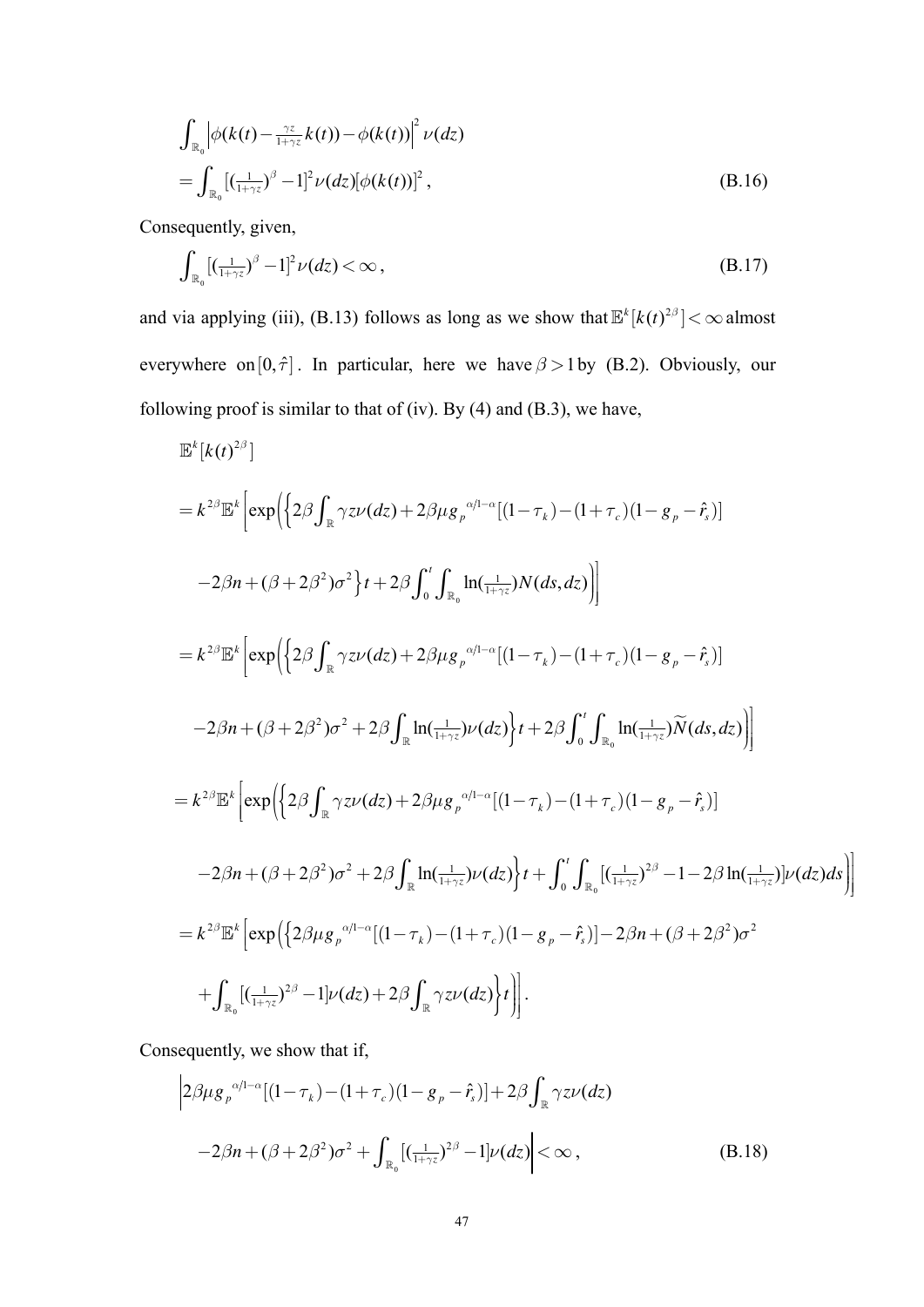Then we get  $\mathbb{E}^k[k(t)^{2\beta}] < \infty$  almost surely.

# **C. Proof of Lemma 3**

Performing the maximization in (27) produces,

$$
-\exp(-\rho(s+t))\frac{1}{1-s_p-\hat{r}_s}\frac{\partial\hat{r}}{\partial\tau_c}+W_k(t,k(t))k(t)\mu g_p^{\alpha/l-\alpha}\frac{\partial\hat{r}}{\partial\tau_c}=0\,,\tag{C.1}
$$

$$
-\exp(-\rho(s+t))\frac{1}{1-s_p-\hat{r}_s}\frac{\partial\hat{r}}{\partial\tau_k}+W_k(t,k(t))k(t)\mu g_p^{\alpha/l-\alpha}\frac{\partial\hat{r}}{\partial\tau_k}=0.
$$
 (C.2)

Noting by Lemma 1 and (25) that  $\frac{\partial \hat{r}}{\partial \tau_c} \neq 0$  $\frac{\partial \hat{r}}{\partial \tau_c} \neq 0$  and  $\frac{\partial \hat{r}}{\partial \tau_k} \neq 0$  $\frac{\partial \hat{r}}{\partial \tau_k} \neq 0$ , so (C.1) and (C.2) becomes,

$$
1 - g_p - \hat{r}_s = \frac{1}{\exp(\rho(s+t))W_k(t, k(t))k(t)\mu g_p^{\alpha/l-\alpha}},
$$
\n(C.3)

Substituting (C.3) into (27) gives rise to,

$$
-W_t(t, k(t)) - \frac{1}{2}\sigma^2 k^2(t)W_{kk}(t, k(t))
$$
  
\n
$$
-\int_{\mathbb{R}_0} \left[ W\left(t, k(t) - \frac{\gamma z}{1 + \gamma z} k(t)\right) - W(t, k(t)) + \frac{\gamma z}{1 + \gamma z} k(t)W_k(t, k(t)) \right] \nu(dz)
$$
  
\n
$$
= -\exp(-\rho(s+t)) \left[ \ln \left( e^{\rho(s+t)} W_k(t, k(t)) \mu \right) + 1 \right]
$$
  
\n
$$
+ W_k(t, k(t)) k(t) [\mu g_p^{\alpha/1-\alpha} (1 - g_p) - n + \sigma^2 + b], \qquad (C.4)
$$

If we choose  $W(t, k(t))$  of the following form,

$$
W(t, k(t)) = \exp(-\rho(s+t))[C_3 + C_4 \ln k(t)],
$$
\n(C.5)

for some constants  $C_3$ ,  $C_4$  to be determined. Then,

$$
W_t(t, k(t)) = -\rho \exp(-\rho(s+t))[C_3 + C_4 \ln k(t)],
$$
\n(C.6)

$$
W_k(t, k(t)) = C_4 \exp(-\rho(s+t))k^{-1}(t), \qquad (C.7)
$$

$$
W_{kk}(t, k(t)) = -C_4 \exp(-\rho(s+t))k^{-2}(t), \qquad (C.8)
$$

Inserting  $(C.5)-(C.8)$  into  $(C.4)$  yields,

$$
\rho C_3 + \rho C_4 \ln k(t) + \frac{1}{2} \sigma^2 C_4 - C_4 \int_{\mathbb{R}_0} \left( \ln \frac{1}{1 + \gamma z} + \frac{\gamma z}{1 + \gamma z} \right) \nu(dz)
$$
  
= 
$$
- \ln C_4 + \ln k(t) - \ln \mu + C_4 [\mu g_p^{\alpha/1 - \alpha} (1 - g_p) - n + \sigma^2 + b] - 1,
$$
 (C.9)

which implies that,

$$
C_4 = \rho^{-1}, \tag{C.10}
$$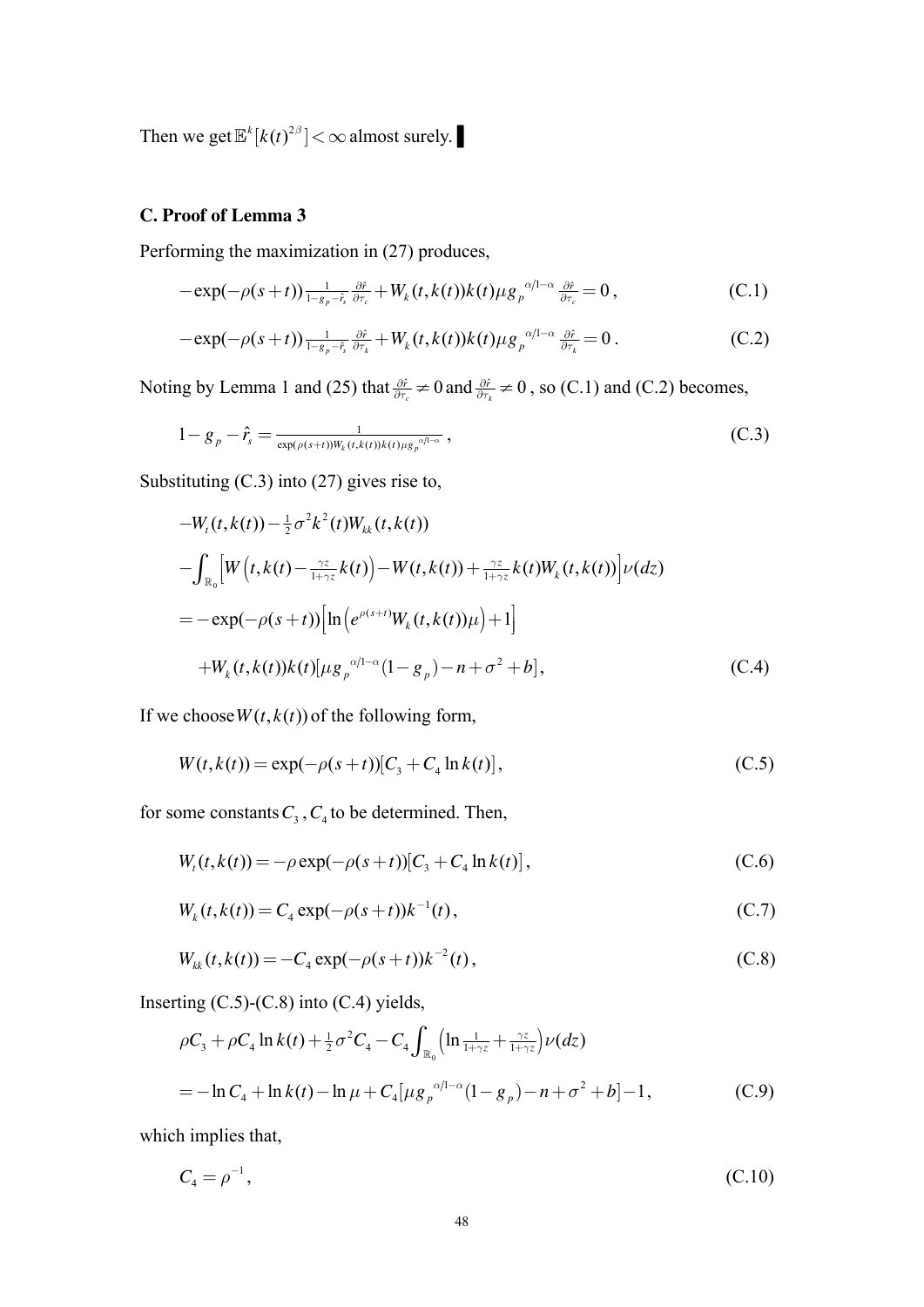And hence,

$$
C_3 = \rho^{-1} \begin{cases} \ln \frac{\rho}{\mu} + \rho^{-1} [\mu g_p^{\alpha/1-\alpha} (1 - g_p) - n + \sigma^2 + b] - 1 \\ -\frac{1}{2} \sigma^2 \rho^{-1} + \rho^{-1} \int_{\mathbb{R}_0} \left( \ln \frac{1}{1 + \gamma z} + \frac{\gamma z}{1 + \gamma z} \right) \nu(dz) \end{cases} . \tag{C.11}
$$

Thus, by  $(C.7)$  and  $(C.10)$ ,  $(C.3)$  becomes,

$$
1 - g_p - \hat{r}_s = \frac{\rho}{\mu g_p^{\alpha/1-\alpha}},\tag{C.12}
$$

which combining with Lemma 1 shows that,

 $\tau_c^* = 0$  $x_c^* = 0$ . (C.13)

Hence, by (25), we have,

$$
\tau_k^* = g_p \,. \tag{C.14}
$$

And by  $(C.5)$ ,  $(C.10)$ ,  $(28)$  and Lemma 2, we obtain,

$$
W(\hat{\tau}, k(\hat{\tau})) = \exp(-\rho(s+\hat{\tau})) [C_3 + \rho^{-1} \ln k(\hat{\tau})]
$$
  

$$
= \exp(-\rho(s+\hat{\tau})) (C_3 + \rho^{-1} \ln k)
$$
  

$$
= U^{\hat{\tau}}.
$$

where  $C_3$  is given in (C.11).

#### **D. Proof of Lemma 5**

(i) We need to prove that  $\phi \geq g$  on region *D*, i.e.,

$$
Ck^{r} + \rho^{-1} \ln k + C_5 \ge \ln(g_p^{\alpha/1-\alpha}k) \quad \text{for } 0 < k < k^* \tag{D.1}
$$

Define  $\zeta(k) \triangleq Ck^r + \rho^{-1} \ln k + C_5 - \ln(g_p^{\alpha/1-\alpha}k)$ . By our chosen values of *C* and  $k^*$ ,

we see that  $\zeta(k^*) = \zeta'(k^*) = 0$ . And,

$$
\zeta''(k) = \underbrace{Cr(r-1)k^{r-2}}_{>0} + \underbrace{(1-\rho^{-1})k^{-2}}_{<0},
$$

by  $(55)$  and  $(56)$ . And using  $(55)$ , we obtain,

$$
\zeta''(k) > 0 \Leftrightarrow (1-r)k^r > (k^*)^r,\tag{D.2}
$$

where  $k = k(0) > 0$  and  $C_5$  is defined in (48). Thus, as long as (D.2) holds, we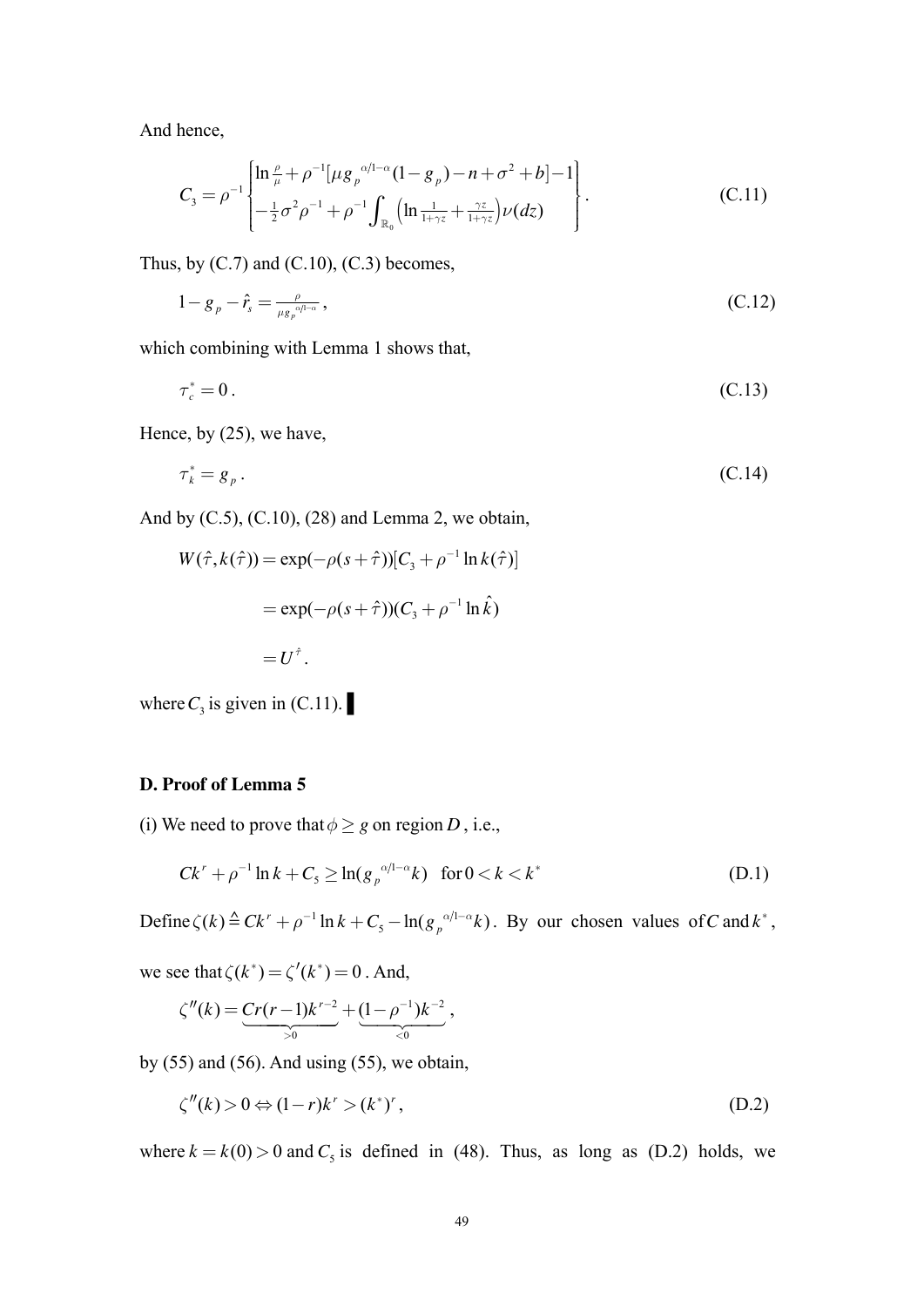have  $\zeta''(k) > 0$  for all  $0 < k < k^*$ , and also we have  $\zeta(k) > 0$  for all  $0 < k < k^*$ . Therefore, (D.1) follows as long as (D.2) is satisfied.

(ii) Outside of *D*, we have  $\varphi(k) = \ln(g_p^{\alpha/1-\alpha}k)$ , and by (39),

$$
\mathcal{A}_0 \varphi(k) = -\rho \ln(g_p^{\alpha/1-\alpha}k) \n+ \left\{ \mu g_p^{\alpha/1-\alpha} [(1-\tau_k) - (1+\tau_c)(1-g_p-r_s^*)] - n + \frac{1}{2}\sigma^2 + b + d \right\} \n\forall k \ge k^*
$$

$$
\Leftrightarrow k \ge g_p^{-\alpha/1-\alpha} \exp\left\{\frac{\mu g_p^{\alpha/1-\alpha}[(1-\tau_k)-(1+\tau_c)(1-g_p-\tau_s^*)]-n+\frac{1}{2}\sigma^2+b+d}{\rho}\right\}, \qquad \forall k \ge k^*
$$
  

$$
\Leftrightarrow k^* \ge g_p^{-\alpha/1-\alpha} \exp\left\{\frac{\mu g_p^{\alpha/1-\alpha}[(1-\tau_k)-(1+\tau_c)(1-g_p-\tau_s^*)]-n+\frac{1}{2}\sigma^2+b+d}{\rho}\right\}.
$$
 (D.3)

*r*

Combining (42) with (D.3) shows that,

$$
g_{p}^{-\alpha/1-\alpha}(1-g_{p}-r_{s}^{*})^{1/(\rho-1)} \exp\left(\frac{\mu g_{p}^{\alpha/1-\alpha}[(1-\tau_{k})-(1+\tau_{c})(1-g_{p}-r_{s}^{*})]-n+\frac{1}{2}\sigma^{2}+b+d}{\rho-1}\right)
$$
  
\n
$$
\geq g_{p}^{-\alpha/1-\alpha} \exp\left\{\frac{\mu g_{p}^{\alpha/1-\alpha}[(1-\tau_{k})-(1+\tau_{c})(1-g_{p}-r_{s}^{*})]-n+\frac{1}{2}\sigma^{2}+b+d}{\rho}\right\}
$$
  
\n
$$
\Leftrightarrow -\rho \ln(1-g_{p}-r_{s}^{*})
$$
  
\n
$$
\geq \mu g_{p}^{\alpha/1-\alpha}[(1-\tau_{k})-(1+\tau_{c})(1-g_{p}-r_{s}^{*})]-n+\frac{1}{2}\sigma^{2}+b+d,
$$
 (D.4)

Thus, (D.3) follows as long as (D.4) holds.

It is easy to check that the remaining proof is quite similar to that of Lemma 2, so we take it omitted.

#### **E. Proof of Corollary 1**

Firstly, we introduce a Lévy process  $Z(t)$  and denote by  $\Delta Z(s)$  the jump of  $Z(t)$  at time *s*, i.e.,  $\Delta Z(s) \triangleq Z(s) - Z(s-)$ . Then, combining with the SDE defined in (60) shows that the corresponding Lévy process  $Z(t)$  has the following Lévy decomposition,

$$
Z(t) = -\sigma B(t) + \left[\mu g_p^{\alpha/1-\alpha} (1 - g_p) - \rho - n + \sigma^2 + b\right]t
$$
  
+ 
$$
\int_{\mathbb{R}_0} \frac{\gamma z}{1 + \gamma z} \widetilde{N}(dt, dz) + \sum_{0 < s \le t} \Delta Z(s) \mathbf{1}_{\{|\Delta Z(s)| \ge 1\}}, \tag{E.1}
$$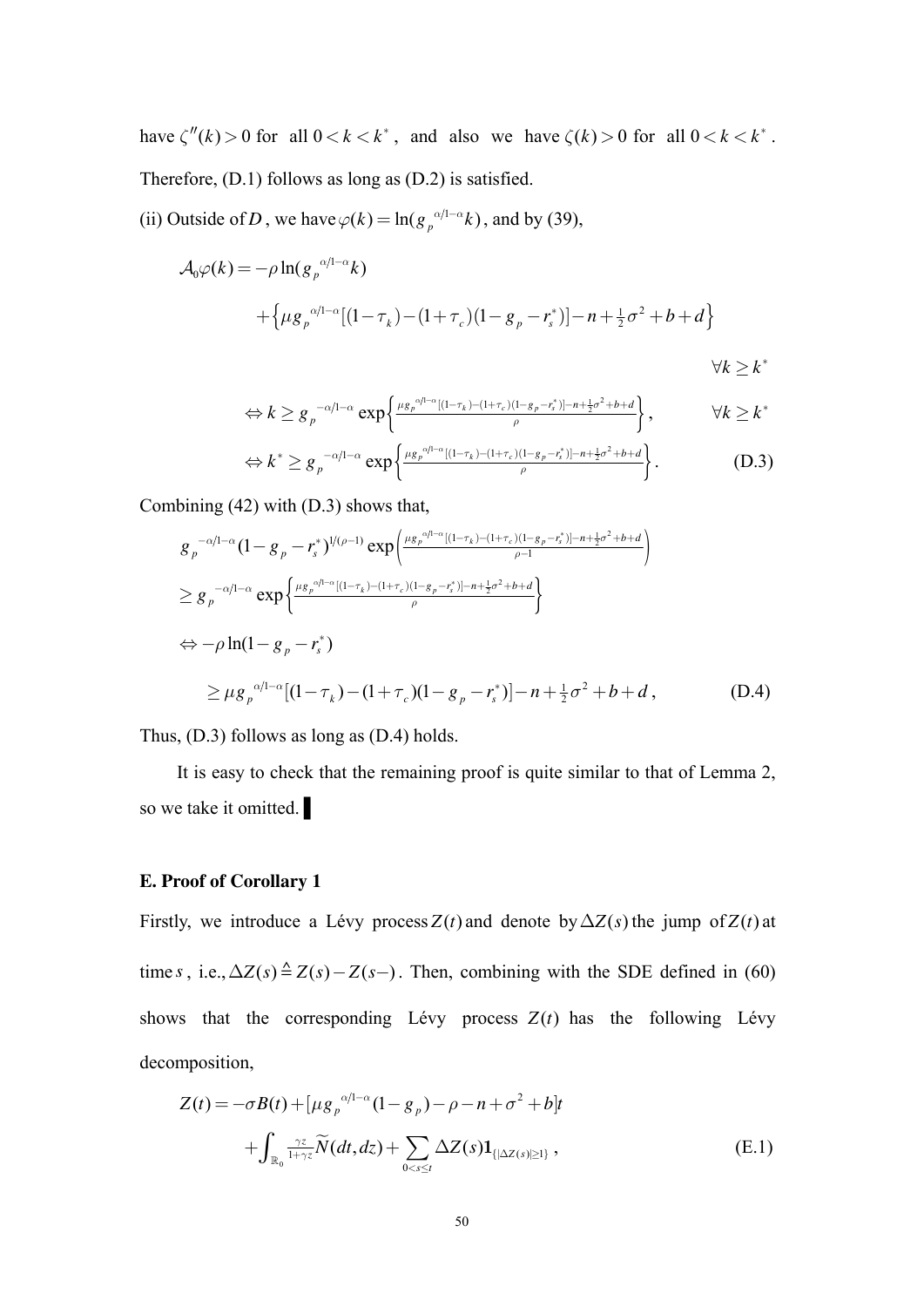where  $\mathbf{1}_{\{|\Delta Z(s)|\geq 1\}}$  denotes the indicator function of the set  $\{\omega \in \Omega; |\Delta Z(s,\omega)| \geq 1\}$ . Moreover, we define a sequence of stopping times as follows,

$$
\tau_m \triangleq \inf \{ t \ge 0; |k(t)| > m > 0 \}.
$$
\n(E.2)

Hence, it is easy to see that  $\tau_m$  is increasing with respect to m, i.e.,  $\lim_{m\to\infty} \tau_m = \infty$  almost surely. And we put,

$$
k^{\tau_m-}(t) \stackrel{\Delta}{=} k(t) \mathbf{1}_{\{t < \tau_m\}} + k(\tau_m -) \mathbf{1}_{\{t \ge \tau_m\}},
$$
\n(E.3)

Then if we suppose that,

$$
\int_{\mathbb{R}_0} (z^2 \wedge 1) \nu(dz) < \infty ,
$$

And

$$
\int_{\mathbb{R}_0} \left(\frac{\gamma z}{1+\gamma z}\right)^p \nu(dz) < \infty.
$$

for  $\forall p \in \mathbb{N}$  and  $p \ge 2$ . We can apply Lemma 4.1 and Lemma 5.1 of Protter and Talay  $(1997)$  to produce,

$$
\mathbb{E}\left[\sup_{0
$$

where  $C_p > 0$  is a constant depends on p, k\* is given in (54'). And noting that the right hand side of (E.4) is finite because  $|k(\tau_m-)| \le m < \infty$ , and by triangle inequality,

$$
\left|k^{\tau_m-}(\lambda-)\right|\leq \left|k^{\tau_m-}(\lambda-)-k^*\right|+\left|k^*\right|,
$$

Thus, applying Gronwall's lemma to (E.4) leads to,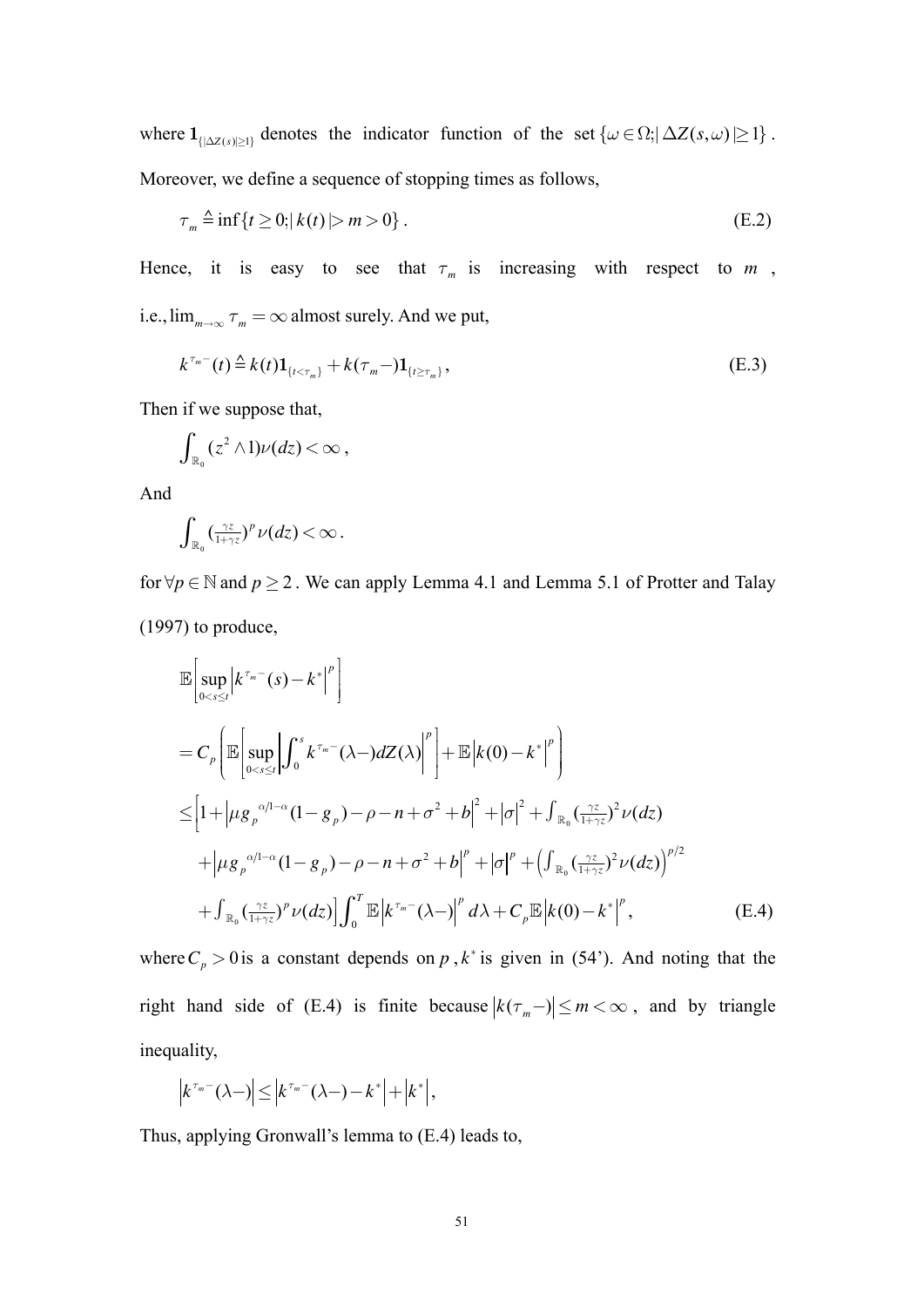$$
\mathbb{E}\bigg[\sup_{0
$$

where,

$$
\Psi_{M(T),p} \triangleq \exp\left\{M(T)\left[1+\left|\mu g_{p}^{\alpha/1-\alpha}(1-g_{p})-\rho-n+\sigma^{2}+b\right|^{2}+\left|\sigma\right|^{2}+\int_{\mathbb{R}_{0}}\left(\frac{\gamma z}{1+\gamma z}\right)^{2}\nu(dz)+\right.\right\}
$$
\n
$$
\left|\mu g_{p}^{\alpha/1-\alpha}(1-g_{p})-\rho-n+\sigma^{2}+b\right|^{p}+\left|\sigma\right|^{p}+\left(\int_{\mathbb{R}_{0}}\left(\frac{\gamma z}{1+\gamma z}\right)^{2}\nu(dz)\right)^{p/2}+\int_{\mathbb{R}_{0}}\left(\frac{\gamma z}{1+\gamma z}\right)^{p}\nu(dz)\right|\right\}.
$$

with  $M(T) > 0$  and  $0 < T \le \infty$ . Noting that the right hand side of (E.5) is independent of  $m$ , so employment of Fatou's lemma and Levi lemma gives the result in our theorem.

### F. Proof of Theorem 3

The proof is the same as that of Corollary 1. Hence, combining with (58), we see that,

$$
\widehat{\Psi_{M(T),p}} \triangleq \exp\left\{M(T)\left[1+\left|\mu g_{p}^{\alpha/1-\alpha}r_{s}^{*}-n+\sigma^{2}+b\right|^{2}+\left|\sigma\right|^{2}+\int_{\mathbb{R}_{0}}\left(\frac{\gamma z}{1+\gamma z}\right)^{2}\nu(dz)+\right.\right.
$$
\n
$$
\left|\mu g_{p}^{\alpha/1-\alpha}r_{s}^{*}-n+\sigma^{2}+b\right|^{p}+\left|\sigma\right|^{p}+\left(\int_{\mathbb{R}_{0}}\left(\frac{\gamma z}{1+\gamma z}\right)^{2}\nu(dz)\right)^{p/2}+\int_{\mathbb{R}_{0}}\left(\frac{\gamma z}{1+\gamma z}\right)^{p}\nu(dz)\right|\right\}, \quad (F.1)
$$

where  $M(T) > 0$  and  $0 < T \le \infty$ . So,  $\widehat{\Psi_{M(T),p}}$  is an increasing function of  $r_s^*$ , which is itself an increasing function of  $\tau_c$  by Lemma 4. Hence,  $\widehat{\Psi_{M(T),p}}$  is minimized by sending  $\tau_c$  to zero. And by the balanced budget constraint given in (25'), we see that  $\tau_k = g_p$ . Thus, substituting  $\tau_c = 0$  into Lemma 4 shows that,

$$
r_s^* = 1 - g_p - \frac{\rho}{\mu g_p^{\alpha/1-\alpha}},
$$
\n(F.2)

Inserting (F.2) into (F.1) gives  $\Psi_{M(T), p}$  defined in Corollary 1. And this completes the  $proof.$ 

#### **G. Proof of Proposition 1**

By  $(66)$  and  $(63)$ , we have,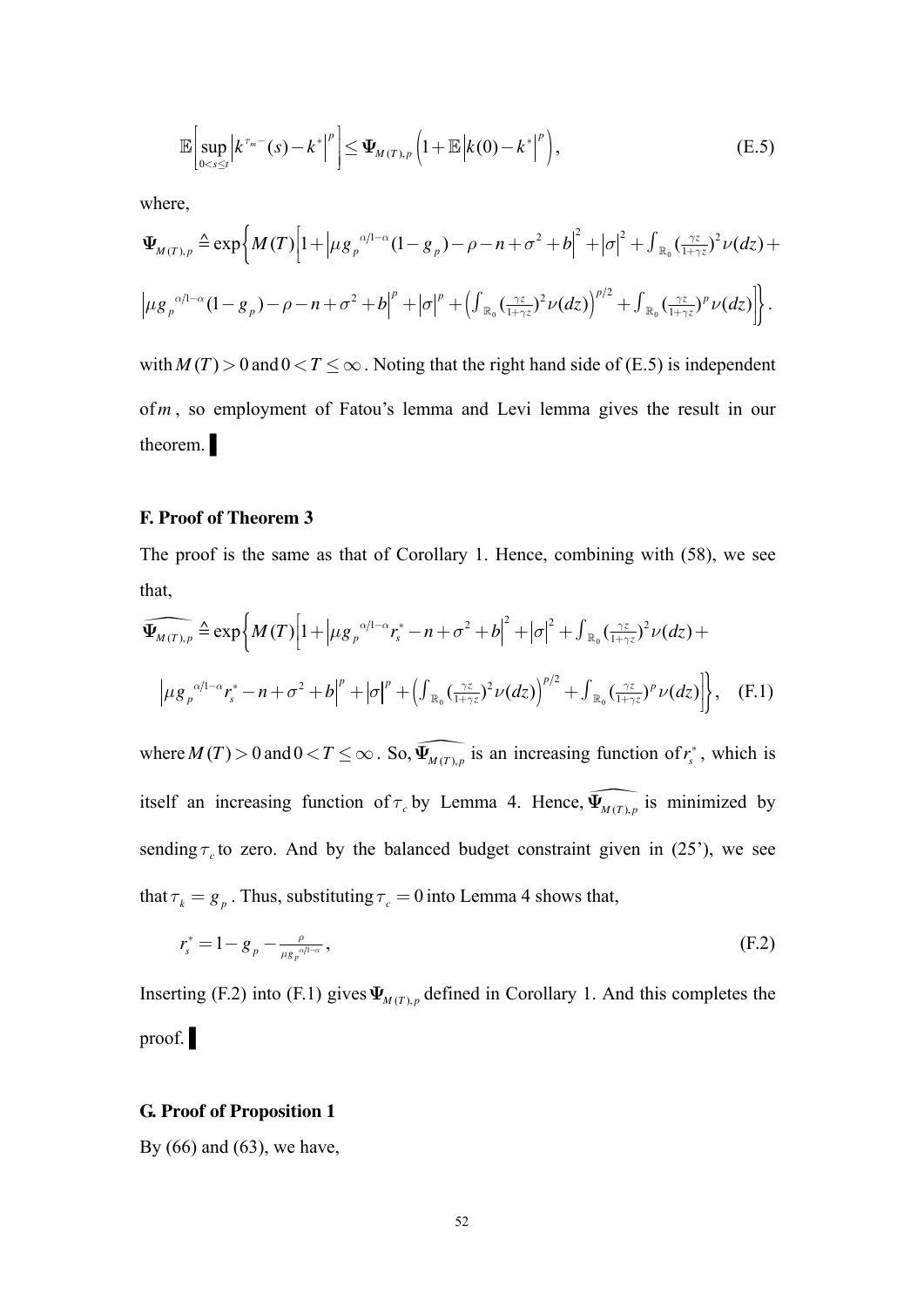$$
\frac{\partial H}{\partial \xi} = \exp(-\rho(s+t))\frac{1}{\xi} - \mu g_p^{2\alpha/1-\alpha} (1+\tau_c)k(t)\Gamma(t), \qquad (G.1)
$$

Thus, if the representative agent has incomplete information, the corresponding first order condition (FOC) is,

$$
\mathbb{E}[\frac{\partial H}{\partial \xi}|\mathcal{H}_t]_{\xi=\hat{\xi}}=0,\tag{G.2}
$$

Substituting (G.1) into (G.2) shows,

$$
\exp(-\rho(s+t))\frac{1}{\hat{\xi}} = \mu g_p^{2\alpha/1-\alpha} \mathbb{E}[(1+\tau_c)k(t)\Gamma(t) | \mathcal{H}_t]_{\xi=\hat{\xi}}
$$
  
\n
$$
\Leftrightarrow \hat{\xi} = \frac{1}{\exp(\rho(s+t))\mu g_p^{2\alpha/1-\alpha} \mathbb{E}[(1+\tau_c)k(t)\Gamma(t)|\mathcal{H}_t]_{\xi=\hat{\xi}}},
$$
\n(G.3)

Combining  $(G.3)$  with  $(64)$  gives,

$$
\widehat{r_s(t)} = 1 - g_p - \frac{1}{\exp(\rho(s+t))\mu g_p^{2\alpha/1-\alpha}\mathbb{E}[(1+\tau_c)\widehat{k(t)}\widehat{I(t)}]\tau_1},
$$
\n(G.4)

where,

$$
\widehat{k(t)} \triangleq k^{(\widehat{r_s(t)})}(t) \quad \text{and} \quad \widehat{\Gamma(t)} \triangleq \Gamma^{(\widehat{r_s(t)})}(t), \tag{G.5}
$$

with  $\widehat{r_s(t)}$   $\mathfrak{H}$ -predictable. And hence (G.4)-(G.5) give the result in (i) of the proposition. Noting that the proof of (ii) and (iii) is quite similar to the above one, so we take it omitted.

# **H. Proof of Proposition 2**

The proof of Proposition 2 proceeds as follows,

(i) To prove that  $\phi \geq g$  on region *D*. This proof is quite similar to that of Lemma 2. Hence, we argue that (i) follows as long as,

$$
\mu g_p^{\alpha/l-\alpha}[(1-\tau_k)-(1+\tau_c)(1-g_p-\widehat{r_s(0)})] < \rho+n-\sigma^2-b_0,
$$
\n(H.1)

(ii) To prove that outside *D* we always have  $Ag(s, k) \leq 0$  for  $\forall k \geq \hat{k}$ . This proof is the same as that of Lemma 2.

(iii) To check that  $\hat{\tau} < \infty$  almost surely. By (71) and Itô-Ventzell formula, we have,

$$
d^{-} \ln \widehat{k(t)} = \left\{ \mu g_p^{\alpha/1-\alpha} [(1-\tau_k) - (1+\tau_c)(1-g_p - \widehat{r_s(t)})] - n + \frac{1}{2}\sigma^2 + b_0 + d \right\} dt
$$
  

$$
-\sigma d^{-} B(t) + \int_{\mathbb{R}_0} \ln(\frac{1}{1+\gamma z}) \widetilde{N}(d^{-} t, dz), \tag{H.2}
$$

Hence, we get,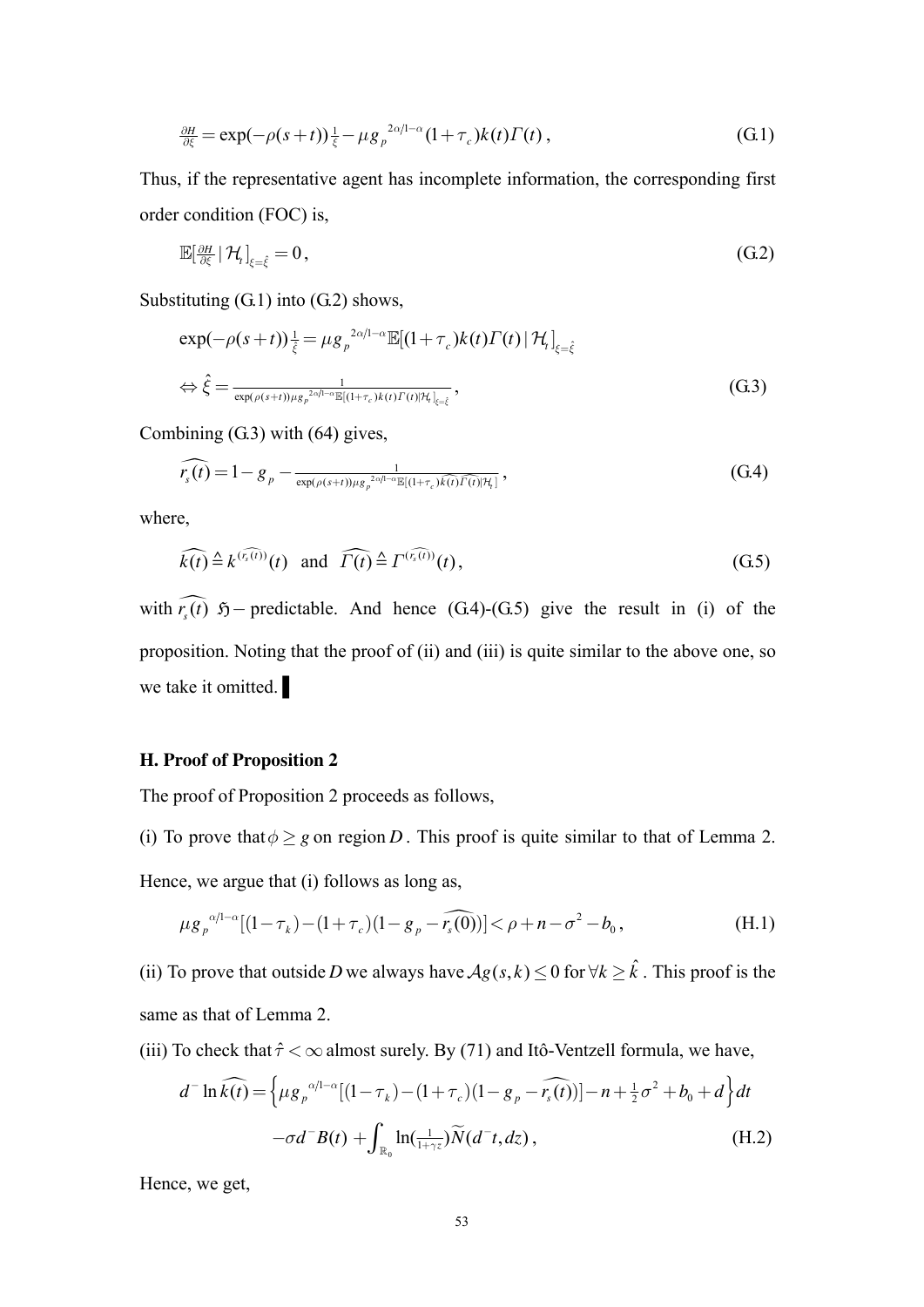$$
\widehat{k(t)} = k \exp \left( \int_0^t \left\{ \mu g_p^{\alpha/1-\alpha} \left[ (1-\tau_k) - (1+\tau_c)(1-g_p - \widehat{r_s(\lambda)}) \right] - n + \frac{1}{2} \sigma^2 + b_0 + d \right\} d\lambda
$$

$$
+\int_0^t (-\sigma)d^{-}B(\lambda)+\int_0^t\int_{\mathbb{R}_0}\ln(\frac{1}{1+\gamma z})\widetilde{N}(d^{-}\lambda,dz)\bigg),\tag{H.3}
$$

It follows from Duality formula for forward integrals that,

$$
\mathbb{E}\bigg[\int_0^T(-\sigma)d^{-}B(t)\bigg]=\mathbb{E}\bigg[\int_0^T D_{t+}(-\sigma)dt\bigg]=0\,,\quad \forall T>0\tag{H.4}
$$

And,

$$
\mathbb{E}\bigg[\int_0^T\int_{\mathbb{R}_0}\ln(\tfrac{1}{1+\gamma z})\widetilde{N}(d^-t,dz)\bigg]=\mathbb{E}\bigg[\int_0^T\int_{\mathbb{R}_0}D_{t+z}\ln(\tfrac{1}{1+\gamma z})\nu(dz)dt\bigg]=0\,,\quad\forall T>0\quad \ (\text{H.5})
$$

So, we get by Lebesgue monotone convergence theorem,

$$
\left| \int_0^\infty (-\sigma) d^- B(t) \right| < \infty \quad \text{a.e.} \tag{H.6}
$$

And

$$
\left| \int_0^\infty \int_{\mathbb{R}_0} \ln(\frac{1}{1+\gamma z}) \widetilde{N}(d^- t, dz) \right| < \infty \quad \text{a.e.} \tag{H.7}
$$

Hence, by (H.3), we see that if,

$$
n - \frac{1}{2}\sigma^2 - b_0 - d
$$
  

$$
<\mu g_p^{\alpha/l - \alpha}[(1 - \tau_k) - (1 + \tau_c)(1 - g_p - \widehat{r_s(t)})],
$$
 a.e. (H.8)

Then we get,

$$
\lim_{t\to\infty}\widehat{k(t)}=\infty \quad \text{a.s.}
$$

And also,  $\hat{\tau} < \infty$  almost surely.

(iv) Similar to that of Lemma 2, we need to prove that,

$$
\{e^{-\rho\tau}\ln[g_p^{\alpha/1-\alpha}\widehat{k(\tau)}]\}_{\tau\in\mathcal{T}}\text{ is uniformly integrable on }[\hat{k},\infty). \tag{H.9}
$$

By  $(H.3)$  we get,

$$
\mathbb{E}\left[e^{-2\rho\tau}\widehat{k(\tau)}^{2}\right]
$$
\n
$$
= k^{2}\mathbb{E}\left[\exp\left(2\int_{0}^{\tau}\left\{\mu g_{p}^{\alpha/1-\alpha}\left[(1-\tau_{k})-(1+\tau_{c})(1-g_{p}-\widehat{r_{s}(t)})\right]-n+\frac{1}{2}\sigma^{2}+b_{0}+d-\rho\right\}dt\right]\right]
$$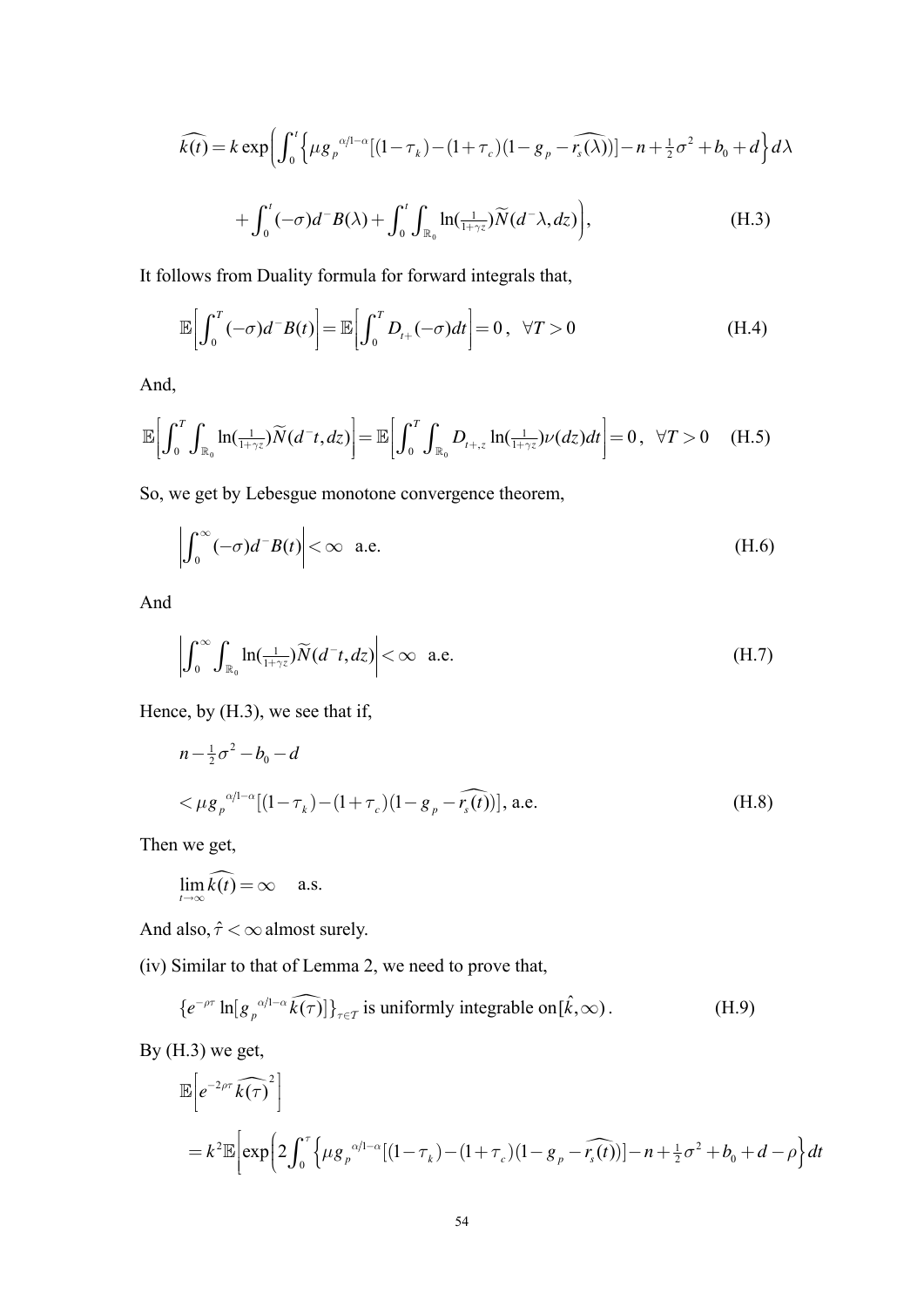$$
+2\int_0^{\tau}(-\sigma)d^{-}B(t)+2\int_0^{\tau}\int_{\mathbb{R}_0}\ln(\frac{1}{1+\gamma z})\widetilde{N}(d^{-}t,dz)\bigg),\tag{H.10}
$$

So combining  $(H.10)$  with  $(H.6)$  and  $(H.7)$  shows that, if

$$
\mu g_p^{\alpha/1-\alpha}[(1-\tau_k)-(1+\tau_c)(1-g_p-\widehat{r_s(t)})]
$$
  
\n
$$
\leq \rho + n - \frac{1}{2}\sigma^2 - b_0 - d
$$
, a.e. (H.11)

Then  $(H.9)$  holds and so does  $(iv)$ .

(v) Similar to the proof of Lemma 2, we need to prove that  $\mathbb{E} \left| \widehat{k(t)}^{2\beta} \right| < \infty$  almost everywhere on  $[0, \hat{\tau}]$  with  $\hat{\tau} < \infty$  a.s. and  $1 < \beta < \infty$ . By (H.3), we see that,

$$
\mathbb{E}\left[\widehat{k(t)}^{2\beta}\right]
$$
\n
$$
= k^{2\beta} \mathbb{E}\left[\exp\left(2\beta \int_0^t \left\{\mu g_p^{\alpha/1-\alpha}[(1-\tau_k)-(1+\tau_c)(1-g_p-\widehat{r_s(\lambda)})]-n+\frac{1}{2}\sigma^2+b_0+d\right\}d\lambda\right.\right.
$$
\n
$$
+2\beta \int_0^t (-\sigma)d^{-}B(\lambda)+2\beta \int_0^t \int_{\mathbb{R}_0} \ln(\frac{1}{1+\gamma z})\widetilde{N}(d^{-}\lambda, dz)\right],
$$

Thus, applying (H.6) and (H.7), we find if,

$$
\left| \mu g_p^{\alpha/1-\alpha} [(1-\tau_k) - (1+\tau_c)(1-g_p - \widehat{r_s(t)})] - n + \frac{1}{2}\sigma^2 + b_0 + d \right| < \infty \text{ , a.e. (H.12)}
$$

Then  $(v)$  follows.

## I. Proof of Proposition 3

The proof will be naturally divided into two parts.

(i) Symmetric information:

For instance, if both the representative agent and the government have complete information, then by  $(69)$  in Proposition 1, we get,

$$
\widehat{r_s(t)} = 1 - g_p - \frac{1}{\exp(\rho(s+t))\mu g_p^{2\alpha/1-\alpha}(1+\tau_c)\mathbb{E}[\widehat{k(t)}\widehat{\Gamma(t)}]\mathcal{F}_t}},\tag{I.1}
$$

By  $(75)$ ,  $(73)$  and  $(1.1)$ , we see that,

$$
\frac{\partial \hat{H}}{\partial \tau_c} = -\exp(-\rho(s+t)) \frac{1}{1 - g_p - \hat{r_s}(t)} \frac{\partial \hat{r_s}(t)}{\partial \tau_c} + \mu g_p^{2\alpha/1 - \alpha} \widehat{k(t)} \widehat{\Gamma(t)} \frac{\partial \hat{r_s}(t)}{\partial \tau_c}, \tag{I.2}
$$

Since we have the following FOC,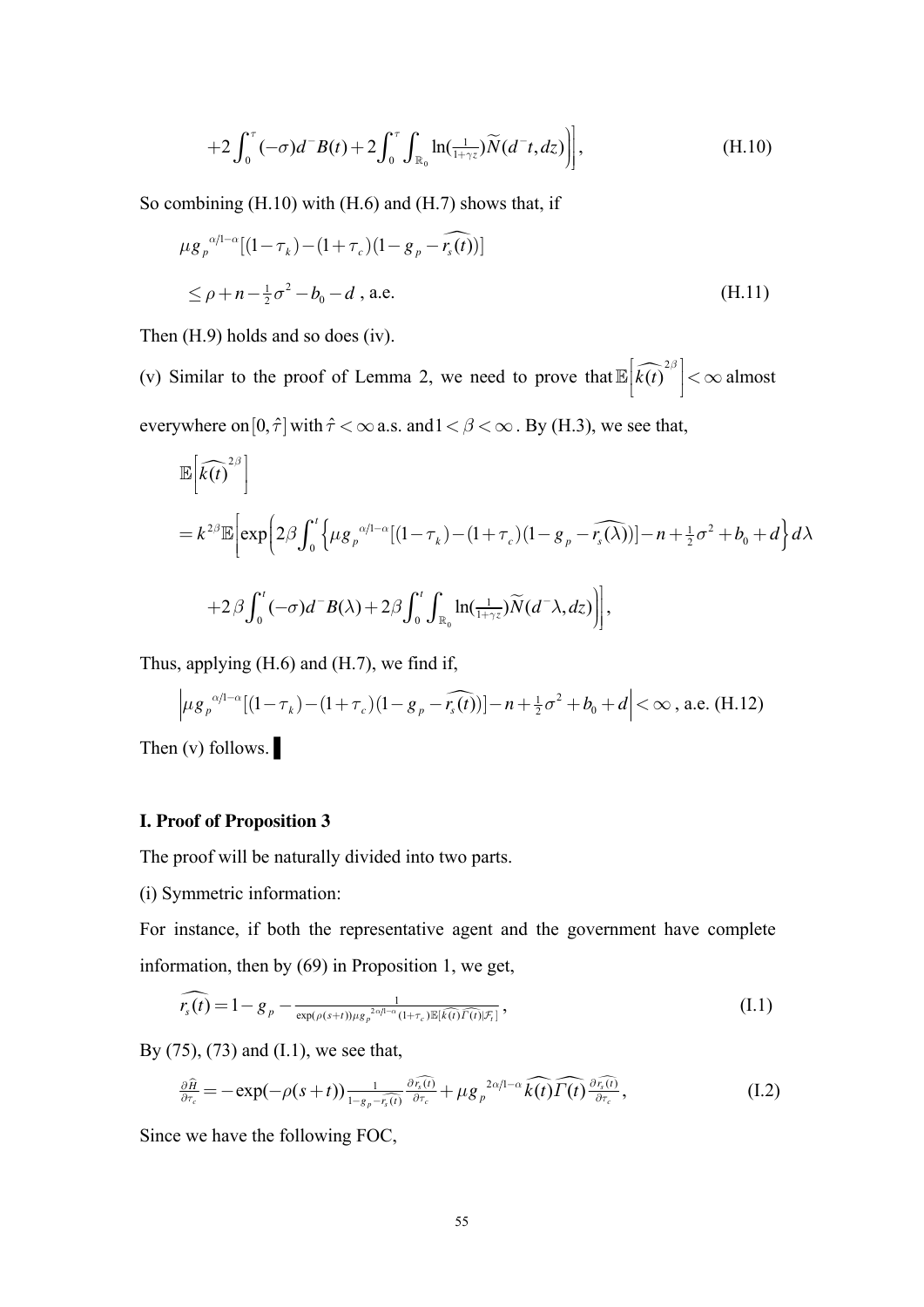$$
\mathbb{E}\left[\frac{\partial\widehat{H}}{\partial\tau_c}|\mathcal{F}_t\right]_{\tau_c=\tau_c^*}=0,\tag{I.3}
$$

which combining with  $(I.2)$  implies that,

$$
\exp(-(s+t))\mathbb{E}\bigg[\frac{1}{1-g_p-\tilde{r_s(t)}^*}\bigg|\mathcal{F}_t\bigg]=\mu g_p^{2\alpha/1-\alpha}\mathbb{E}\bigg[\widehat{k(t)}^*\widehat{\Gamma(t)}^*\bigg|\mathcal{F}_t\bigg],\tag{I.4}
$$

where  $\widehat{r_s(t)}^* \triangleq \widehat{r_s(t)}^{(\tau_c^*)}, \widehat{k(t)}^* \triangleq \widehat{k(t)}^{(\tau_c^*)}$  and  $\widehat{\Gamma(t)}^* \triangleq \widehat{\Gamma(t)}^{(\tau_c^*)}$  with  $\tau_c^* \mathcal{F}$  – predictable. Then, inserting  $(I.1)$  into  $(I.4)$  and applying the law of iterated expectation,

$$
(1+\tau_c^*)\mathbb{E}\left[\widehat{k(t)}^* \widehat{\Gamma(t)}^* \big| \mathcal{F}_t\right] = \mathbb{E}\left[\widehat{k(t)}^* \widehat{\Gamma(t)}^* \big| \mathcal{F}_t\right],\tag{I.5}
$$

which yields,

$$
\tau_c^* = 0 \,, \tag{I.6}
$$

Hence, by  $(25")$ , we obtain,

$$
\tau_k^* = g_p \,, \tag{I.7}
$$

(ii) Asymmetric information:

(ii-a) As usual, suppose that the representative agent has private information, that is, the representative agent has more information than the government. For example, the representative agent has perfect information while the government has complete information, then by  $(70)$  in Proposition 1 we get,

$$
\widehat{r_s(t)} = 1 - g_p - \frac{1}{\exp(\rho(s+t))\mu g_p^{2\alpha/1-\alpha}(1+\tau_c)\mathbb{E}[\widehat{k(t)}\widehat{\Gamma(t)}|\mathcal{M}_t]},
$$
\n(1.8)

And the corresponding FOC is given in  $(1.3)$ . Thus, combining  $(1.2)$  and  $(1.3)$  with (I.8), we obtain by the law of iterated expectation,

$$
(1+\tau_c^*)\mathbb{E}\Big[\mathbb{E}\Big[\widehat{k(t)}\widehat{\Gamma(t)}\Big|\mathcal{M}_t\Big|\Big|\mathcal{F}_t\Big]_{\tau_c=\tau_c^*}=\mathbb{E}\Big[\widehat{k(t)}^*\widehat{\Gamma(t)}^*\Big|\mathcal{F}_t\Big],
$$
  
\n
$$
\Leftrightarrow (1+\tau_c^*)\mathbb{E}\Big[\widehat{k(t)}^*\widehat{\Gamma(t)}^*\Big|\mathcal{F}_t\Big]=\mathbb{E}\Big[\widehat{k(t)}^*\widehat{\Gamma(t)}^*\Big|\mathcal{F}_t\Big].
$$
\n(1.9)

which implies that,

 $\tau_c^* = 0$ ,  $(I.10)$ 

Hence, by  $(25")$ , we obtain,

$$
\tau_k^* = g_p, \tag{I.11}
$$

Similarly, it is easy to show that  $(1.10)$  and  $(1.11)$  follow for other cases as long as the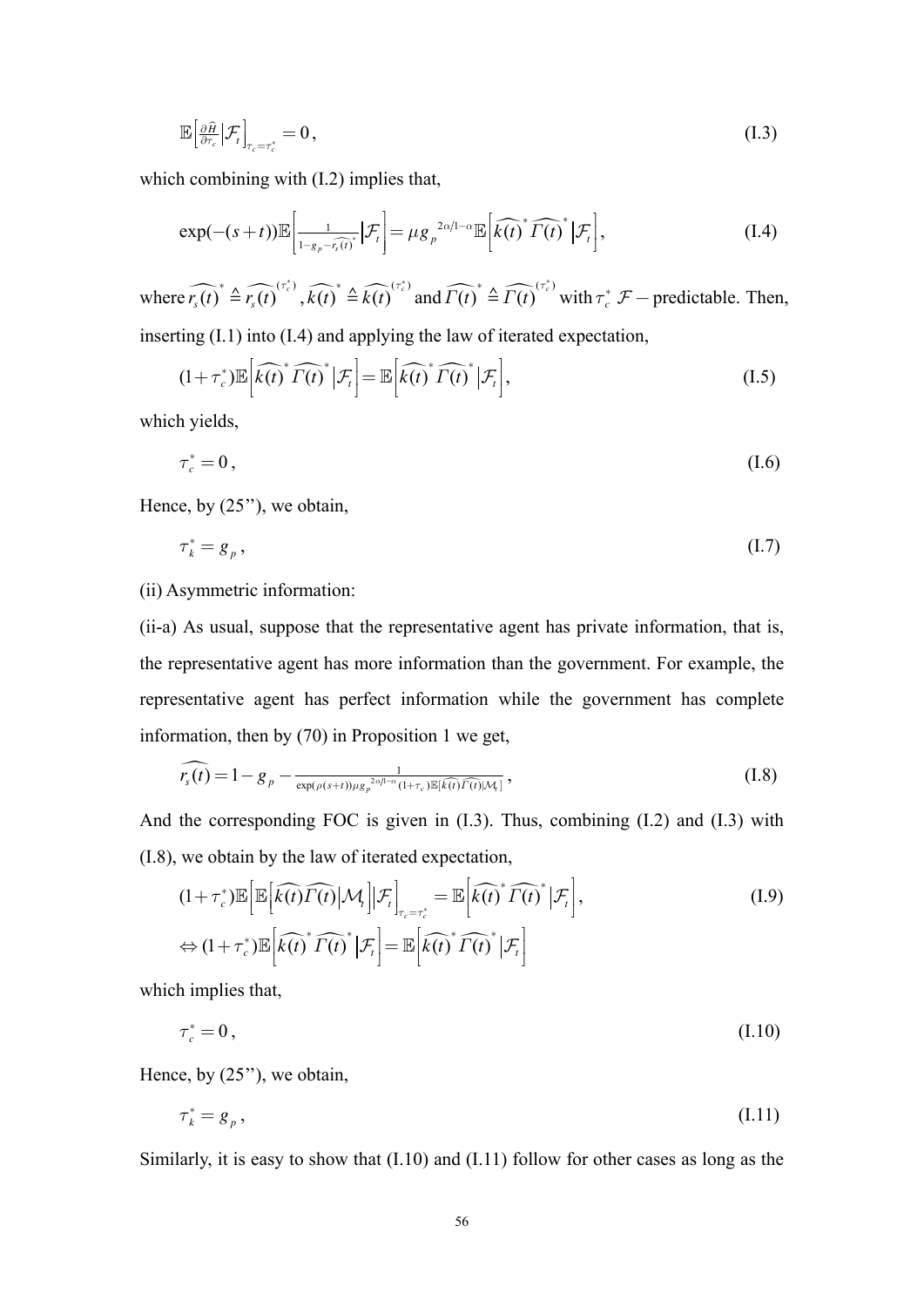representative agent gets more information than the government.

(ii-b) Suppose that the government has more information than the representative agent. For example, the government has perfect information while the representative agent has complete information. Then the FOC is,

$$
\mathbb{E}\left[\frac{\partial\widehat{H}}{\partial\tau_c}\big|\mathcal{M}_t\right]_{\tau_c=\tau_c^*}=0\,,\tag{I.12}
$$

Then combining (I.2), (I.12) with (69) given in Proposition 1, we get by the law of iterated expectation,

$$
\mathbb{E}\Big[\mathbb{E}\Big[(1+\tau_c)\widehat{k(t)}\widehat{\Gamma(t)}|\mathcal{F}_t\Big]|\mathcal{M}_t\Big]_{\tau_c=\tau_c^*} = \mathbb{E}\Big[\widehat{k(t)}^*\widehat{\Gamma(t)}^*|\mathcal{M}_t\Big] \n\Leftrightarrow \mathbb{E}\Big[(1+\tau_c^*)\widehat{k(t)}^*\widehat{\Gamma(t)}^*|\mathcal{F}_t\Big] = \mathbb{E}\Big[\widehat{k(t)}^*\widehat{\Gamma(t)}^*|\mathcal{M}_t\Big],
$$
\n(1.13)

which gives the desired result. Noting that the proof of other cases is similar to this one, so we take it omitted.

#### **REFERNCES**

Aghion, P., 2004. Growth and Development: A Schumpeterian Approach. *Annals of Economics and Finance* **5**, 1-25.

Alili, L. and A. E. Kyprianou, 2005. Some Remarks on First Passage of Lévy Processes, the American Put and Pasting Principles. *Annals of Applied Probability* **15**, 2062-2080.

Araujo, A. and J.A. Scheinkman, 1977. Smoothness, Comparative Dynamics, and the Turnpike Property. *Econometrica* **45**, 601-620.

Atsumi, H., 1965. Neoclassical Growth and the Efficient Program of Capital Accumulation. *Review of Economic Studies* **32**, 127-136.

Avram, F., A. E. Kyprianou, M. R. Pistorius, 2004. Exit Problems for Spectrally Negative Lévy Processes and Applications to (Canadized) Russian Options. *Annals of Applied Probability* **14**, 215-238.

Barro, R.J., 1990. Government Spending in a Simple Model of Endogenous Growth. *Journal of Political Economy* **98**, 103-125.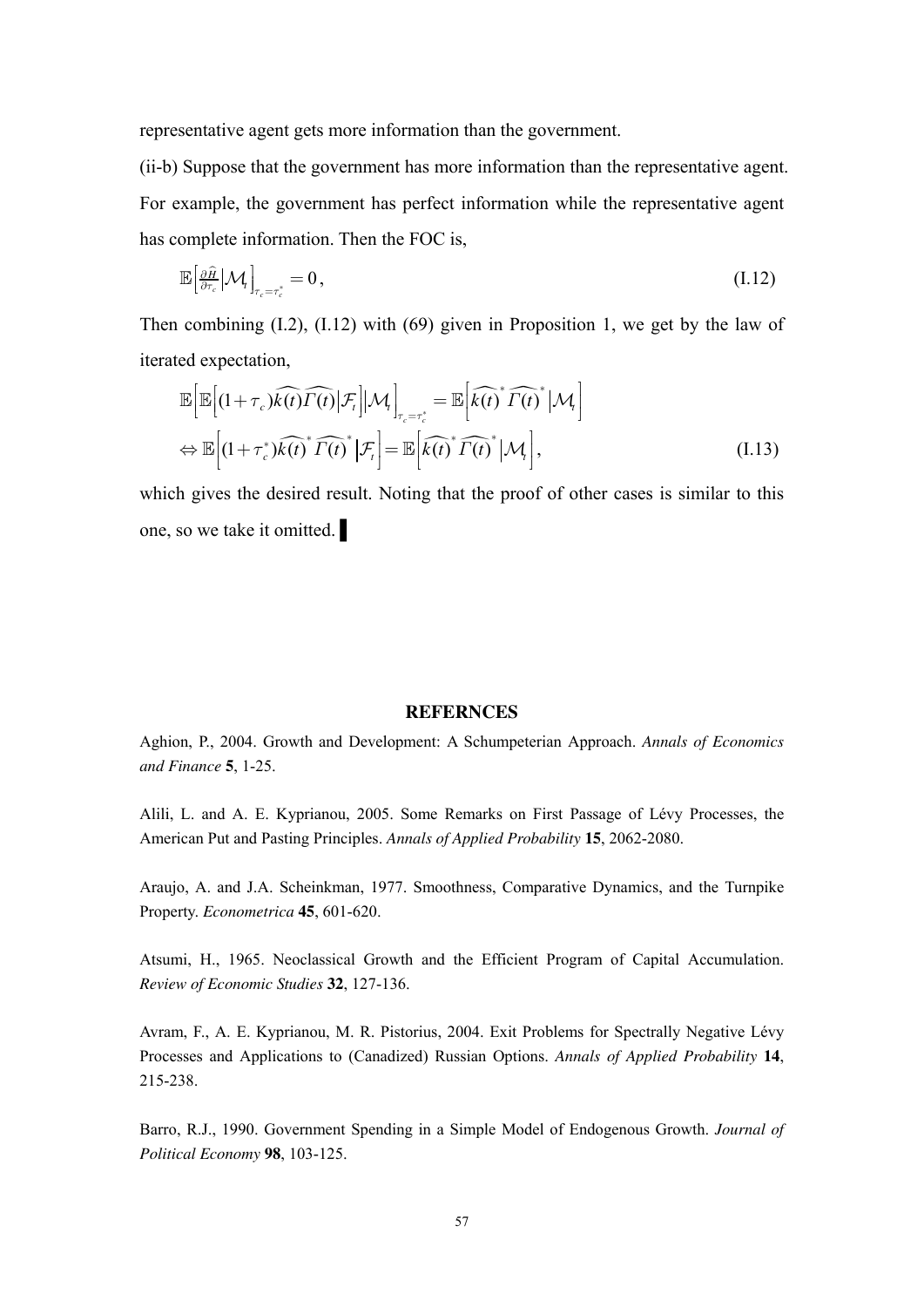Bewley, T., 1982. An Integration of Equilibrium Theory and Turnpike Theory. *Journal of Mathematical Economics* **10**, 233-267.

Canova, F., 1995. Sensitivity Analysis and Model Evaluation in Simulated Dynamic General Equilibrium Economies. *International Economic Review* **36**, 477-501.

Cass, D., 1966. Optimum Growth in an Aggregative Model of Capital Accumulation: A Turnpike Theorem. *Econometrica* **34**, 833-850.

Chamley, C., 1986. Optimal Taxation of Capital Income in General Equilibrium with Infinite Lives. *Econometrica* **54**, 607-622.

Champernowne, D. G., 1962. Some Implications of Golden Age Conditions when Saving Equal Profits. *Review of Economic Studies* **29**, 235-237.

Choi, K. J., H. K. Koo and D. Y. Kwak, 2004. Optimal Stopping of Active Portfolio Management. *Annals of Economics and Finance* **5**, 93-126.

Coles, J.L., 1985. Equilibrium Turnpike Theory with Constant Returns to Scale and Possibly Heterogeneous Discount Factors. *International Economic Review* **26**, 671-679.

Dai, D., 2012. Stochastic Versions of Turnpike Theorems in the Sense of Uniform Topology. *Annals of Economics and Finance* **13**, 389-431.

Di Nunno, G., B. Øksendal and F. Proske, 2009. *Malliavin calculus for Lévy processes with applications to finance*. Berlin: Springer-Verlag.

Drandakis, E.M., 1966. On Efficient Accumulation Paths in the Closed Production Model. *Econometrica* **34**, 331-346.

Fernández, R. and R. Rogerson, 1998. Public Education and Income Distribution: A Dynamic Quantitative Evaluation of Education-Finance Reform. *American Economic Review* **88**, 813-833.

Gale, D., 1967. On Optimal Development in a Multi-Sector Economy. *Review of Economic Studies* **34**, 1-18.

Gantz, D.T., 1980. A Strong Turnpike Theorem for a Nonstationary von Neumann-Gale Production Model. *Econometrica* **48**, 1777-1790.

Gong, L. and H. Zou, 2002. Effects of Growth and Volatility in Public Expenditures on Economic Growth: Theory and Evidence. *Annals of Economics and Finance* **3**, 379-406.

Guo, X. and L. Shepp, 2001. Some Optimal Stopping Problems with Nontrivial Boundaries for Pricing Exotic Options. *Journal of Applied Probability* **38**, 647-658.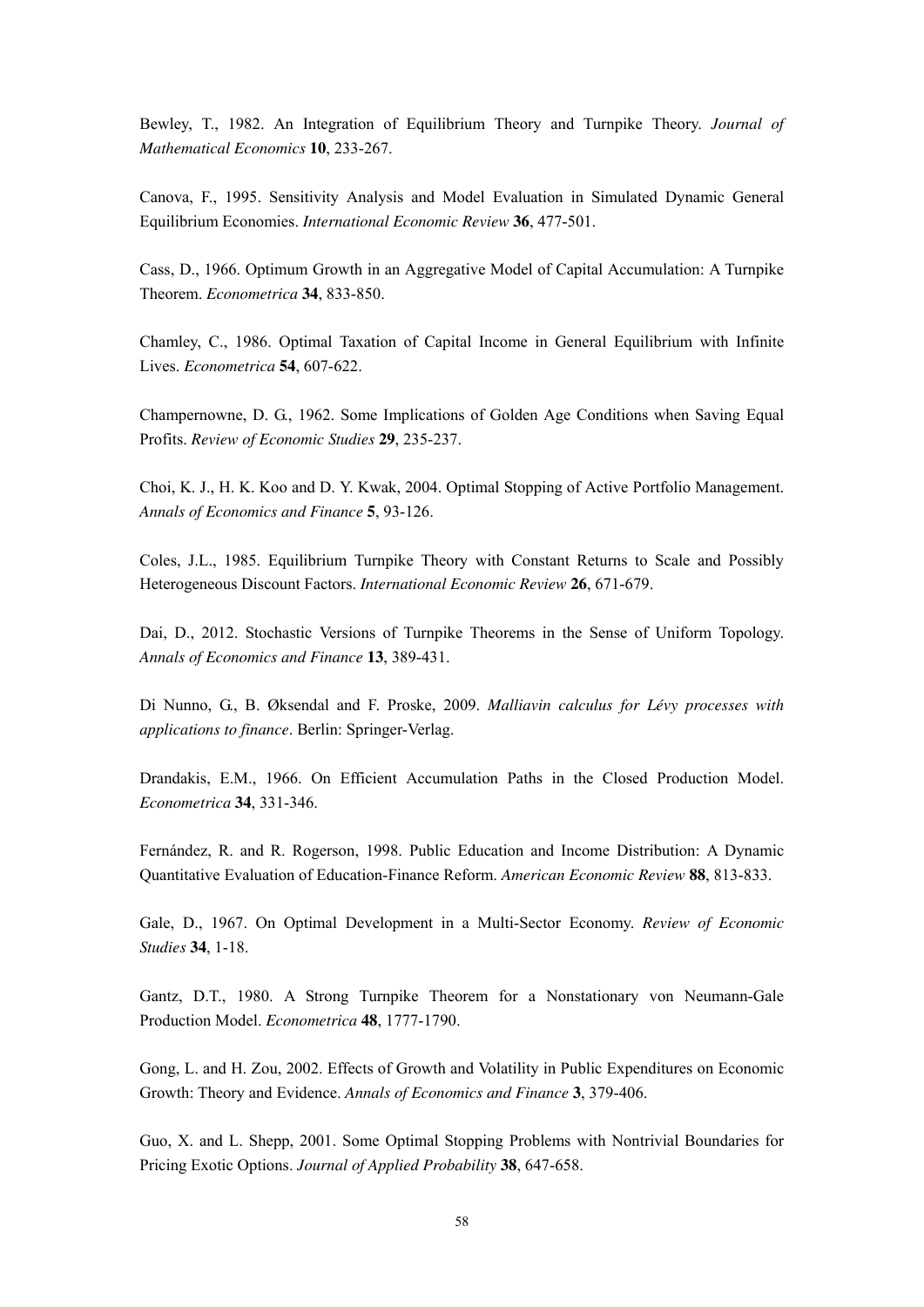Hicks, J. R., 1961. I. The Story of a Mare's Nest. *Review of Economic Studies* **28**, 77-88.

Hobson, D.G., 1998. Volatility Misspecification, Option Pricing and Superreplication via Coupling. *Annals of Applied Probability* **8**, 193-205.

Howe, C. W., 1960. An Alternative Proof of the Existence of General Equilibrium in a von Neumann Model. *Econometrica* **28**, 635-639.

Inada, K. I., 1964. Some Structural Characteristics of Turnpike Theorems. *Review of Economic Studies* **31**, 43-58.

Joshi, S., 1997. Turnpike Theorem in Nonconvex and Nonstationary Environment. *International Economic Review* **38**, 225-248.

Judd, K.L., 1997. The Optimal Tax Rate for Capital Income is Negative. NBER working paper No. 6004.

Judd, K.L., 2002. Capital-Income Taxation with Imperfect Competition. *American Economic Review* **92**, 417-421.

Kemeny, J. G., O. Morgenstern and G. L. Thompson, 1956. A Generalization of the von Neumann Model of an Expanding Economy. *Econometrica* **24**, 115-135.

Kurz, M., 1965. Optimal Paths of Capital Accumulation Under the Minimum Time Objective. *Econometrica* **33**, 42-66.

Kydland, F and E. C. Prescott, 1977. Rules Rather than Discretion: The Inconsistency of Optimal Plans. *Journal of Political Economy* **85**, 473-492.

Kydland, F and E. C. Prescott, 1982. Time to Build and Aggregate Fluctuations. *Econometrica* **50**, 1345-1370.

Levine, R. and D. Renelt, 1992. A Sensitivity Analysis of Cross-Country Growth Regressions. *American Economic Review* **82**, 942-963.

Long, Jr. J. B. and C. I. Plosser, 1983. Real Business Cycles. *Journal of Political Economy* **91**, 39-69.

McKenzie, L., 1963a. The Dorfman-Samuelson-Solow Turnpike Theorem. *International Economic Review* **4**, 29-43.

McKenzie, L., 1963b. Turnpike Theorems for a Generalized Leontief Model. *Econometrica* **31**, 165-180.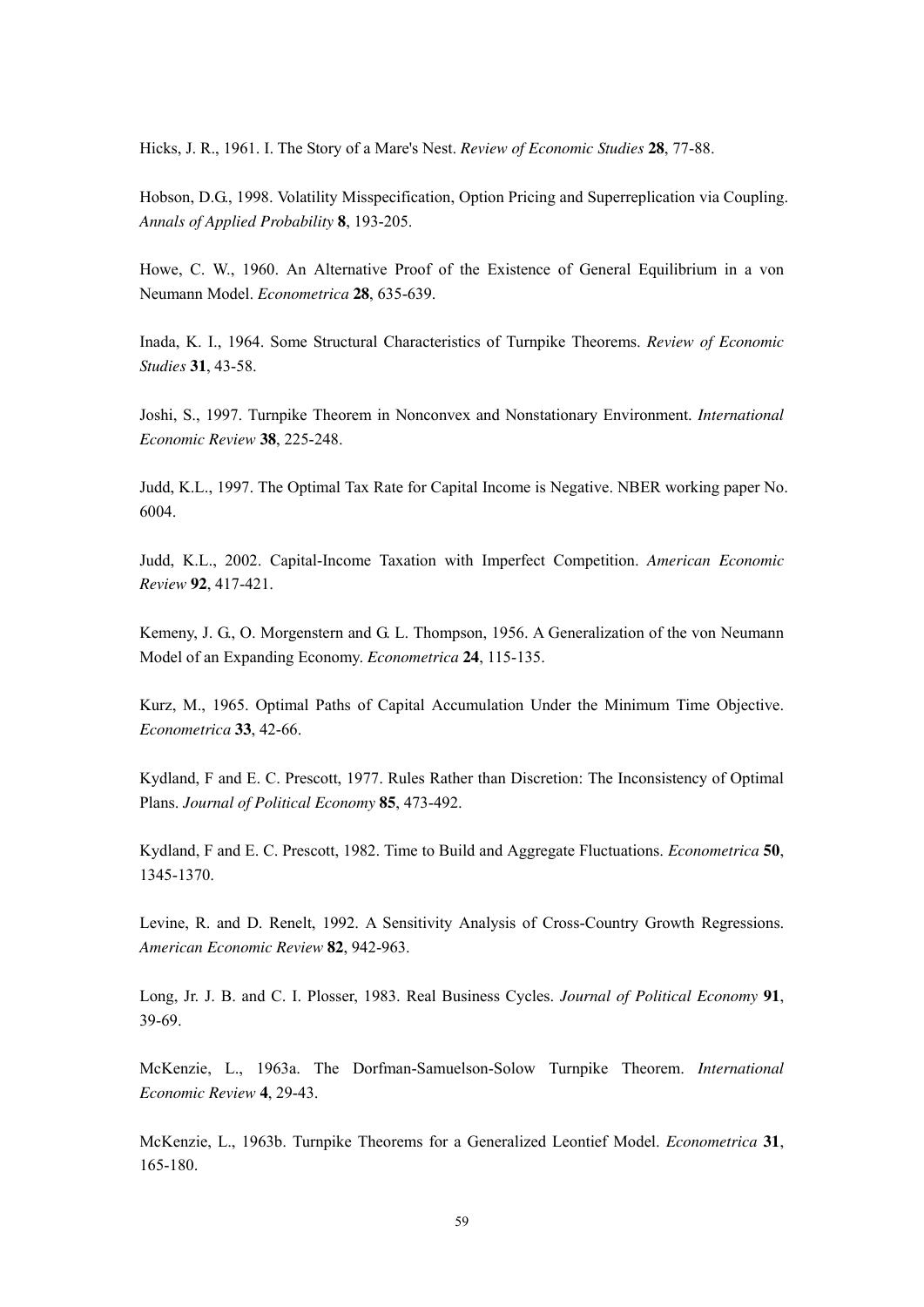McKenzie, L., 1976. Turnpike Theory. *Econometrica* **44**, 841-865.

McKenzie, L., 1982. A Primal Route to the Turnpike and Liapounov Stability. *Journal of Economic Theory* **27**, 194-209.

McKenzie, L., 1998. Turnpikes. *American Economic Review* **88**, 1-14.

Merton, R.C., 1975. An Asymptotic Theory of Growth Under Uncertainty. *Review of Economic Studies* **42**, 375-393.

Meyer-Brandis, T., B. Øksendal and X. Y. Zhou. A stochastic maximum principle via Malliavin calculus. arXiv:0911.3720v1 [math.OC] 19 Nov 2009.

Miao, J., 2009. Ambiguity, Risk and Portfolio Choice under Incomplete Information. *Annals of Economics and Finance* **10**, 257-279.

Morishima, M., 1961. Proof of a Turnpike Theorem: The "No Joint Production" Case. *Review of Economic Studies* **28**, 89-97.

Morishima, M., 1965. On the Two Theorems of Growth Economics: A Mathematical Exercise. *Econometrica* **33**, 829-840.

Myneni, R., 1992. The Pricing of the American Option. *Annals of Applied Probability* **2**, 1-23.

Nikaidô, H., 1964. Persistence of Continual Growth Near the von Neumann Ray: A Strong Version of the Radner Turnpike Theorem. *Econometrica* **32**, 151-162.

Neumann, J. V., 1945-1946. A Model of General Economic Equilibrium. *Review of Economic Studies* **13**, 1-9.

Pearce, I. F., 1962. The End of the Golden Age in Solovia: A Further Fable for Growthmen Hoping to Be "One Up" on Oiko. *American Economic Review* **52**, 1088-1097.

Phelps, E.S., 1961. The Golden Rule of Accumulation: A Fable for Growthmen. *American Economic Review* **51**, 638-643.

Phelps, E.S., 1962. The End of the Golden Age in Solovia: Comment. *American Economic Review* **52**, 1097-1099.

Phelps, E.S., 1965. Second Essay on the Golden Rule of Accumulation. *American Economic Review* **55**, 793-814.

Protter, P. and D. Talay, 1997. The Euler Scheme for Lévy Driven Stochastic Differential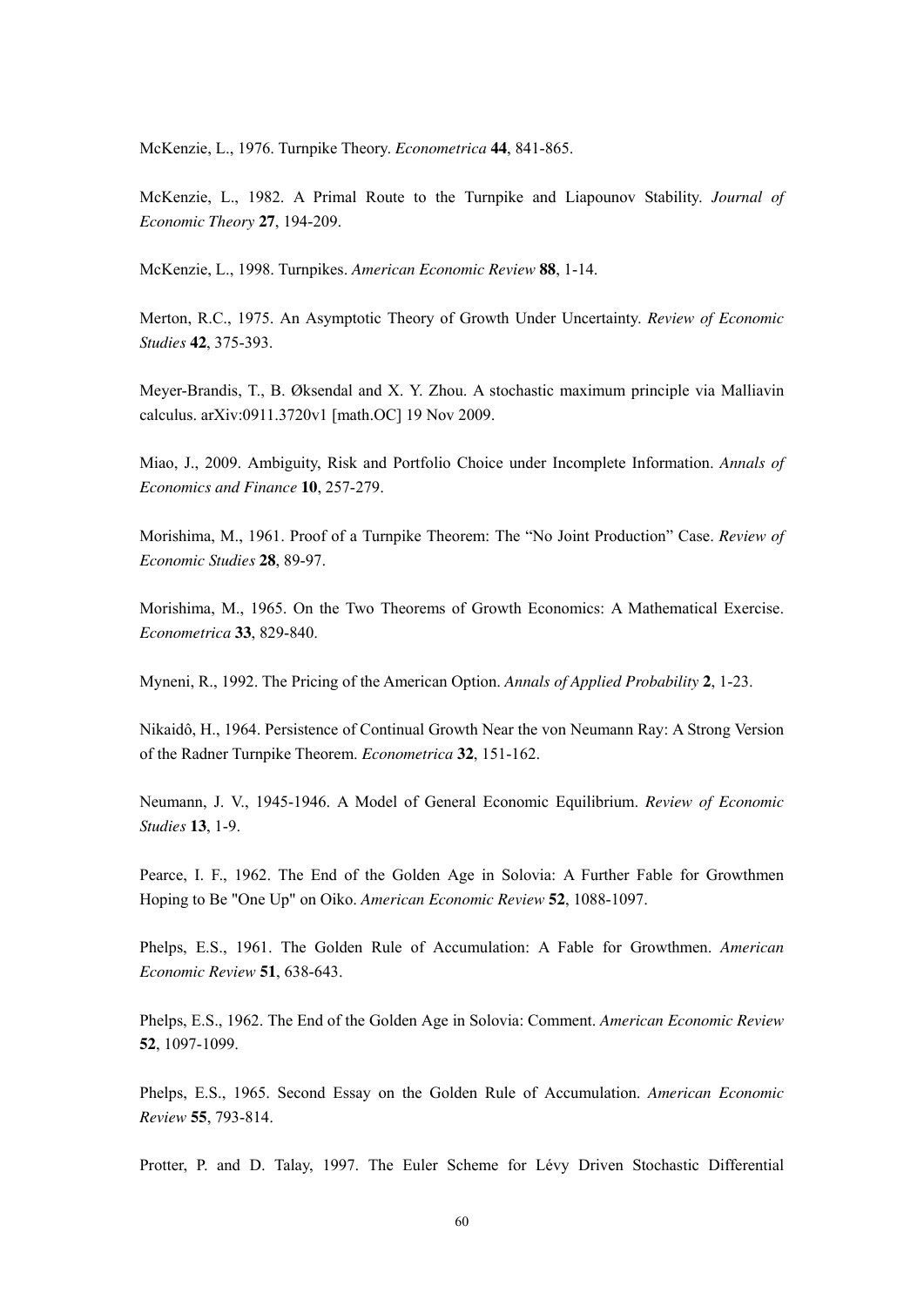Equations. *Annals of Probability* **25**, 393-423.

Øksendal, B. and A.Sulem, 2005. *Applied Stochastic Control of Jump Diffusions.* Berlin: Springer-Verlag.

Radner, R., 1961. Paths of Economic Growth that are Optimal with Regard only to Final States: A Turnpike Theorem. *Review of Economic Studies* **28**, 98-104.

Ramsey, F. P., 1928. A Mathematical Theory of Saving. *Economic Journal* **38**, 543-559.

Rebelo, S., 1991. Long-run Policy Analysis and Long-run Growth. *Journal of Political Economy* **99**, 500-521.

Samuelson, P.A., 1965. A Catenary Turnpike Theorem Involving Consumption and the Golden Rule. *American Economic Review* **55**, 486-496.

Shepp, L. and A. N. Shiryaev, 1993. The Russian Option: Reduced Regret. *Annals of Applied Probability* **3**, 631-640.

Solow, R. M., 2003. Reflections on Growth and Development. *Annals of Economics and Finance* **4**, 219-229.

Srinivasan, T. N., 1962. Investment Criteria and Choice of Techniques of Production. *Yale Economic Essays* **2**, 1962.

Tsukui, J., 1966. Turnpike Theorem in a Generalized Dynamic Input-Output System. *Econometrica* **34**, 396-407.

Tsukui, J., 1967. The Consumption and the Output Turnpike Theorems in a von Neumann Type of Model—A Finite Term Problem. *Review of Economic Studies* **34**, 85-93.

Turnovsky, S.J., 2000. Fiscal Policy, Elastic Labor Supply, and Endogenous Growth. *Journal of Monetary Economics* **45**, 185-210.

Winter, S.G., Jr., 1967. The Norms of a Closed Technology and the Straight-Down-the-Turnpike Theorem. *Review of Economic Studies* **34**, 67-84.

Yan, J. A., Q. Zhang and S. Zhang, 2000. Growth Optimal Portfolio in a Market Driven by a Jump-Diffusion-Like Process or a Lévy Process. *Annals of Economics and Finance* **1**, 101-116.

Yano, M., 1984a. The Turnpike of Dynamic General Equilibrium Paths and Its Insensitivity to Initial Conditions. *Journal of Mathematical Economics* **13**, 235-254.

Yano, M., 1984b. Competitive Equilibria on Turnpikes in a McKenzie Economy, I: A